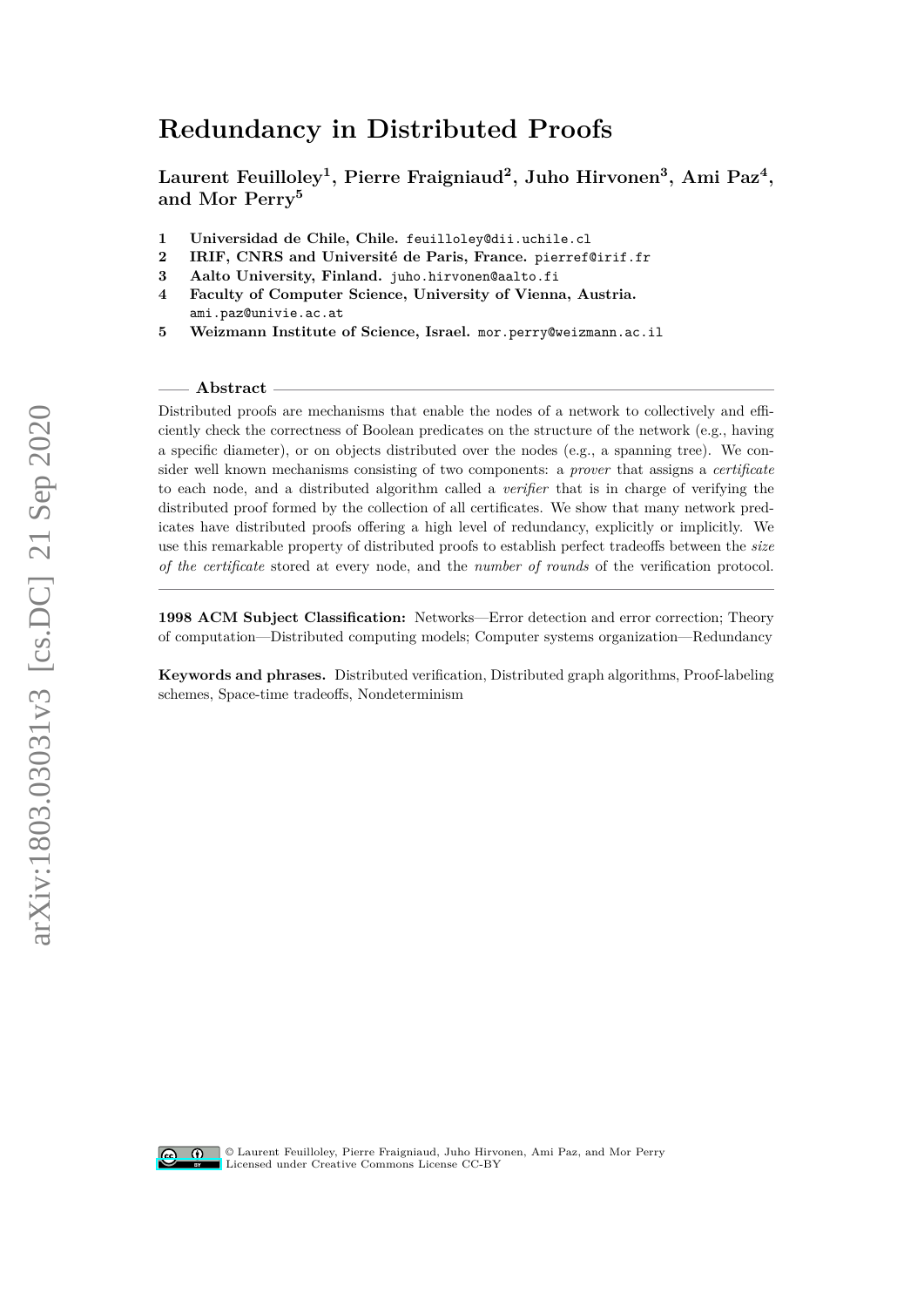# **1 Introduction**

## **1.1 Context and Objective**

In the context of distributed fault-tolerant computing in large scale networks, it is of the utmost importance that the computing nodes can perpetually check the correctness of distributed objects (e.g., spanning trees) encoded distributively over the network. Such objects can be the outcome of an algorithm that might be subject to failures, or be a-priori correctly given objects but subject to later corruption. There are several mechanisms for checking the correctness of distributed objects (see, e.g.,  $[2, 3, 7, 11-13]$  $[2, 3, 7, 11-13]$  $[2, 3, 7, 11-13]$  $[2, 3, 7, 11-13]$  $[2, 3, 7, 11-13]$ ), and here we focus on one classical mechanism which is both simple and versatile, known as *proof-labeling schemes* [\[36\]](#page-29-0), or as *locally checkable proofs* [\[29\]](#page-29-1)<sup>[1](#page-1-0)</sup>.

Roughly, a proof-labeling scheme assigns *certificates* to each node of the network. These certificates can be viewed as forming a distributed proof of the actual object. The nodes are then in charge of collectively verifying the correctness of this proof. The requirements are in a way similar to those imposed on non-deterministic algorithms (e.g., the class NP), namely: (1) on correct structures, the assigned certificates must be accepted, in the sense that every node must accept its given certificate; (2) on corrupted structures, whatever certificates are given to the nodes, they must be rejected, in the sense that at least one node must reject its given certificate. (The rejecting  $node(s)$  can raise an alarm, or launch a recovery procedure.) For example, a spanning-tree can be verified in one communication round by the following process. Root the tree and give every node a certificate which is the identity of the root and its distance from the root. The nodes use the distances to verify that the structure is acyclic, by making sure each non-root node has a neighbor with smaller distance; they use the root-ID to verify connectivity, by making sure they all have the same root-ID. If the structure is connected and acyclic, it is a spanning tree. Proof-labeling schemes and locally checkable proofs can be viewed as a form of non-deterministic distributed computing (see also [\[22\]](#page-28-3)).

The main measure of quality for a proof-labeling scheme is the *size* of the certificates assigned to *correct* (a.k.a. *legal*) objects. These certificates are verified using protocols that exchange certificates between neighboring nodes, so using large certificates may result in significant overheads in term of communication. In addition, proof-labeling schemes can be combined with other mechanisms enforcing fault-tolerance, including replication (multiple copies of the memory of each node). Large certificates may prevent replication, or at the least result in significant overheads in term of space complexity if using replication.

Proof-labeling schemes are extremely versatile, in the sense that they can be used to certify *any* distributed object or graph property. For instance, to certify a spanning tree, there are several proof-labeling schemes, each using certificates of logarithmic size [\[31,](#page-29-2) [36\]](#page-29-0). Similarly, certifying a minimum-weight spanning tree (MST) can be achieved with certificates of size  $\Theta(\log^2 n)$  bits in *n*-node networks [\[34,](#page-29-3) [36\]](#page-29-0). Moreover, proof-labeling schemes are very *local*, in the sense that the verification procedure performs in just one round of communication, with each node accepting or rejecting based solely on its certificate and the certificates of its neighbors. However, this versatility and locality comes with a cost. For instance, certifying rather simple graph property, such as certifying that each node holds

<span id="page-1-0"></span><sup>&</sup>lt;sup>1</sup> These two mechanisms slightly differ: the latter assumes that every node can have access to the whole state of each of its neighbors, while the former assumes that only part of this state (the certificate that is assigned for the verification process) is visible from neighboring nodes; nevertheless, the two mechanisms share the same essential features.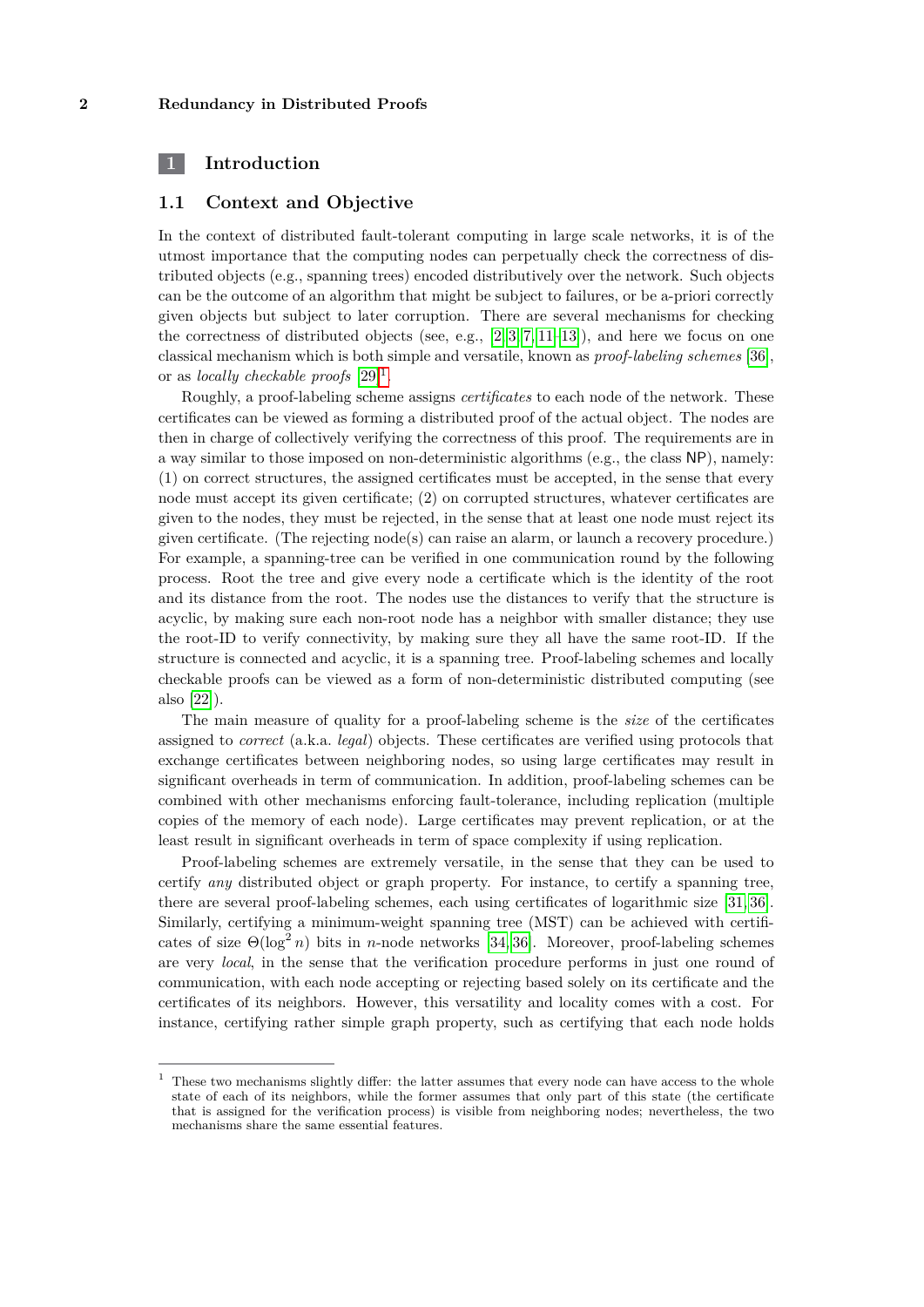the value of the diameter of the network, requires certificates of  $\tilde{\Omega}(n)$  bits [\[14\]](#page-28-4)<sup>[2](#page-2-0)</sup>. There are properties that require even larger certificates. For instance, certifying that the network is not 3-colorable, or certifying that the network has a non-trivial automorphism both require certificates of  $\tilde{\Omega}(n^2)$  bits [\[29\]](#page-29-1). The good news though is that all distributed objects (and graph properties) can be certified using certificates of  $O(n^2 + kn)$  bits, which is the number of bits needed to store the entire *n*-node graph with *k*-bit node labels — see [\[29,](#page-29-1) [36\]](#page-29-0).

Several attempts have been made to make proof-labeling schemes more efficient. For instance, it was shown in [\[23\]](#page-28-5) that randomization helps a lot in terms of *communication* costs, typically by hashing the certificates, but this might actually come at the price of dramatically increasing the certificate size. Sophisticated deterministic and efficient solutions have also been provided for reducing the size of the certificates, but they are targeting specific structures only, such as MST [\[35\]](#page-29-4). Another direction for reducing the size of the certificates consists of relaxing the decision mechanism to be some function of the local outputs (not necessarily a conjunction), and allowing each node to output more than just a single bit (accept or reject) [\[4,](#page-27-2) [5\]](#page-27-3). For instance, certifying cycle-freeness simply requires certificates of  $O(1)$  bits with just 2-bit output, while certifying cycle-freeness requires certificates of  $\Omega(\log n)$  bits with 1-bit output [\[36\]](#page-29-0). However, this relaxation assumes the existence of a centralized entity gathering the outputs from the nodes, and there are still network predicates that require certificates of  $\Omega(n^2)$  bits even under this relaxation. Another notable approach is using approximation [\[14\]](#page-28-4), which reduces, e.g., the certificate size for certifying the diameter of the graph from  $\Omega(n)$  down to  $O(\log n)$ , but at the cost of only determining if the given value is up to two times the real diameter.

In this paper, we aim at designing deterministic and generic ways for reducing the certificate size of proof-labeling schemes. This is achieved by following the guidelines of [\[40\]](#page-29-5), that is, trading time for space by exploiting the inherent redundancy in distributed proofs. We focus only on questions regarding the *existence* of proof-labeling schemes, and give upper and lower bounds on their sizes. While some of our techniques, such as randomized proofs of existence of some efficient schemes, seem to point to specific ways of implementation, we leave the design for efficient algorithms for constructing the labels as an intriguing open question.

# **1.2 Our Results**

As mentioned above, proof-labeling schemes include a verification procedure consisting of a single round of communication. In a nutshell, we prove that using more rounds of communication for verifying the distributed proof enables one to reduce significantly the size of the certificates, often by a factor super-linear in the number of rounds, and sometimes even exponential.

More specifically, a proof-labeling scheme of radius *t* (where *t* can depend on the size of the input graph) is a proof-labeling scheme where the verification procedure performs *t* rounds, instead of just one round as in classical proof-labeling schemes. We may expect that proof-labeling schemes of radius *t* should help reduce the size of the certificates. This expectation is based on the intuition that the verification of classical (radius-1) proof-labeling schemes is done by comparing certificates of neighboring nodes or computing some function of them, and accepting only if they are consistent with one another (in a sense that depends

<span id="page-2-0"></span><sup>&</sup>lt;sup>2</sup> The *O*-tilde notation  $\widetilde{O}(f(n))$  is similar to the big-*O* notation  $O(f(n))$ , but ignores factors which are poly-logarithmic in *f*(*n*).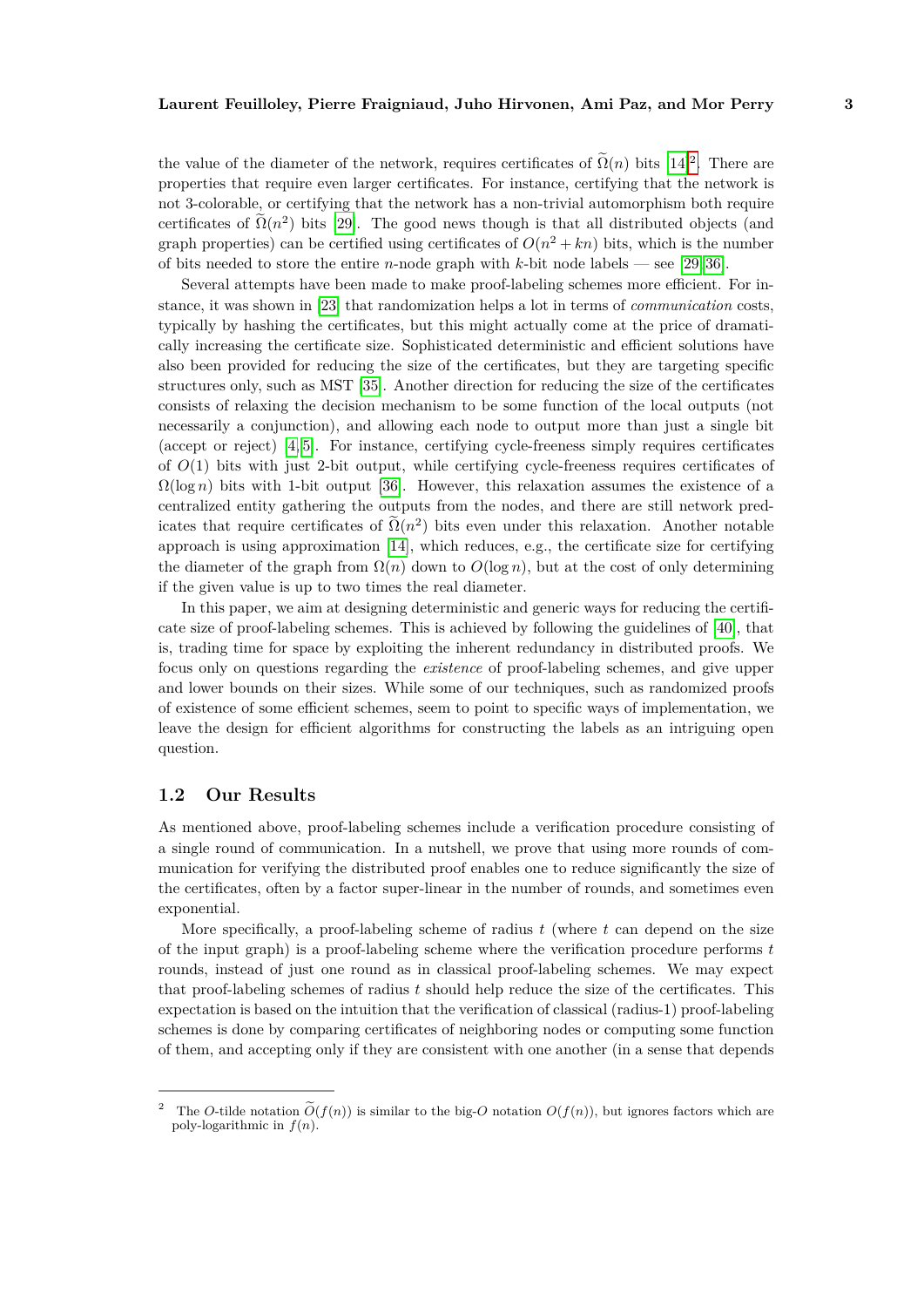on the scheme). If the certificates are poorly correlated, then allowing more rounds for the verification should not be of much help as, with a *k*-bit certificate per node, the global proof has *kn* bits in total in *n*-node graphs, leaving little freedom for reorganizing the assignment of these *kn* bits to the *n* nodes. Perhaps surprisingly, we show that distributed proofs do not only involve partially redundant certificates, but inherently *highly redundant certificates*, which enables one to reduce their size significantly when more rounds are allowed. To capture this phenomenon, we say that a proof-labeling scheme *scales* with scaling factor  $f(t)$  if its size can be reduced by a factor  $\Omega(f(t))$  when using a *t*-round verification procedure; we say that the scheme *weakly* scales with scaling factor  $f(t)$  if the scaling factor is  $\Omega(f(t)/$  poly log *n*) in *n*-node networks.

Our results can be split into three classes, as follows.

**All schemes, specific graphs.** In Section [3,](#page-8-0) we prove that, in trees and other graph classes including e.g. grids, *all* proof-labeling schemes scale, with scaling factor *t* for *t*-round verification procedures. In other words, for every Boolean predicate  $P$  on labeled trees (that is, trees whose every node is assigned a label, i.e., a binary string), if  $P$  has a proof-labeling scheme with certificates of *k* bits, for some  $k \geq 0$ , then  $P$  has a proof-labeling scheme of radius *t* with certificates of  $O(k/t)$  bits, for all  $t \geq 1$ . See Theorem [4](#page-9-0) and Corolary [10.](#page-13-0)

**Specific families of schemes, all graphs.** While the above results are restricted to specific families of graphs, in Section [4](#page-15-0) we study general graphs, restricting our attention to specific families of proof-labeling schemes. We prove that, in any graph, uniform parts of proof-labeling schemes weakly scale in an growth-dependent manner, which could be much faster than linear. More precisely, for every Boolean predicate  $P$  on labeled graphs, if  $P$ has a proof-labeling scheme such that *k* bits are identical in all certificates, then the part with these *k* bits weakly scales in proportion to the number of nodes in a ball in the graph: it can be reduced into roughly  $O(k/b(t))$  bits by using a proof-labeling scheme of radius t, where  $b(t)$  denotes the size of the smallest ball of radius  $t$  in the actual graph. Therefore, in graphs whose neighborhoods increase polynomially, or even exponentially with their radius, the benefit in terms of space-complexity of using a proof-labeling scheme with radius *t* can be enormous. This result is of particular interest for the so-called *universal* proof-labeling scheme, in which every node is given the full  $n^2$ -bit adjacency matrix of the graph as part of its certificate, along with the *O*(log *n*)-bit index of that node in the matrix. See Theorem [11](#page-15-1) and Corollary [13.](#page-17-0)

**Specific predicates, all graphs.** We complement these results of scaling for general predicates with results regarding scaling for some concrete predicates. We address classical Boolean predicates on labeled graphs, including spanning tree, minimum-weight spanning tree, diameter, and additive spanners. In Section [5,](#page-17-1) we show that the certificate sizes of proof-labeling schemes for diameter and spanners predicates weakly scale linearly on general graphs, and cannot be scaled better. See Theorems [15](#page-17-2) and [18.](#page-23-0) In Section [6,](#page-24-0) we study the classical predicates of spanning tree and minimum spanning tree — for both, we present proof-labeling schemes that scale linearly, and in the minimum spanning tree case, this bridges the gap between two known schemes: a distance-1  $O(\log^2 n)$ -bit scheme [\[35\]](#page-29-4), and a distance- $O(\log n)$   $O(\log n)$ -bit scheme [\[34,](#page-29-3) [35\]](#page-29-4). See Theorem [19](#page-24-1) and [20.](#page-25-0)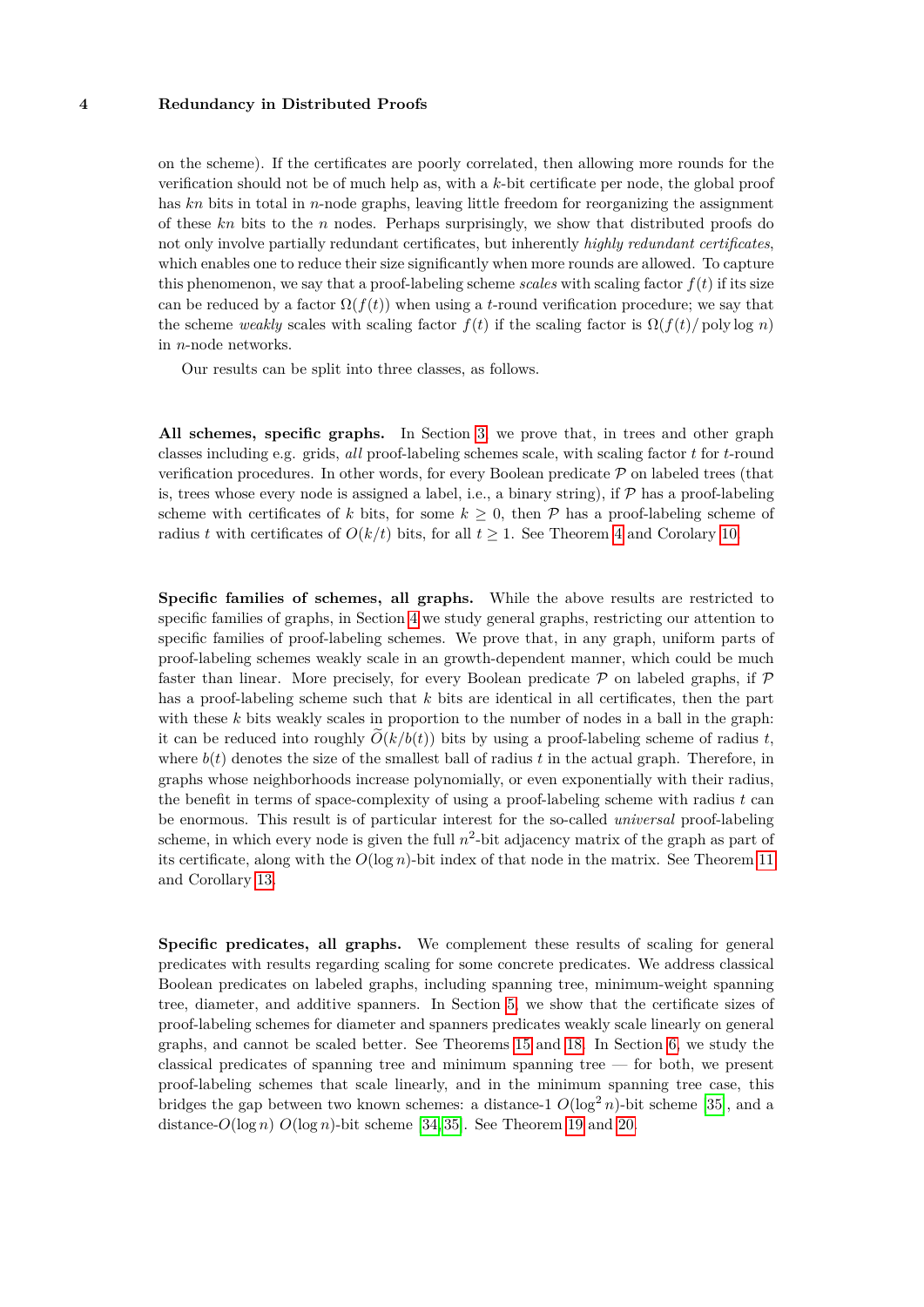# **1.3 Our Techniques**

Our proof-labeling schemes demonstrate that if we allow *t* rounds of verification, it is enough to keep only a small portion of the certificates, while all the rest are redundant. In a path, it is enough to keep only two consecutive certificates out of every *t*: two nodes with *t*−2 missing certificates between them can try all the possible assignments for the missing certificates, and accept only if such an assignment exists. This reduces the *average* certificate size; to reduce the *maximal* size, we split the remaining certificates equally among the certificate-less nodes. This idea is extended to trees and grids, and is at the heart of the proof-labeling schemes presented in Section [3.](#page-8-0)

On general graphs, we cannot omit certificates from some nodes and let the others check all the options for missing certificates in a similar manner. This is because, for our approach to apply, the parts of missing certificates must be isolated by nodes with certificates. That is, when removing the nodes with certificates from the graph, what remains should consists only of small connected components. However, if all the certificates are essentially the same, as in the case of the universal scheme, we can simply keep each part of the certificate at some random node<sup>[3](#page-4-0)</sup>, making sure that each node has all parts in its radius-t neighborhood. A similar, yet more involved idea, applies when the certificates are distances, e.g., when the predicate to check is the diameter, and the certificate of a node contains in a radius-1 prooflabeling scheme its distances to all other nodes. While the certificates are not universal in this latter case, we show that it still suffices to randomly keep parts of the distances, such that on a fixed shortest path between every two nodes, the distance between two certificates kept is at most *t*. These ideas are applied in Sections [4](#page-15-0) and [5.](#page-17-1)

In order to prove lower bounds on the certificate size of proof-labeling schemes and on their scaling, we combine several known techniques in an innovative way. A classic lower bound technique for proof-labeling schemes is called *crossing*, but this cannot be used for lower bounds higher than logarithmic, and is not suitable for our model. A more powerful technique is the use of nondeterministic communication complexity [\[14,](#page-28-4) [29\]](#page-29-1), which extends the technique used for the CONGEST model  $[1, 27]$  $[1, 27]$ . In these bounds, the nodes are partitioned between two players, who simulate the verification procedure in order to solve a communication complexity problem, and communicate whenever a message is sent over the edges of the cut between their nodes. When proving lower bounds for proof-labeling schemes, the nondeterminism is used to define the certificates: a nondeterministic string for a communication complexity problem can be understood as a certificate, and, when the players simulate verification on a graph, they interpret their nondeterministic strings as node certificates.

However, even this technique does not seem to be powerful enough to prove lower bounds for our model, due to the multiple rounds verification. When splitting the nodes between the two players, the first round of verification only depends on the certificates of the nodes touching the cut, but arguing about the other verification rounds seems much harder. To overcome this problem, we use a different style of simulation argument, where the node partition is not fixed but evolves over time [\[16,](#page-28-6) [17,](#page-28-7) [43\]](#page-29-7). More specifically, while there are sets of nodes which are simulated explicitly by either of the two players during the *t* rounds, the nodes in the paths connecting these sets are simulated in a decremental manner: both players start by simulating all these nodes, and then simulate less and less nodes as time

<span id="page-4-0"></span><sup>&</sup>lt;sup>3</sup> All our proof-labeling schemes are deterministic, but we use the probabilistic method for proving the existence of some of them.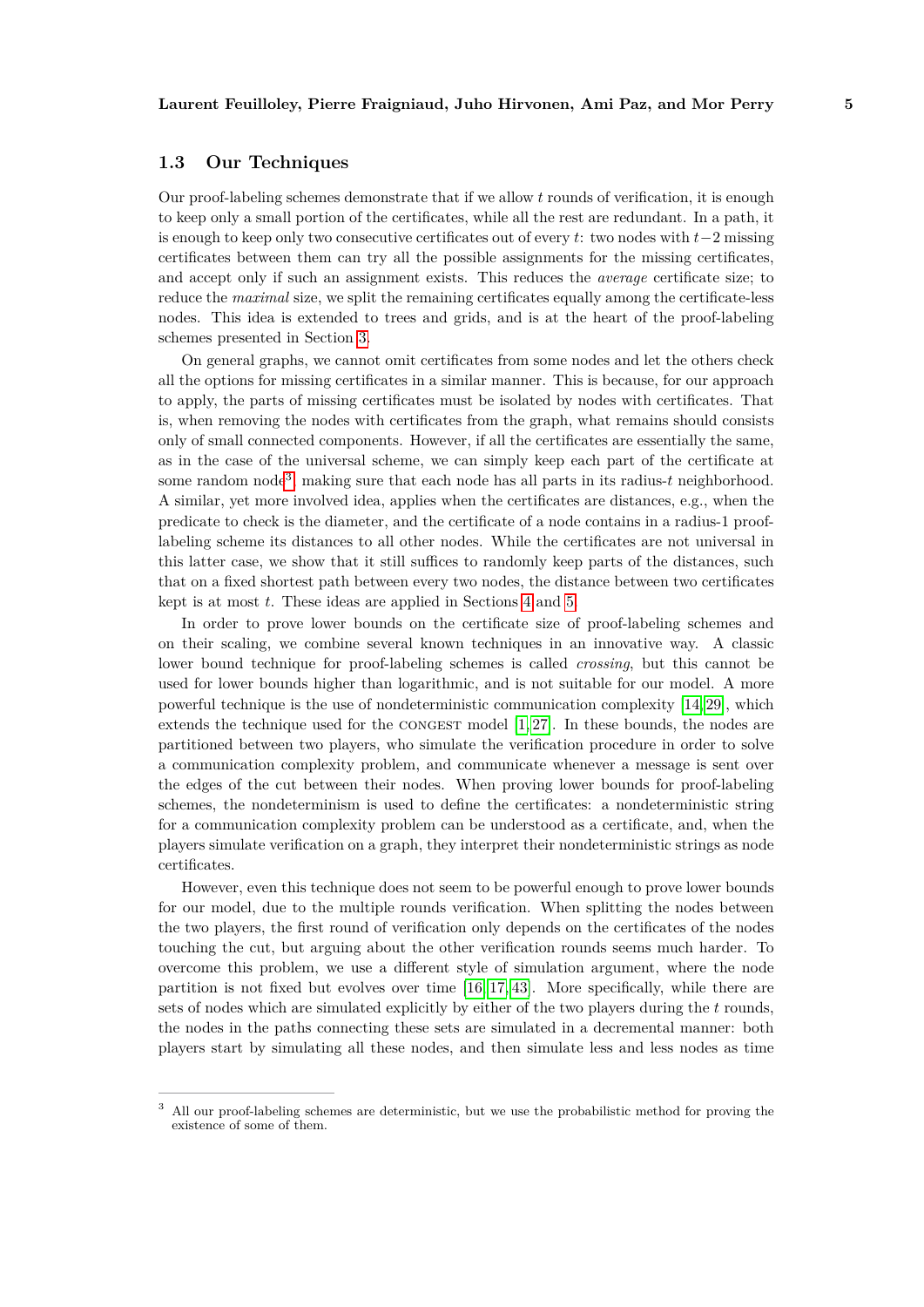passes. After the players communicate the certificates of the nodes along the paths at the beginning, they can simulate the verification process without any further communication. In this way, we are able to adapt some techniques used for the CONGEST model (that is a model where one has to cope with bandwidth restrictions) to our model, even though proof-labeling schemes are a computing model that is much more similar to the LOCAL model [\[42\]](#page-29-8) (where there is no bandwidth restriction).

# **1.4 Previous Work**

The mechanism considered in this paper for certifying distributed objects and predicates on labeled graphs has at least three variants. The original *proof-labeling schemes*, as defined in [\[36\]](#page-29-0), assume that nodes exchange solely their certificates between neighbors during the verification procedure. Instead, the variant called *locally checkable proofs* [\[29\]](#page-29-1) imposes no restrictions on the type of information that can be exchanged between neighbors during the verification procedure. In fact, they can exchange their full labels and local views of the graph, which makes the design of lower bounds far more complex. There is a third variant, called *nondeterministic local decision* [\[22\]](#page-28-3), which prevents using the actual identities of the nodes in the certificates. That is, the certificate must be oblivious to the assignment of identifiers to the nodes. This latter mechanism is weaker than proof-labeling schemes and locally checkable proofs, as there are graph predicates that cannot be certified in this manner. For example, the certificates can not indicate a unique leader without using the identities. Note that if the certificates contain some artificial assignment of identities, the nodes must verify their uniqueness, which in turn, is impossible without using the unique node identifiers. However, all predicates on labeled graphs can be certified by allowing randomization [\[22\]](#page-28-3), or by allowing just one alternation of quantifiers (the analog of  $\Pi_2$ in the polynomial hierarchy) [\[9\]](#page-28-8). A recent line of work studies a distributed variant of interactive proofs [\[15,](#page-28-9) [32,](#page-29-9) [39\]](#page-29-10).

Our work focuses on the second model, of locally checkable proofs. However, for consistency with previous literature on scaling [\[40\]](#page-29-5), we stick to the name proof-labeling schemes. Note that the main difference is the use of node identifiers, and when the certificates are of size  $\Omega(\log n)$ , the prover can add the idbandwidth restrictionentifiers to the certificates, making the models equivalent.

Our work was inspired by [\[40\]](#page-29-5), which aims at reducing the size of the certificates by trading time for space, i.e., allowing the verification procedure to take *t* rounds, for a nonconstant *t*, in order to reduce the certificate size. They show a tradeoff of this kind for example for proving the acyclicity of the input graph. The results in [\[35\]](#page-29-4) were another source of inspiration, as it is shown that, by allowing  $O(\log^2 n)$  rounds of communication. one can verify MST using certificates of  $O(\log n)$  bits. In fact, [\[35\]](#page-29-4) even describe an entire self-stabilizing algorithm for MST construction based on this mechanism for verifying MST.

In [\[20\]](#page-28-10), the authors generalized the study of the class log-LCP introduced in [\[29\]](#page-29-1), consisting of network properties verifiable with certificates of  $O(\log n)$  bits, to present a whole local hierarchy inspired by the polynomial hierarchy. For instance, it is shown that MST is at the second level of that hierarchy, and that there are network properties outside the hierarchy. In [\[41\]](#page-29-11), the effect of sending different messages to different neighbors on the communication complexity of verification is analyzed. The impact of the number of errors on the ability to detect the illegality of a object w.r.t. a given predicate is studied in [\[19\]](#page-28-11). The notion of approximate proof-labeling schemes was investigated in [\[14\]](#page-28-4), and the impact of randomization on communication complexity of verification has been studied in [\[23\]](#page-28-5).

Finally, verification mechanisms a la proof-labeling schemes were used in other contexts,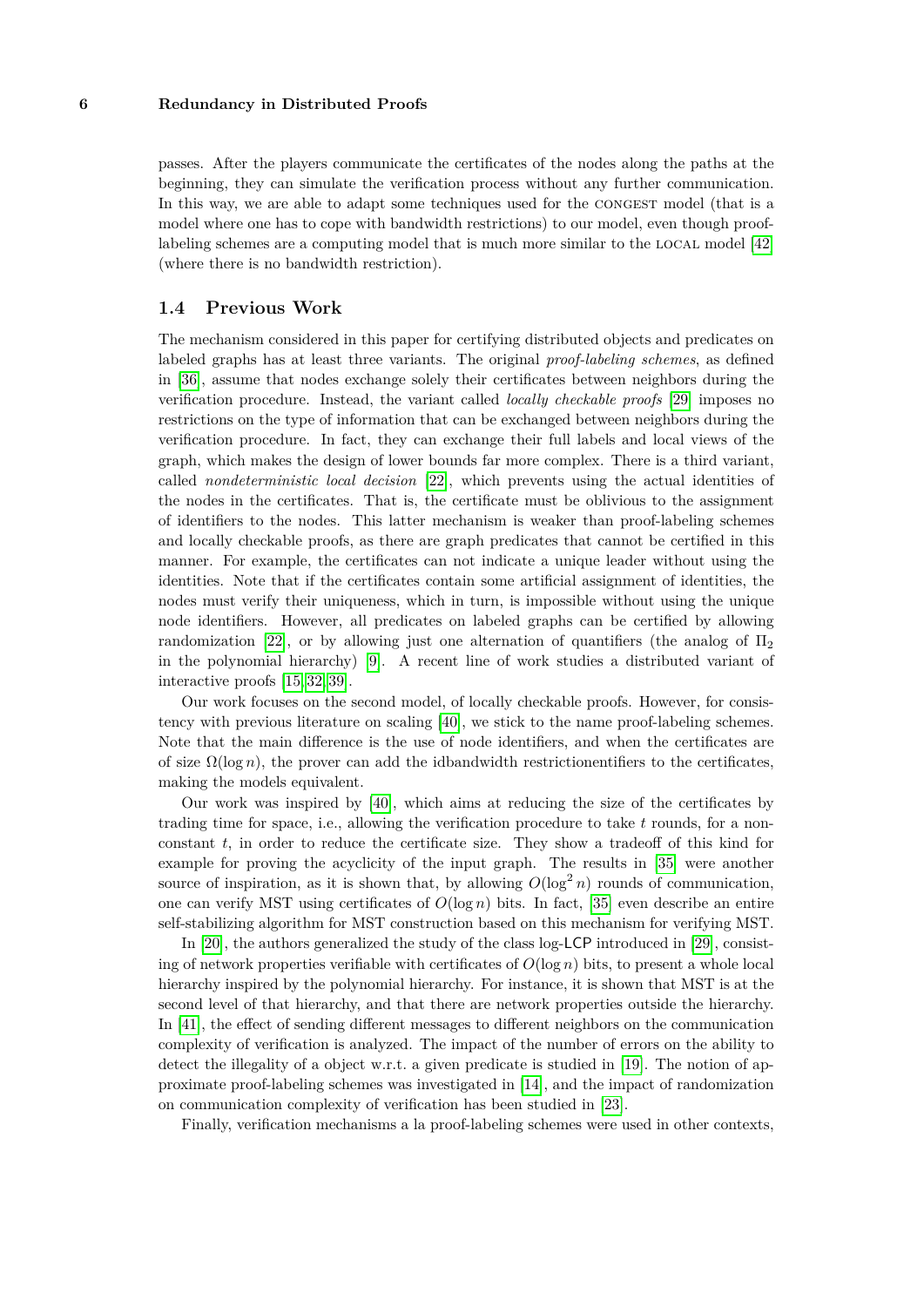including the congested clique [\[33\]](#page-29-12), wait-free computing [\[25\]](#page-28-12), failure detectors [\[26\]](#page-29-13), anonymous networks [\[21\]](#page-28-13), and mobile computing [\[10,](#page-28-14) [24\]](#page-28-15). For more references to work related to distributed verification, or distributed decision in general, see the survey [\[18\]](#page-28-16). To our knowledge, the aforementioned works [\[35,](#page-29-4) [40\]](#page-29-5) are the only prior works studying tradeoffs between time and certificate size.

# <span id="page-6-1"></span>**2 Model and Notations**

A *distributed network* is modeled as a graph composed of nodes connected by edges, where the nodes represent processors and each edge represents a communication link. Each node has a unique identity number (henceforth, ID). The edges are undirected and the communication on each edge is bidirectional. The nodes communicate synchronously over the edges, i.e., a computation starts simultaneously in all nodes and proceeds in discrete rounds. In each round, each node sends messages to its neighbors, receives messages from its neighbors, and performs a local computation. Nodes are allowed to perform arbitrarily heavy local computations, and these are not taken into account in the complexity of the distributed computations in this model. Nevertheless, in this work, the running time of local computations is at most polynomial in the size of the input. The running time of a distributed algorithm is defined to be the number of communication rounds.

A labeled graph is a pair  $(G, x)$  where  $G = (V, E)$  is a connected simple graph, and  $x: V \to \{0,1\}^*$  is a function assigning a bit-string, called a *label*, to every node of *G*. When discussing a weighted *n*-node graph *G*, we assume  $G = (V, E, w)$ , where  $w : E \to [1, n^c]$  for a fixed  $c \geq 1$ , so  $w(e)$  can be encoded on  $O(\log n)$  bits. An identity-assignment to a graph *G* is an assignment ID :  $V \to [1, n^c]$ , for some fixed  $c \geq 1$ , of distinct identities to the nodes.

A distributed decision algorithm is an algorithm in which every node outputs accept or reject. We say that such an algorithm accepts if and only if every node outputs accept.

Given a finite collection  $\mathcal G$  of labeled graphs, we consider a Boolean predicate  $\mathcal P$  on every labeled graph in  $\mathcal G$  (which may even depend on the identities assigned to the nodes). For instance, aut is the predicate on graphs stating that there exists a non-trivial automorphism of the graph (Recall that an automorphism of a graph is permutation  $\sigma$  of the nodes, such that for all pair of nodes  $u, v, (u, v)$  is an edge if and only if  $(\sigma(u), \sigma(v))$  is an edge, and that it is non-trivial if the permutation is not the identity.) Similarly, for any weighted graph with identity-assignment ID, the predicate MST on  $(G, x, \text{ID})$  states whether  $x(v) = \text{ID}(v')$ for some  $v' \in N[v]^4$  $v' \in N[v]^4$  for every  $v \in V(G)$ , and whether the collection of edges  $\{\{v, x(v)\}, v \in$  $V(G)$ } forms a minimum-weight spanning tree of *G*.

 $\triangleright$  **Definition 1.** A proof-labeling scheme for a predicate  $\mathcal{P}$  is a pair  $(\mathbf{p}, \mathbf{v})$ , where

- **p**, called *prover*, is an oracle that assigns a bit-string called a *certificate* to every node of every labeled graph  $(G, x) \in \mathcal{G}$ , potentially using the identities assigned to the nodes. and
- **v**, called *verifier*, is a distributed decision algorithm such that, for every  $(G, x) \in \mathcal{G}$ , and for every identity assignment ID to the nodes of *G*,

| $\int$ $(G, x, \text{ID})$ satisfies $\mathcal{P}$ | $\implies$ <b>v</b> $\circ$ <b>p</b> $(G, x, \text{ID}) = \text{accept};$                                                                                     |
|----------------------------------------------------|---------------------------------------------------------------------------------------------------------------------------------------------------------------|
|                                                    | $\left(\right. (G, x, ID)\right)$ does not satisfy $\mathcal{P} \implies$ for every prover $\mathbf{p}'$ , $\mathbf{v} \circ \mathbf{p}'(G, x, ID) =$ reject; |

<span id="page-6-0"></span><sup>&</sup>lt;sup>4</sup> In a graph,  $N(v)$  denotes the set of neighbors of node *v*, and  $N[v] = N(v) \cup \{v\}$ .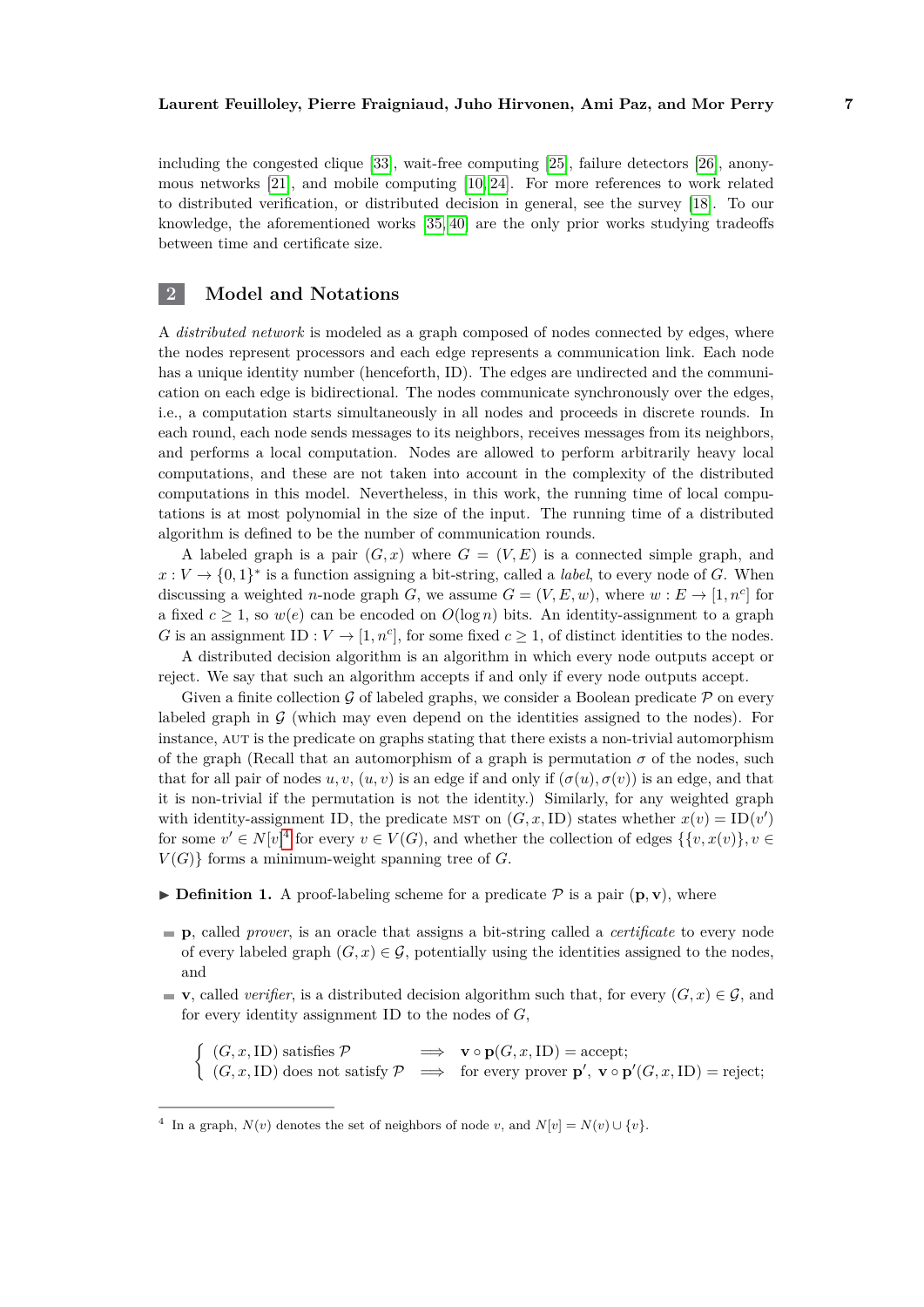here, **v**◦**p** is the output of the verifier **v** on the certificates assigned to the nodes by **p**. That is, if  $(G, x, \text{ID})$  satisfies  $\mathcal{P}$ , then, with the certificates assigned to the nodes by the prover **p**, the verifier accepts at all nodes. Instead, if  $(G, x, \text{ID})$  does not satisfy  $P$ , then, whatever certificates are assigned to the nodes, the verifier rejects in at least one node. We emphasize that in this work, the verifier is always deterministic.

The *radius* of a proof-labeling scheme (**p***,* **v**) is defined as the maximum number of rounds of the verifier **v** in the local model [\[42\]](#page-29-8), over all identity-assignments to all the instances in  $\mathcal{G}$ , and all arbitrary certificates. It is denoted by radius $(\mathbf{p}, \mathbf{v})$ . Often in this paper, the phrase proof-labeling scheme is abbreviated to PLS, while a proof-labeling scheme of radius *t* ≥ 1 is abbreviated to *t*-PLS. Note that, in a *t*-PLS, one can assume, w.l.o.g., that the verification procedure, which is given *t* as input to every node, proceeds at each node in two phases: (1) collecting all the data (i.e., labels and certificates) from nodes at distance at most *t*, including the structure of the ball of radius *t* around that node, and (2) processing all the information for producing a verdict, either accept or reject. Note that, while the examples in this paper are of highly uniform graphs, and thus the structure of the *t*-balls might be known to the nodes in advance, our scaling mechanisms work for arbitrary graphs.

Given an instance  $(G, x, \text{ID})$  satisfying  $\mathcal{P}$ , we denote by  $\mathbf{p}(G, x, \text{ID}, v)$  the certificate assigned by the prover **p** to node  $v \in V$ , and by  $|\mathbf{p}(G, x, \text{ID}, v)|$  its size. We also let  $|\mathbf{p}(G, x, \text{ID})| = \max_{v \in V(G)} |\mathbf{p}(G, x, \text{ID}, v)|$ . The *certificate-size* of a proof-labeling scheme  $(\mathbf{p}, \mathbf{v})$  for P in G, denoted size $(\mathbf{p}, \mathbf{v})$ , is defined as the maximum of  $|\mathbf{p}(G, x, \mathbf{ID})|$ , taken over all instances  $(G, x, \text{ID})$  satisfying P, where  $(G, x) \in \mathcal{G}$ . In the following, we focus on the graph families  $\mathcal{G}_n$  of connected simple graphs with *n* nodes,  $n \geq 1$ . That is, the size of a proof-labeling scheme is systematically expressed as a function of the number *n* of nodes. For the sake of simplifying the presentation, the graph family  $\mathcal{G}_n$  is omitted from the notations.

The minimum certificate size of a *t*-PLS for the predicate  $P$  on *n*-node labeled graphs is denoted by size-pls $(\mathcal{P}, t)$ , that is,

$$
\mathsf{size\text{-}pls}(\mathcal{P},t) = \min_{\mathsf{radius}(\mathbf{p}, \mathbf{v}) \leq t} \mathsf{size}(\mathbf{p}, \mathbf{v}).
$$

We also denote by size-pls( $\mathcal{P}$ ) the size of a standard (radius-1) proof-labeling scheme for  $\mathcal{P}$ , that is, size-pls( $\mathcal{P}$ ) = size-pls( $\mathcal{P}$ , 1). For instance, it is known that size-pls(MST) =  $\Theta(\log^2 n)$ bits [\[34,](#page-29-3) [36\]](#page-29-0), and that size-pls( $AUT$ ) =  $\widetilde{\Omega}(n^2)$  bits [\[29\]](#page-29-1). More generally, for every decidable predicate P, we have  $size-pls(\mathcal{P}) = O(n^2 + nk)$  bits [\[29\]](#page-29-1) whenever the input labels are of *k* bits, and size-pls( $P, D$ ) = 0 for graphs of diameter *D* because the verifier can gather all labels, and all edges at every node in *D* rounds.

**► Definition 2.** Let  $\mathcal{I} \subseteq \mathbb{N}^+$ , and let  $f : \mathcal{I} \to \mathbb{N}^+$ . Let P be a Boolean predicate on labeled graphs. A set  $(\mathbf{p}_t, \mathbf{v}_t)_{t \in \mathcal{I}}$  of proof-labeling schemes for  $\mathcal{P}$ , with respective radius  $t \geq 1$ , scales with scaling factor *f* on *I* if  $size(p_t, v_t) = O(\frac{1}{f(t)} \cdot size\text{-}pls(\mathcal{P}))$  bits for every  $t \in \mathcal{I}$ . The set  $(\mathbf{p}_t, \mathbf{v}_t)_{t \in \mathcal{I}}$  *weakly scales* with scaling factor  $f$  on  $\mathcal{I}$  if  $\text{size}(\mathbf{p}_t, \mathbf{v}_t) = O\left(\frac{\text{poly}\log n}{f(t)} \cdot \text{size-pls}(\mathcal{P})\right)$ bits for every  $t \in \mathcal{I}$ .

In the following, somewhat abusing terminology, we shall say that a proof-labeling scheme (weakly) scales while, formally, it should be a set of proof-labeling schemes that scales.

I Remark. At first glance, it may seem that no proof-labeling scheme can scale more than linearly, i.e., one may be tempted to claim that for every predicate  $\mathcal P$  we have size-pls( $\mathcal P, t$ )  $\Omega\left(\frac{1}{t}\cdot \text{size-pls}(\mathcal{P})\right)$ . The rationale for such a claim is that, given a proof-labeling scheme  $(\mathbf{p}_t, \mathbf{v}_t)$  for P, with radius t and size-pls( $P, t$ ), one can construct a proof-labeling scheme  $(\mathbf{p}, \mathbf{v})$  for P with radius 1 as follows: the certificate of every node v is the collection of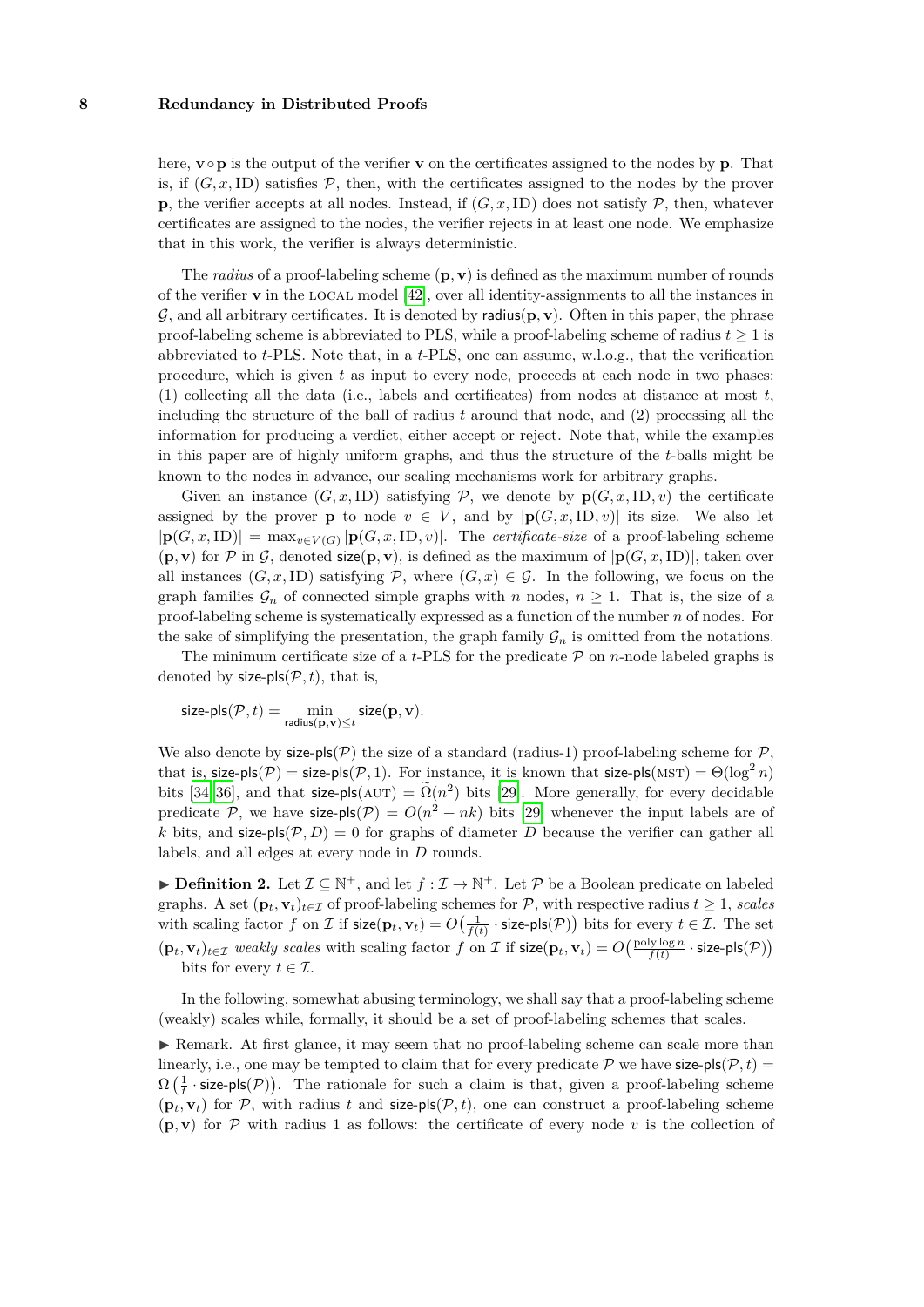certificates assigned by  $\mathbf{p}_t$  to the nodes in the ball of radius t centered at v; the verifier **v** then simulates the execution of  $\mathbf{v}_t$  on these certificates. In paths or cycles, the certificates resulting from this construction are of size  $O(t \cdot \text{size-}p \cdot s(\mathcal{P}, t))$ , from which it follows that no proof-labeling scheme can scale more than linearly. There are several flaws in this reasoning, which actually make it erroneous.

First, it might be the case that degree-2 graphs are not the worst case graphs for the predicate  $\mathcal{P}$ ; for instance, if the predicate  $\mathcal{P}$  requires large certificates only on degree-3 graphs, then the same rational cannot rule out much better scaling, as it only leads to size-pls( $P, t$ ) =  $\Omega$  ( $\frac{1}{2^t}$  · size-pls( $P$ )). Second, in *t* rounds of verification every node learns not only the certificates of its *t*-neighborhood, but also its structure, which may contain valuable information for the verification; this idea stands out when the lower bounds for size-pls( $\mathcal{P}$ ) (without scaling) are established using labeled graphs of constant diameter, in which case there is no room for studying how proof-labeling schemes can scale.

The take away message is that establishing lower bounds of the type  $size-pls(\mathcal{P}, t)$  $\Omega(\frac{1}{t} \cdot \text{size-pls}(\mathcal{P}))$  for *t* within some non-trivial interval requires specific proofs, which often depend on the given predicate P.

### **Communication Complexity.**

We use results from the well studied field of communication complexity [\[37,](#page-29-14) [45\]](#page-30-0). In the set-disjointness (disj) problem on *k* bits, each of two players, Alice and Bob, is given a *k*-bit string, denoted  $S_A$  and  $S_B$ , respectively, as input. They aim at deciding whether there does not exist  $i \in \{1, ..., k\}$  such that  $S_A[i] = S_B[i] = 1$ . We associate sets with characteristic vectors, i.e., the set includes all indexes *i* for which  $S[i] = 1$ . A standard abuse of notation leads to the following alternative definition of this problem. The goal in set-disjointness is to deciding whether  $S_A \cap S_B = \emptyset$ . The communication complexity of a given protocol solving DISJ is the number of bits Alice and Bob must communicate, in the worst case, when using this protocol. The communication complexity of disj is the minimum communication complexity of a protocol solving it.

In *nondeterministic communication complexity*, each of the players receives, in addition to its input, a binary string as a hint, which may depend on both input strings, and the following holds. For every TRUE-instance, there exists a hint such that the players output 'TRUE'; and for every FALSE-instance, for all hints, the players output 'FALSE'. For example, a good hint for  $\overline{DISJ}$ , i.e., deciding whether there exists  $i \in \{1, \ldots, k\}$  such that  $S_A[i] = S_B[i] = 1$ , is the index *i* itself. Indeed, if one of the two players receives *i* as a hint, he or she can send it to the other player, and they both check that  $S_A[i] = 1$  and  $S_B[i] = 1$ .

The communication complexity of a nondeterministic protocol for DISJ is the number of bits the players exchange on two input strings that are disjoint, in the worst case, when they are given optimal nondeterministic strings. The nondeterministic communication complexity of disj is the minimum, among all nondeterministic protocols for disj, of the communication complexity of that protocol. The following theorem holds. The nondeterministic communication complexity of DISJ is known to be  $\Omega(k)$ , as a consequence of, e.g., Example 1.23 and Definition 2.3 in [\[37\]](#page-29-14).

<span id="page-8-1"></span> $▶$  **Theorem 3.** *The nondeterministic communication complexity of* DISJ *is*  $Ω(k)$ *.* 

# <span id="page-8-0"></span>**3 All Proof-Labeling Schemes Scale Linearly in Trees**

This section is entirely dedicated to the proof of one of our main results, stating that *every* predicate on labeled trees has a proof that scales linearly. Further in the section, we also show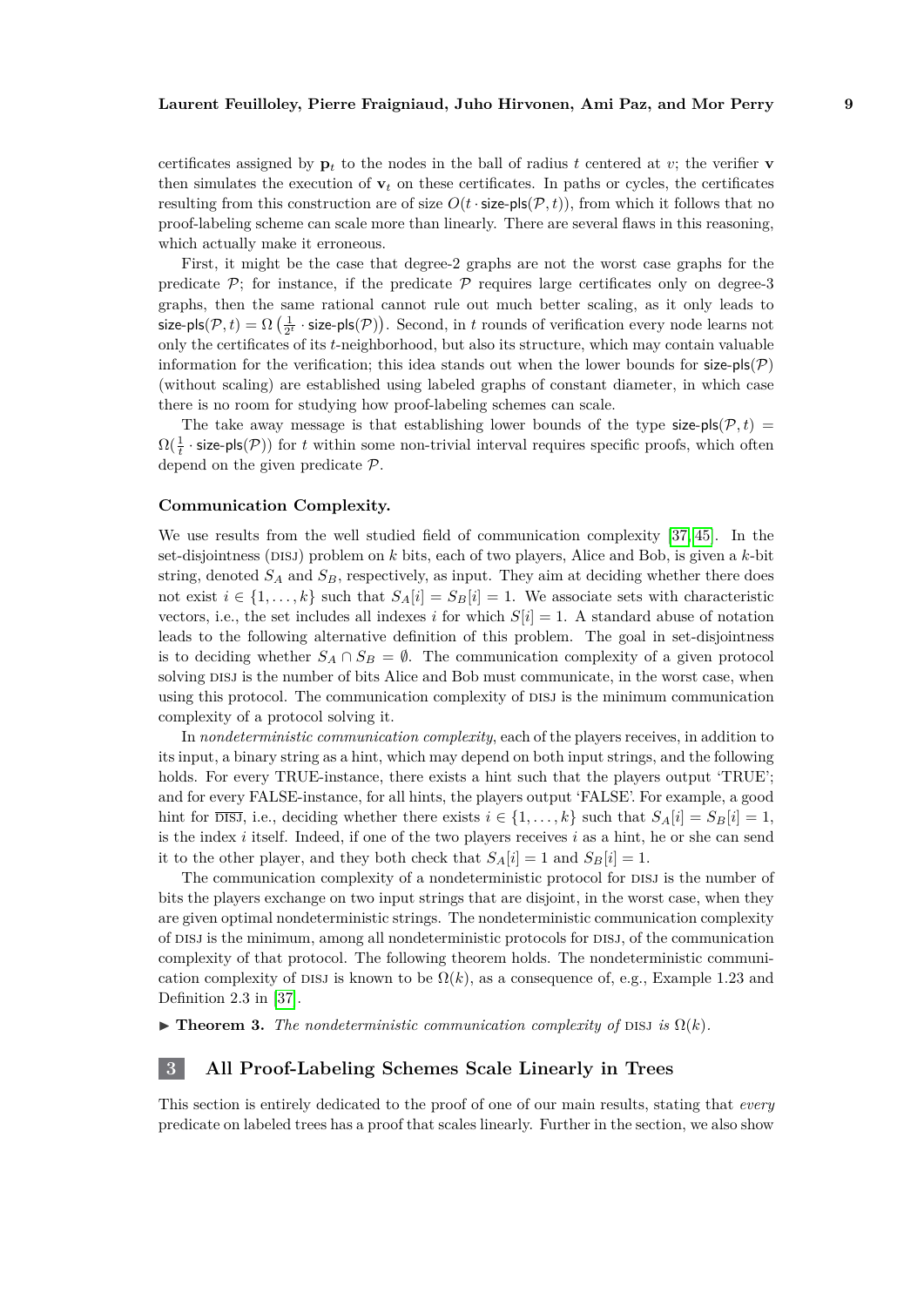<span id="page-9-1"></span>

**Figure 1.** *Tree decomposition for*  $t = 6$  (*i.e.,*  $h = 3$ *). Black nodes are border nodes, the gray node is an* extra-border *node, and white nodes are* standard *nodes. Note that*  $v_1$  *is not a border node since the depth of its subtree is*  $1 < h - 1$ *. The domains are marked with dashed frames.* 

how to extend this result to cycles and to grids, and, more generally, to multi-dimensional grids and toruses.

# **3.1 Linear scaling for trees**

<span id="page-9-0"></span>**Findamerican** 1. Let P be a predicate on labeled trees. Then size-pls $(P, t) = O\left(\left\lceil \frac{\text{size}(P)}{t} \right\rceil\right)$ .

I Remark. Here and in other places in the paper, we use ceilings in the asymptotics, because the size of the certificates needs to be at least one bit.

The rest of this subsection is dedicated to the proof of Theorem [4.](#page-9-0) So, let  $P$  be a predicate on labeled trees, and let  $(\mathbf{p}, \mathbf{v})$  be a proof-labeling scheme for P with size $(\mathbf{p}, \mathbf{v}) = k$ . First, note that we can restrict attention to trees with diameter  $>t$ . Indeed, predicates on labeled trees with diameter  $\leq t$  are easy to verify since every node can gather the input of the entire tree in *t* rounds. More precisely, if we have a scheme that works for trees with diameter  $> t$ , then we can trivially design a scheme that applies to all trees, by adding a single bit to the certificates, indicating whether the tree is of diameter at most *t* or not.

The certificate assignment in our scaling scheme is based on a specific decomposition of given tree *T*.

**Tree decomposition.** A key tool in the proof is a decomposition of the tree. It is defined the following way.

<span id="page-9-2"></span> $\triangleright$  **Definition 5.** Let *T* be a tree of diameter  $>t$ , and let

 $h = |t/2|$ .

The tree *T* is rooted at some node *r*. A node *u* such that

 $dist_T(r, u) \equiv 0 \pmod{h}$ ,

and *u* possesses a subtree of depth at least *h* − 1 is called a *border* node. Similarly, a node *u* such that

$$
dist_T(r, u) \equiv -1 \pmod{h},
$$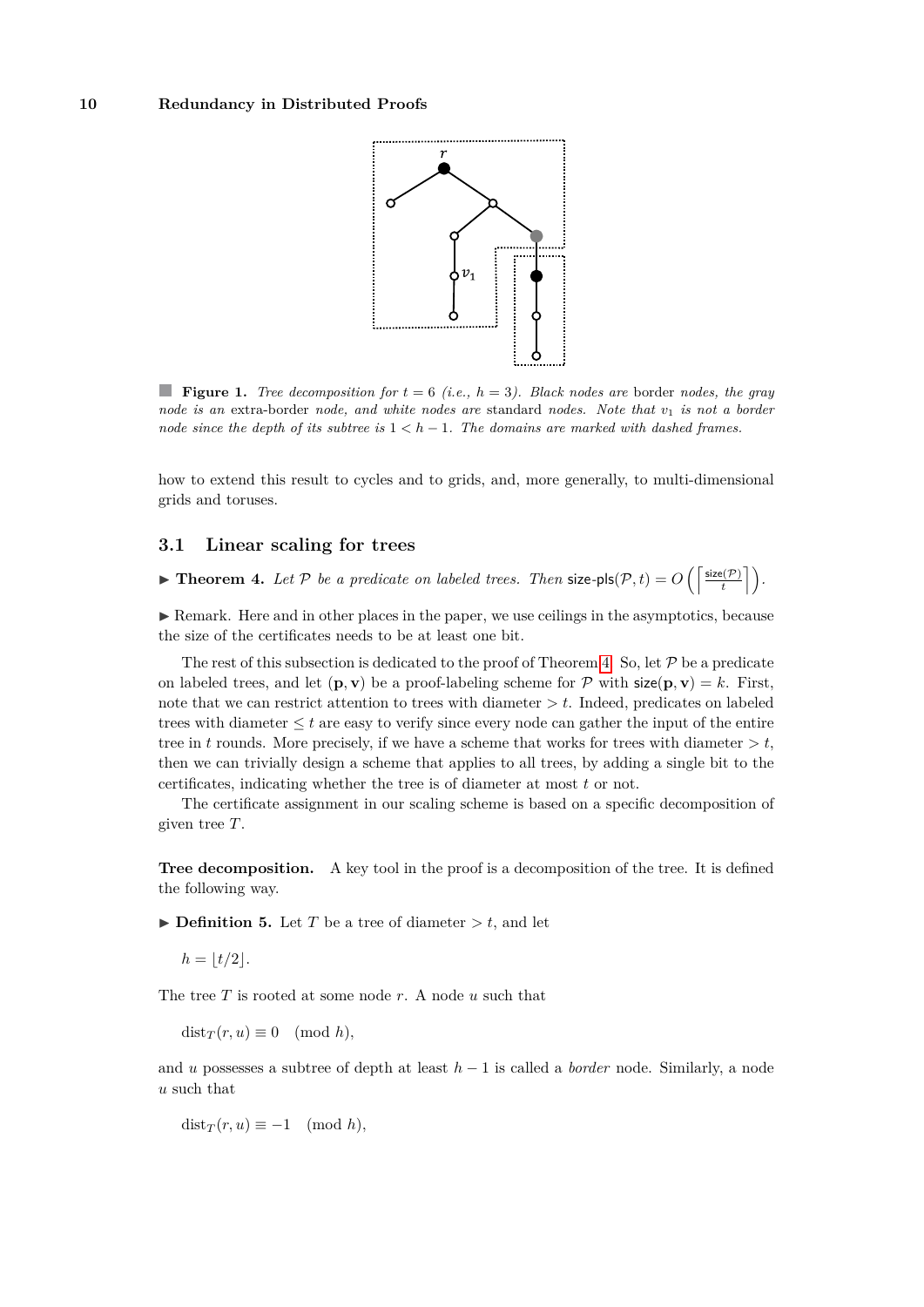and *u* possesses a subtree of depth at least *h*−1 is called an *extra-border* node. A node that is a border or an extra-border node is called a *special* node. All other nodes are *standard* nodes. For every border node *v*, we define the *domain* of *v* as the set of nodes in the subtree rooted at *v* but not in subtrees rooted at border nodes that are descendants of *v*.

Figure [1](#page-9-1) illustrates of the tree decomposition, and can also serve as intuition for the following lemma.

#### <span id="page-10-0"></span> $\blacktriangleright$  Lemma 6.

- *1. The domains form a partition of the nodes in the tree T.*
- 2. Every domain forms a tree rooted at a border node, with depth in the range  $[h-1, 2h-1]$ .
- *3. Two adjacent nodes of T are in different domains if and only if they are both special.*

**Proof.** Let us first prove the first item. On the one hand, every node belongs to a domain. This is because every node has at least one border ancestor, since the root is a border node. Indeed, the root *r* has depth 0, and the diameter of *T* is at least  $t + 1$ , which implies that *r* necessarily possesses a subtree of depth at least  $h-1$ . On the other hand, every node *u* belongs to a unique domain. This is simply because the closest border ancestor of *u* is uniquely defined.

To establish second item, we consider the domain of a border node *u*. Note that, for any node *v* in the domain of *u*, *v* is a descendent of *u* in *T*, and all the nodes in the shortest path between *u* and *v* are also in the domain of *u*. Thus the domain of *u* is indeed a tree rooted at *u*. The depth of a domain is at least *h* − 1. Indeed, if the subtree rooted at *u* has depth  $\langle h - 1$ , then, by definition, *u* is not special. It remains to show that the depth of a domain is at most 2*h* − 1. Let us assume for the purpose of contradiction that the depth *d* of the domain of *u* satisfies  $d > 2h - 1$ . Then there exists a path of length at least 2*h* starting at *u*, and going downward the tree for reaching a leaf *v* of this domain. Then let us consider the node  $u'$  of that path which is at distance  $h$  from  $u$ . Node  $u'$  is not a border node, since otherwise  $v$  would not be in domain of  $u$  but in the domain of  $u'$ . However, node  $u'$  is a border node as its depth is 0 modulo *k*, and it has a subtree of depth at least  $d - h > h - 1$ . This contradiction completes the proof of item 2.

Finally, for establishing the third item, let us consider an edge {*u, v*} in the tree *T*, and let us assume, w.l.o.g., that *u* is the parent of *v* in *T*. By construction, there can be three cases only. If neither of the two nodes *u* and *v* is a border node, then both belong to the same domain, as they have the same closest border ancestor. If *u* is a border node, and *v* is a standard node, then *v* is in the domain of *u*. Finally, if *v* is a border node, then necessarily *u* is an extra-border node, in which case *u* and *v* do not belong to the same domain since *v* is in its own domain, while *u* cannot belong to the domain of *v*. Therefore, Item 3 holds in these three cases.

**Verifying the decomposition.** The certificates of the radius-*t* proof-labeling scheme contain a 2-bit field indicating to each node whether it is a root, border, extra-border, or standard node. Let us show that this part of the certificate can be verified in *t* rounds. The prover orients the edges of the tree towards the root *r*.

Such an orientation can be given to the edges of a tree by assigning to each node its distance to the root, modulo 3. The assumption is that every edge is oriented from *d* to *d* − 1 mod 3. Hence, a node with distance *d*, is either the root, and then and all of its neighbors are at distance *d* + 1 mod 3, or it has exactly one neighbor with distance *d* − 1 mod 3 which is its parent in the tree. These distances can obviously be checked locally,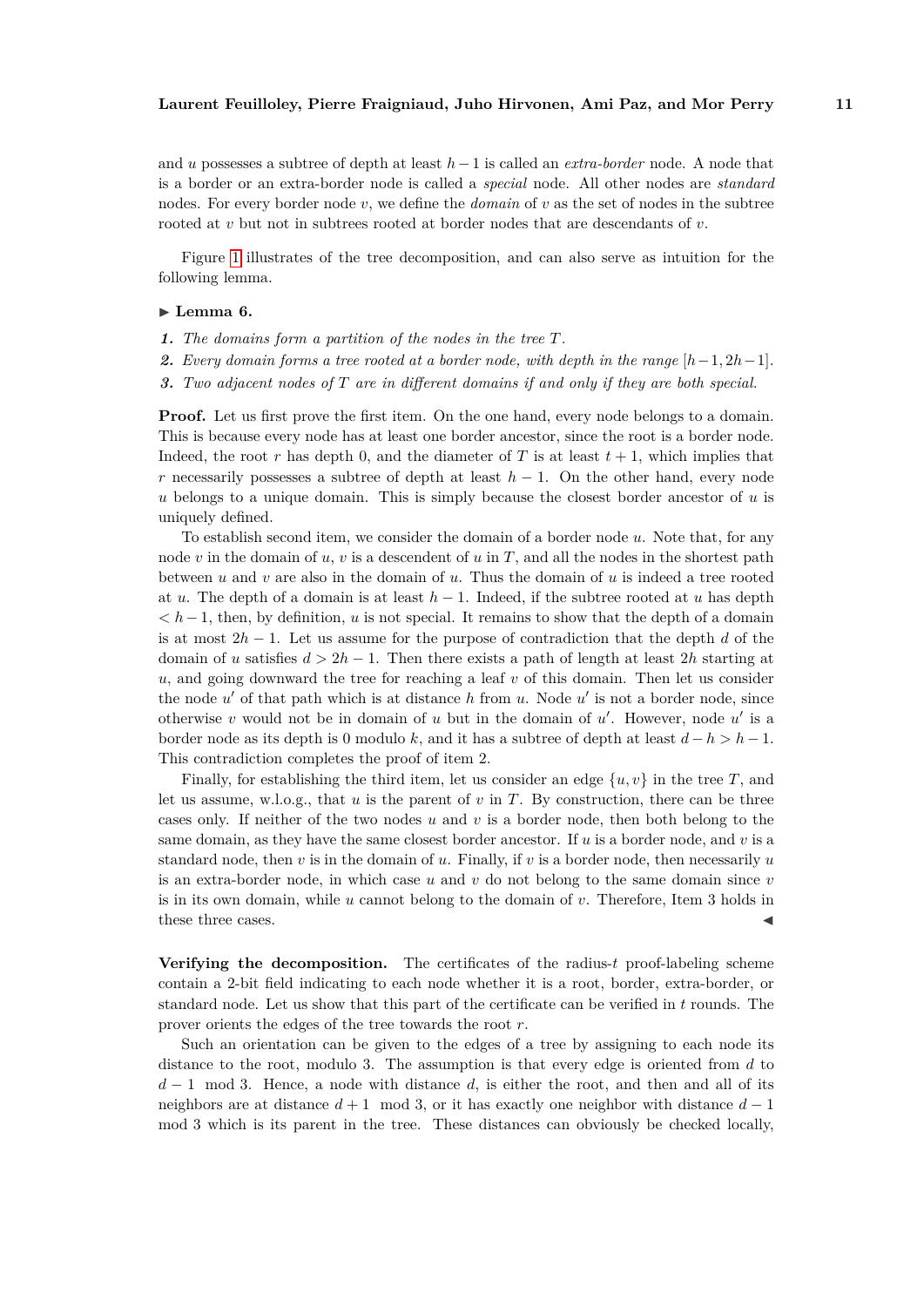in just one round. So, in the remaining of the proof, we assume that the nodes are given this orientation upward the tree. The following lemma proves that the decomposition into border, extra-border, and standard nodes can be checked in *t* rounds.

<span id="page-11-0"></span>I **Lemma 7.** *Given a set of nodes marked as border, extra-border, or standard in an oriented tree, there is a verification protocol that checks whether the marking corresponds to a tree decomposition (as in Definition [5\)](#page-9-2), in* 2*h < t rounds.*

**Proof.** The checking procedure proceeds as follows. The root *r* checks that it is a border node. Every border node checks that its subtree truncated at depth 2*h* fits with the decomposition. That is, it checks that: (1) no nodes in its subtree are border nodes except nodes at depth *h* and 2*h*, (2) no nodes in its subtree are extra-border nodes except nodes at depth  $h-1$  and  $2h-1$ , and (3) the nodes in its subtree that are special at depth  $h-1$  and  $h$  do have a subtree of depth at least *h* − 1. By construction, this procedure accepts any marking which is correct with respect to the decomposition rule.

Conversely, let us suppose that the algorithm accepts a marking of the nodes. We prove that this marking is necessarily correct. We proceed by induction on the depth of the nodes. At the root, the verifier checks that *r* is special as a border node, and it checks that the domain of *r* is correctly marked. In particular, it checks that the nodes of depth *h* that are not in its domain are properly marked as border nodes. So, the base of the induction holds. Now, assume that, for  $\alpha \geq 0$ , all the domains whose border nodes stand at depth at most *αh* are properly marked. The fact that the border nodes at depth *αh* accept implies that all the nodes at depth  $(a+1)h$  that are not in the domain of the border nodes at depth *αh* are properly marked. These nodes verify their own domains, as well as all the domains down to depths  $(\alpha + 1)h$ , are all correct. Since none of these nodes reject, it follows that all the domains whose border nodes stand at depth at most  $(\alpha + 1)h$  are properly marked. This completes the induction step, and hence the proof of the lemma.

We are now ready to describe the radius-*t* proof-labeling scheme for an arbitrary predicate. From Lemma [7](#page-11-0) (and the paragraph above it that defines the decomposition), we can assume that the nodes are correctly marked as root, border, extra-border, and standard, with a consistent orientation of the edges towards the root.

**The radius-***t* **proof-labeling scheme.** We are considering the arbitrarily given predicate  $P$  on labeled trees, with its proof-labeling scheme  $(\mathbf{p}, \mathbf{v})$  using certificates of size  $k$ bits. Before reducing the size of the certificates to  $O(k/t)$  by communicating at radius t, we describe a proof-labeling scheme at radius *t* which still uses large certificates, of size *O*(*k*), but stored at a few nodes only, with all other nodes storing no certificates.

<span id="page-11-1"></span>I **Lemma 8.** *There exists a radius-t proof-labeling scheme for* P*, in which the prover assigns certificates to special nodes only, and these certificates have size*  $O(k)$ *.* 

**Proof.** On legally labeled trees, the prover provides every special node (i.e., every border or extra-border node) with the same certificate as the one provided by **p**. All other nodes are provided with no certificates.

On arbitrary labeled trees, the verifier is active at border nodes only, and all non-border nodes systematically accept (in zero rounds). At a border node *v*, the verifier first gathers all information at radius 2*h*. This includes all the labels of the nodes in its domain, and of the nodes that are neighbors to a node in its domain. Then *v* checks whether there exists an assignment of *k*-bit certificates to the standard nodes in its domain that results in **v** accepting at every node in its domain. If this is the case, then *v* accepts, else it rejects.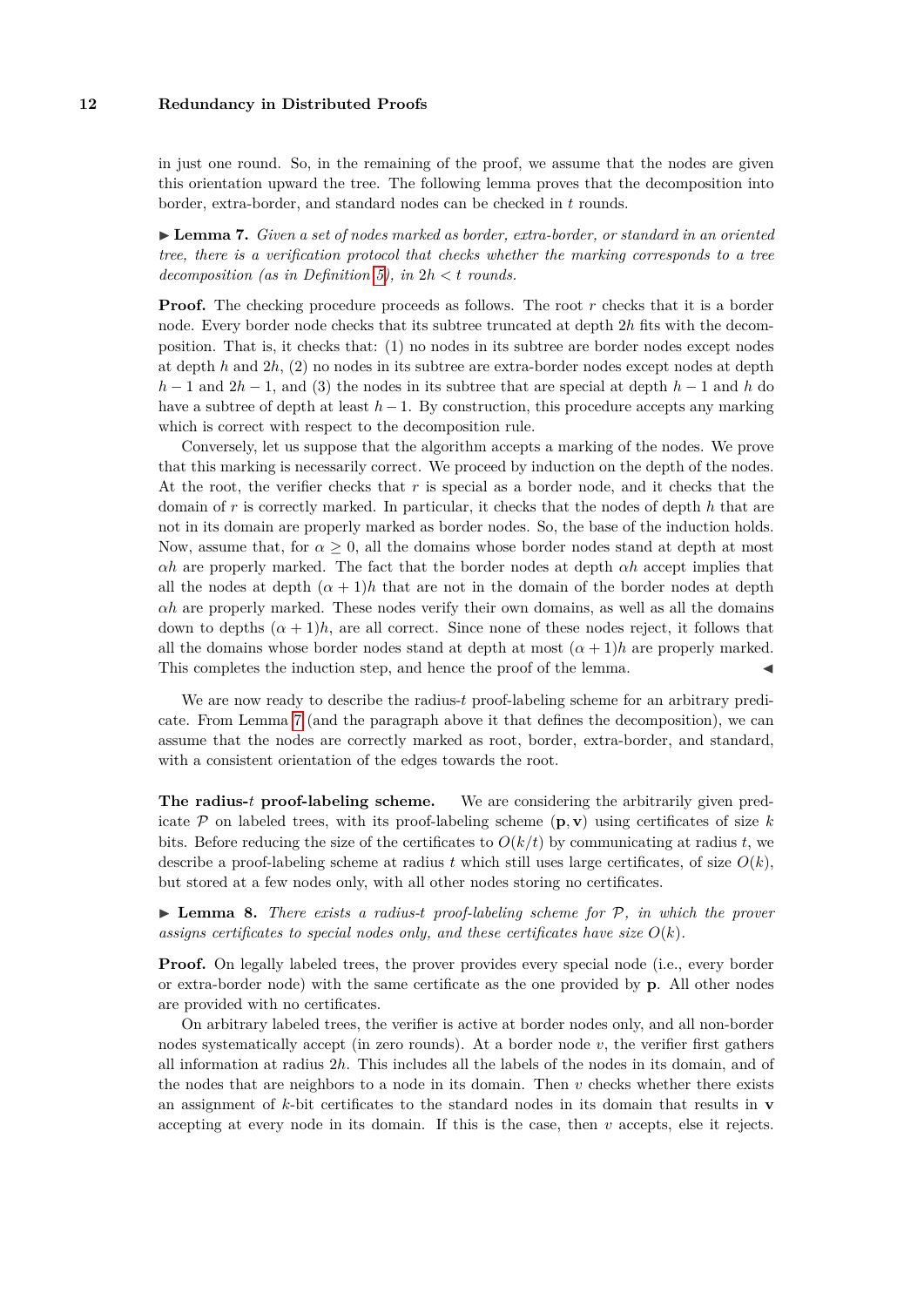There is a subtle point worth to be mentioned here. The value of *k* may actually depend on *n*, which is not necessarily known to the nodes. Nevertheless, this can be easily fixed as follows. The *t*-PLS prover is required to provide all nodes with certificates of the same size (the fact that all certificates have identical size can trivially be checked in just one round). Then *k* is simply inferred from the certificate size in the *t*-PLS, by multiplying this size by *t*, whose value is, as specified in Section [2,](#page-6-1) given as input to each node.

Note that, as every border node *v* has a complete view of its whole domain, and of the nodes at distance 1 from its domain, *v* considers all the nodes that are used by **v** executed at the nodes of its domain. Also note that the execution of **v** at nodes in the domain of *v* concerns only nodes that are either in the domain of *v*, or are special. This follows from the third item in Lemma [6.](#page-10-0) Thus no two border nodes will simulate the assignment of certificates to the same node.

We now prove that, in an oriented marked tree, this scheme is correct.

– Assume first that the labeled tree satisfies the predicate  $P$ . Giving to the special nodes the certificates as assigned by **p**, all the border nodes will be able to find a proper assignment of the certificates for the standard nodes in their domain so that **v** accepts at all these nodes, since, as the labeled tree satisfies the predicate  $P$ , there must exists at least one. This leads every node to accept.

– Suppose now that every border node accepts. It follows that, for every border node, there is an assignment of certificates to the nodes in its domain such that **v** accepts these certificates at every node. The union of these partial assignments of certificates defines a certificate assignment to the whole tree that is well-defined according to the first item of Lemma [6.](#page-10-0) At every node, **v** accepts since it has the same view as in the simulation performed by the border nodes in their respective domains. Thus **v** accepts at every node of *T*, and therefore it follows that the labeled tree satisfies  $P$ .

Lemma [8](#page-11-1) basically states that there is a radius-*t* proof-labeling scheme in which the prover can give certificates to special nodes only. We now show how to spread out the certificates of the border and extra-border nodes to obtain smaller certificates. The following lemma is the main tool for doing so. As this lemma is also used further in the paper, we provide a generalized version of its statement, and we later show how to adapt it to the setting of the current proof.

We say that a local algorithm A *recovers* an assignment of certificates provided by some prover  $q$  from an assignment of certificates provided by another prover  $q'$  if, given the certificates assigned by  $\mathbf{q}'$  as input to the nodes,  $\mathcal A$  allows every node to output its certificate such as assigned by **q**. We define a *special* prover as a prover which assigns certificates only to the special nodes, all other nodes being given empty certificates.

<span id="page-12-0"></span>▶ **Lemma 9.** *For every prover* **q**, there exists a LOCAL algorithm A and a prover **q**' satisfy*ing the following. For every*  $s \geq 1$ *, for every oriented marked tree T of depth at least s, and for every assignment of b-bit labels provided by* **q** *to the nodes of T, there exists assignment of*  $O([b/s])$ -bit labels provided by **q**<sup> $\prime$ </sup> to the nodes of  $T$  such that  $A$  recovers **q** from **q**<sup> $\prime$ </sup> in s *rounds.*

**Proof.** We first describe the prover  $q'$ . For each special node  $v$ , let us partition the certificate  $q(v)$  assigned to node *v* by the special prover q into *s* parts of size at most  $\lceil b/s \rceil$ . Then one picks an arbitrary path starting from *v*, of length  $s - 1$ , going downward the tree. Note that such a path exists by definition of border and extra-border nodes. For every  $i \in \{0, \ldots, s-1\}$ , the *i*th part of the certificate **q**(*v*) is assigned to the *i*th node of that path as its certificate in  $q'$ . As such, every node is given at most two parts of the initial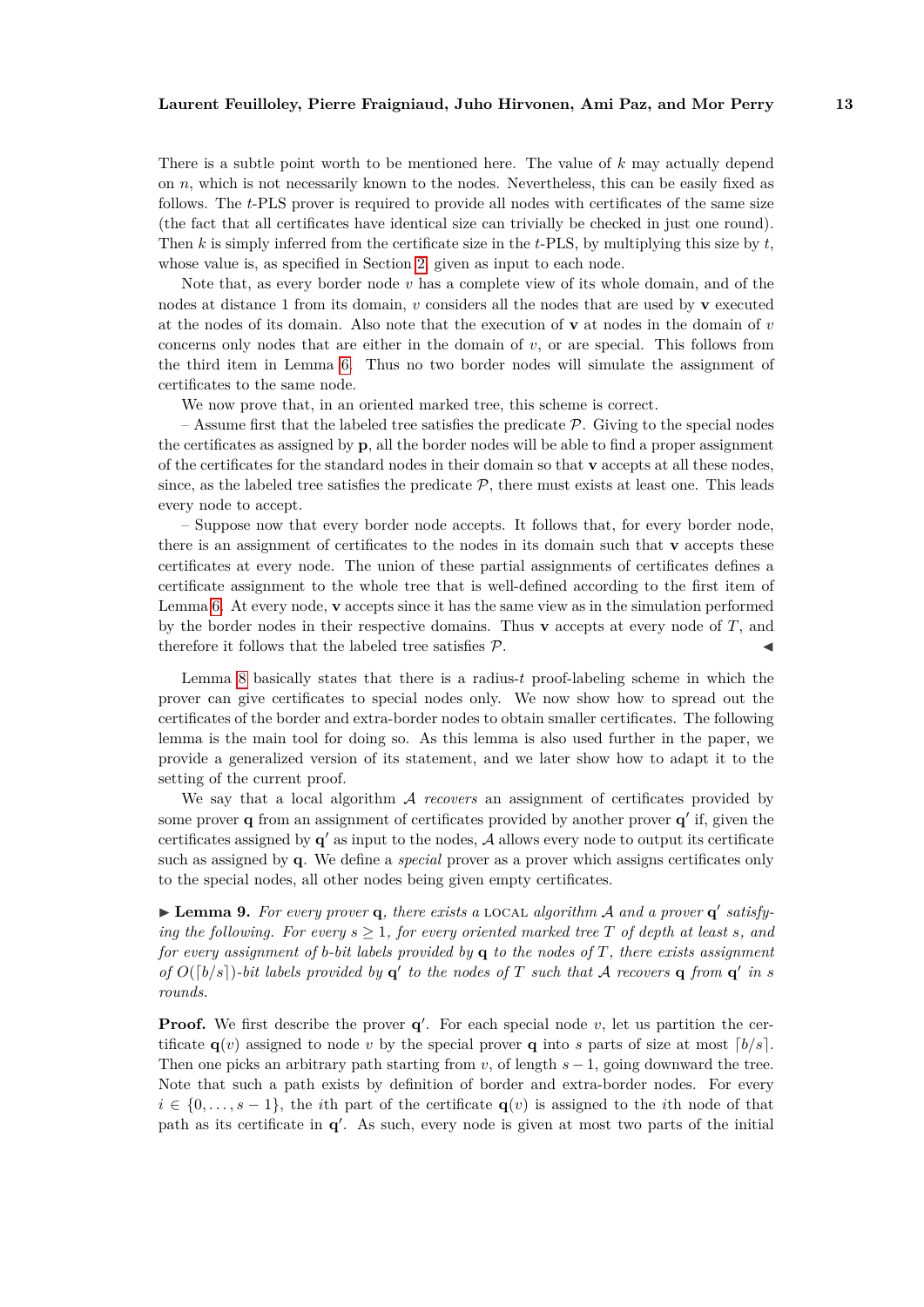certificates, as the paths starting at each of the border nodes are non intersecting, and the paths starting at each of the extra-border nodes are non intersecting as well. To recover the original certificates, for every special node  $v$ , the algorithm  $\mathcal A$  simply inspects the tree at distance  $s - 1$  downward, for gathering all the parts of the initial certificate  $q(v)$  of *v*. Then *v* concatenates these parts, and *v* outputs the resulting certificate. All other nodes output a certificate formed by the empty string.

We have now all the ingredients to prove Theorem [4.](#page-9-0)

**Proof of Theorem [4.](#page-9-0)** In the radius-*t* proof-labeling scheme, the prover chooses a root and an orientation of the tree *T*, and provides every node with a counter modulo 3 in its certificate allowing the nodes to check the consistency of the orientation. Then the prover constructs a tree decomposition of the rooted tree, and provides every node with its type (root, border, extra-border, or standard) in its certificates. Applying Lemmas [8](#page-11-1) and [9,](#page-12-0) the prover spreads the certificates assigned to the special nodes by **p**. Every node will get at most two parts, because only the paths associated to a border node and to its parent (an extra-border node) can intersect. Overall, the certificates have size  $O(k/h) = O(k/t)$ . The verifier checks the orientation and the marking, then recovers the certificates of the special nodes, as in Lemma [9,](#page-12-0) and performs the simulation as in Lemma [8.](#page-11-1) This verification can be done with a view of radius  $t \leq 2h$ , yielding the desired radius-*t* proof labeling scheme.

# **3.2 Linear scaling in cycles and grids**

For the proof techniques of Theorem [4](#page-9-0) to apply to other graphs, we need to compute a partition of the nodes into the two categories, special and standard, satisfying three main properties. First, the partition should split the graph into regions formed by standard nodes, separated by special nodes. Second, each region should have a diameter small enough for allowing special nodes at the border of the region to simulate the standard nodes in that region, as in Lemma [8.](#page-11-1) Third, the regions should have a diameter large enough to allow efficient spreading of certificates assigned to special nodes over the standard nodes, as in Lemma [9.](#page-12-0) For any graph family in which one can define such a decomposition, an analogue of Theorem [4](#page-9-0) holds. We show that this is the case for cycles and grids.

<span id="page-13-0"></span> $\triangleright$  **Corollary 10.** Let  $\mathcal{P}$  be a predicate on labeled cycles. If there exists a (radius-1) proof*labeling scheme*  $(\mathbf{p}, \mathbf{v})$  *for*  $P$  *with*  $\text{size}(\mathbf{p}, \mathbf{v}) = k$ *, then*  $\text{size-} \text{pls}(\mathcal{P}, t) = O\left(\left\lceil \frac{k}{t} \right\rceil\right)$ *. The same holds for predicates on 2-dimensional labeled grids.*

See Figure [2](#page-14-0) for an example of cycle decomposition. The idea is to orient the cycle edges in a consistent way, starting from an arbitrary node *r*. The partition to domains is exactly as in a tree, while ignoring the last oriented edge that closes the cycle with *r* (e.g., the edge  $(v_2, r)$  in Figure [2\)](#page-14-0). The only difference from a tree is that the farthest node from r in the oriented cycle  $(v_2$  in Figure [2\)](#page-14-0) must be an extra-border node in order to make a proper partition in which there are two spacial nodes on every boundary. Also, see Figure [3](#page-14-1) for an example of grid decomposition.

**Proof of Corollary [10.](#page-13-0)** We just explain how the proof of Theorem [4](#page-9-0) can be adapted to apply for cycles and grids.

For every labeled cycle, the prover picks an arbitrary node *r*, which will play the same role as the root chosen in the proof of Theorem [4,](#page-9-0) and an orientation of the cycle pointing toward *r*. The chosen node is called *leader*. Let  $h = |t/2|$ . The prover marks as border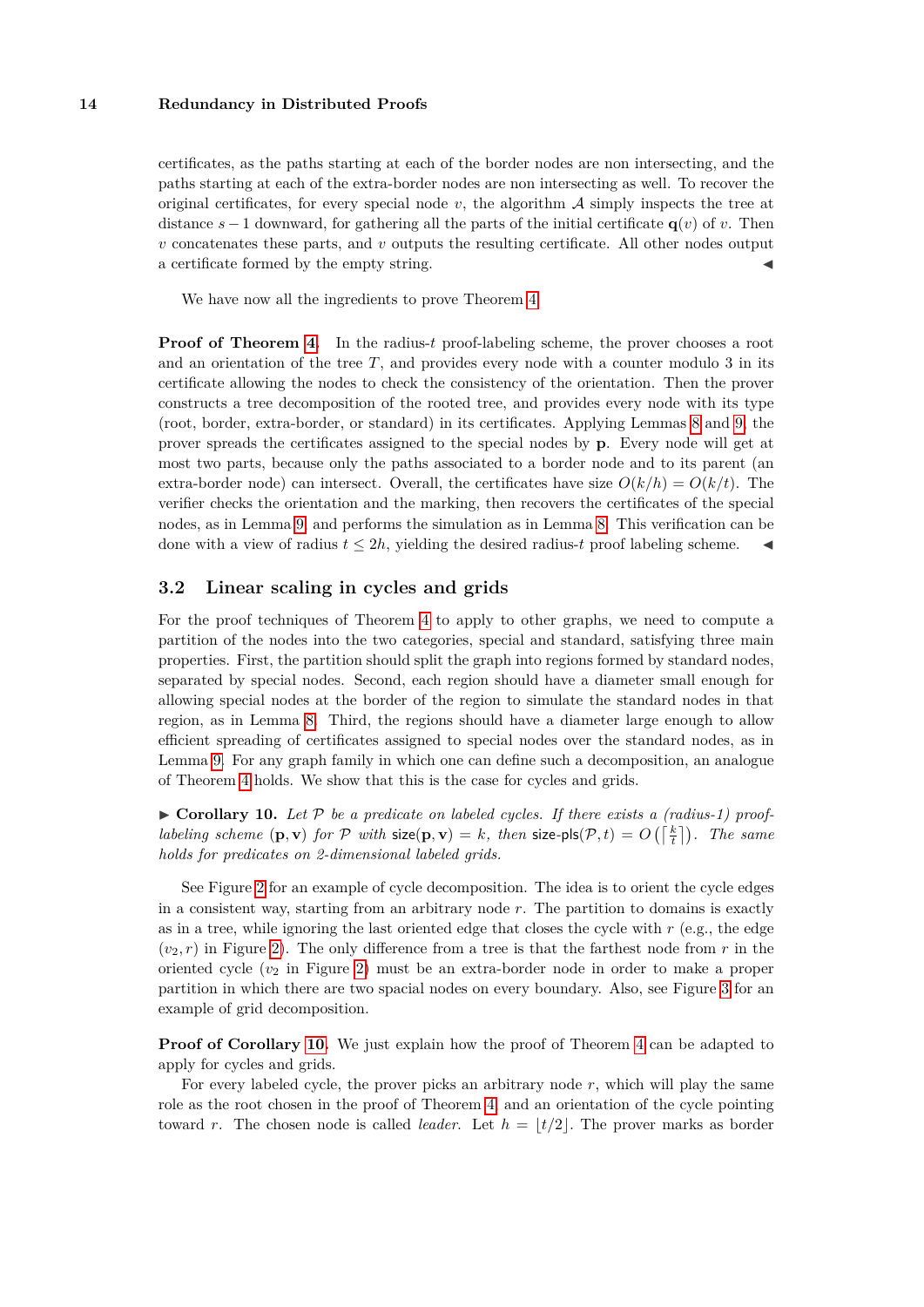<span id="page-14-0"></span>

**Figure 2.** *Cycle decomposition for*  $t = 6$  *(i.e.,*  $h = 3$ *). Black nodes are border nodes, gray nodes are* extra-border *nodes, and white nodes are* standard *nodes. Note that v*<sup>1</sup> *is not a border node since the number of nodes between*  $v_1$  *and*  $r$  *in the oriented cycle is*  $1 < h - 1$ *, and*  $v_2$  *is an extra-border node since this is the farthest node from r in the oriented cycle. The domains are marked with dashed frames.*

<span id="page-14-1"></span>

**Figure 3.** *Grid decomposition for*  $t = 16$  *(i.e.,*  $h = 4$ *). Black nodes are border nodes, gray nodes are* extra-border *nodes, and white nodes are* standard *nodes. The domains are marked with dashed frames.*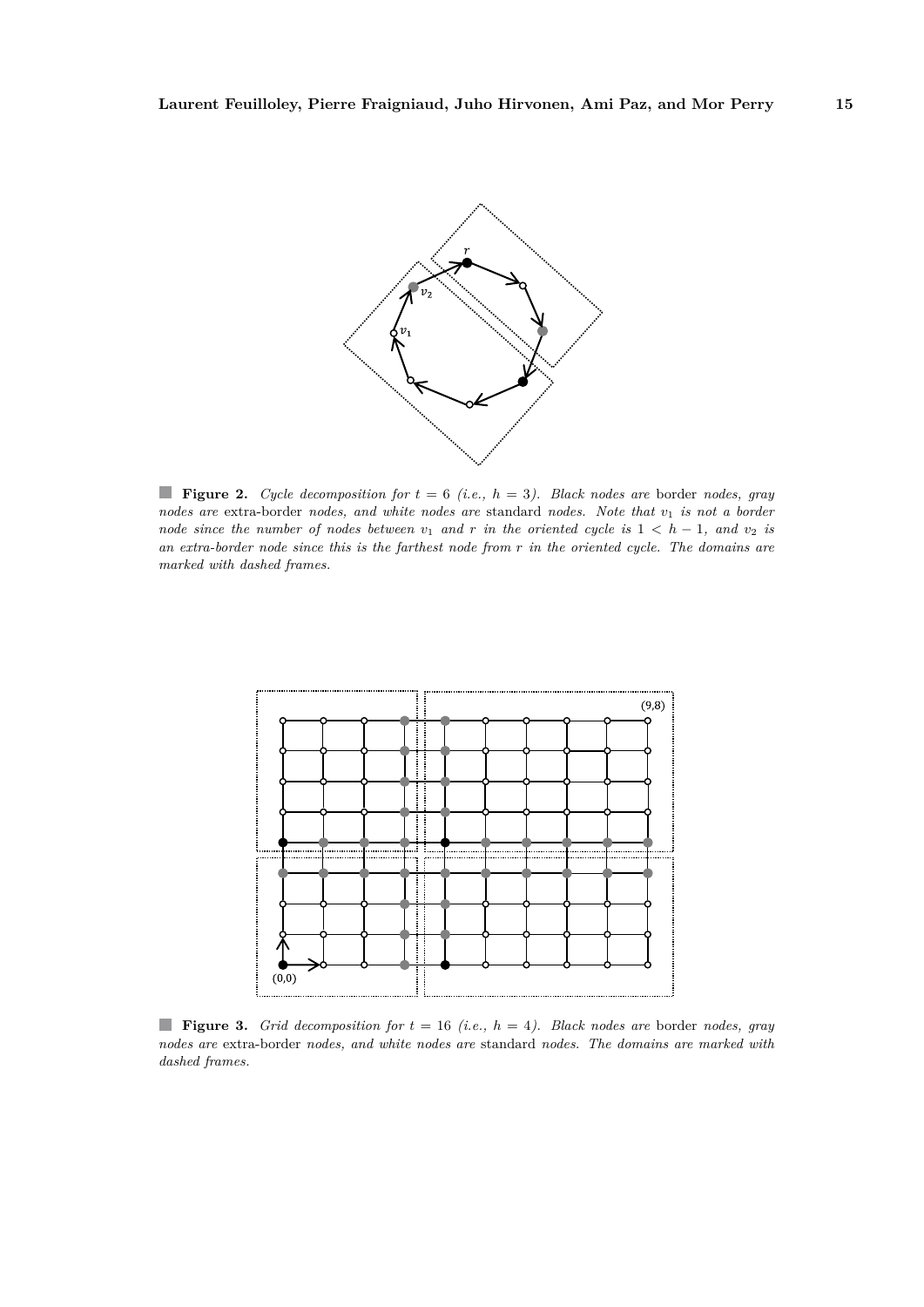node every node *u* such that  $dist(r, u) \equiv 0 \pmod{h}$ , where the distance is taken in the oriented cycle. Similarly, the prover marks as extra-border node every node *u* such that  $dist(r, u) \equiv -1 \pmod{h}$ . Note that the border and extra-border nodes that are the furthest away from the leader by the orientation may actually be close to the leader in the undirected cycle. As this may cause difficulties for spreading the certificates, the prover does not mark them, and keep these nodes standard. The domain of a border node is defined in a way similar to trees. The leader, the orientation, and the marking can be checked in a way similar to the proof of Lemma [7.](#page-11-0) In particular, observe that the size of each domain is at most *t*. The marking separates the graph into independent domains that can be simulated in parallel as in Lemma [8.](#page-11-1) The diameter of each domain is at least *t/*2 which allows one to do the spreading as in Lemma [9,](#page-12-0) resulting in certificates of size *O*(*k/t*).

For every labeled grid, the prover provides the edges with north-south and east-west orientations, using two counters modulo 3. In a grid  $p \times q$  with  $n = pq$  nodes, this orientation induces a coordinate system with edges directed from (0*,* 0), defined as the south-west corner, to  $(p, q)$ , defined as the north-east corner. The leader is the node at position  $(0, 0)$ . Let  $h = |t/4|$ . The partition of the nodes is as follows. Every node with coordinate  $(x, y)$  where both x and y are 0 modulo h are the border nodes. Non-border nodes with coordinate  $(x, y)$ where *x* or *y* equals 0 or  $-1$  modulo *h* are extra-border nodes. Now, as for cycles, we slightly modify that decomposition for avoiding domains with too small diameter. Specifically, northmost border and extra-border nodes, and the east-most border and extra-border nodes are turned back to standard nodes. The domain of a border node is composed of all nodes with larger *x*-coordinate and larger *y*-coordinates for which there are no closer border node in the oriented grid. Using the same technique as in the proof of Lemma [7,](#page-11-0) this partition of the nodes can be checked locally. The simulation as performed in the proof of Lemma [8](#page-11-1) can be performed similarly using that decomposition, because the domains have diameter at most *t*, and are well separated by special nodes. Finally, the spreading of the certificates as in Lemma [9](#page-12-0) can be done in the following way. For every special node  $(x, y)$  where  $x$  equals 0 or −1 modulo *h*, the certificate is spread over the *h* − 1 nodes to the east. For every special node  $(x, y)$  where *y* equals 0 or −1 modulo *h*, the certificate is spread over the *h* − 1 nodes to the north. Note that there is always enough space to the east or to the north of the special nodes as we have removed the special nodes that could be too close to the east and north borders. Also note that some node have their certificates spread in two directions, but this does not cause problem as it just increases the size of the certificates by a constant  $factor.$ 

By the same techniques, Corollary [10](#page-13-0) can be generalized to toroidal 2-dimensional labeled grids, as well as to  $d$ -dimensional labeled grids and toruses, for every constant  $d \geq 2$ .

# <span id="page-15-0"></span>**4 Growth-Dependent Scaling of Uniform Proof-Labeling Schemes**

In Section [3,](#page-8-0) we presented a general tradeoff for every predicate, on *specific graph structures*. In this section, we give a general tradeoff on *every graph structure*, for specific type of schemes. We say that a graph  $G = (V, E)$  has *growth*  $b = b(t)$  if, for every  $v \in V$  and  $t \in [1, D]$ , we have that  $|B_G(v, t)| \ge b(t)$ . We say that a proof-labeling scheme is *uniform* if the same certificate is assigned to all nodes by the prover.

<span id="page-15-1"></span> $\triangleright$  **Theorem 11.** Let G be a family of graphs with growth factor b, let P be a predicate on *labeled graphs in* G*, and let us assume that there exists a uniform 1-PLS* (**p***,* **v**) *for* P *with*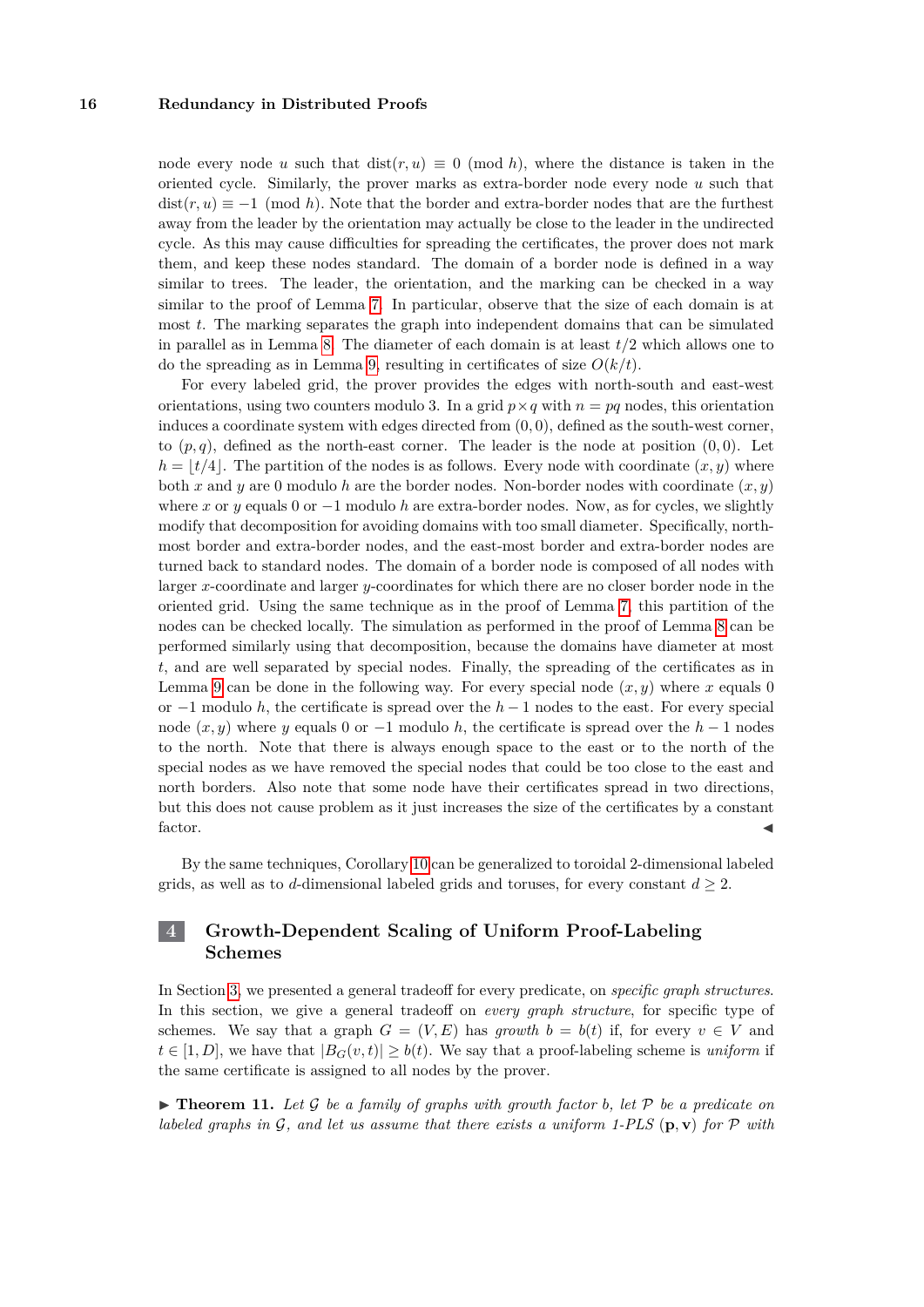$size(\mathbf{p}, \mathbf{v}) = k$ *.* 

*Then,* size-pls $(P, t) = O\left(\left[\frac{k}{b(t)}\right] \log n \log k\right)$  *for every t for which*  $b(t) \geq \log n$ *.* 

The rounding up operator  $\lceil \cdot \rceil$  is used to indicate that the scaling cannot reduce the logarithmic factors outside it, even in the case  $\frac{k}{b(t)} < 1$ .

In the proof of this theorem, we use the probabilistic method to prove the existence of the required certificates. However, we emphasize that the scheme is deterministic. We will use the classic Chernoff bounds (see, e.g., [\[38,](#page-29-15) Chapter 4]).

<span id="page-16-0"></span> $\blacktriangleright$  **Lemma 12** (Chernoff bounds). *Suppose*  $Z_1, \ldots, Z_m$  *are independent random variables taking values in*  $\{0,1\}$ *, and let*  $Z = \sum_{i=1}^{m} Z_i$ *. For every*  $0 \le \delta \le 1$ *, we have*  $\Pr[Z \le$  $(1 - \delta) \mathbb{E} Z] \leq e^{-\frac{1}{2}\delta^2 \mathbb{E} Z}$ , and  $\Pr[Z \geq (1 + \delta) \mathbb{E} Z] \leq e^{-\frac{1}{3}\delta^2 \mathbb{E} Z}$ .

**Proof of Theorem [11.](#page-15-1)** Let  $(\mathbf{p}, \mathbf{v})$  be a uniform 1-PLS for  $\mathcal{P}$  with size $(\mathbf{p}, \mathbf{v}) = k$ . Let  $s = (s_1, \ldots, s_k)$ , where  $s_i \in \{0,1\}$  for every  $i = 1, \ldots, k$ , be the *k*-bit certificate assigned to every node of *G* by the prover **p**. Let  $t \geq 1$  be such that  $k \geq b(t) \geq c \log n$  for a constant *c* large enough. For every node  $v \in V$ , set the certificate of *v*, denoted  $s^{(v)}$ , as follows: for every  $i = 1, \ldots, k$ , *v* stores the pair  $(i, s_i)$  in  $s^{(v)}$  with probability  $\frac{c \log n}{b(t)}$ .

- On the one hand, for every  $v \in V$ , let  $X_v$  be the random variable equal to the number of pairs stored in  $s^{(v)}$ . By a Chernoff bound (Lemma [12\)](#page-16-0), we have  $Pr[X_v \geq \frac{2c k \log n}{b(t)}] \leq$  $e^{\frac{c k \log n}{3 b(t)}} = n^{-\frac{c k}{3 b(t)}}$ . Therefore, by union bound, the probability that a node *v* stores more than  $\frac{2c k \log n}{b(t)}$  pairs  $(i, s_i)$  is at most  $n^{1-\frac{c k}{3b(t)}}$ , which is less than  $\frac{1}{2}$  for *c* large enough.
- On the other hand, for every  $v \in V$ , and every  $i = 1, \ldots, k$ , let  $Y_{v,i}$  be the number of occurrences of the pair  $(i, s_i)$  in the ball of radius *t* centered at *v*. By a Chernoff bound (Lemma [12\)](#page-16-0), we have  $Pr[Y_{v,i} \leq \frac{1}{2}c \log n] \leq e^{-\frac{c \log n}{8}} = n^{-c/8}$ . Therefore, by union bound, the probability that there exists a node  $v \in V$ , and an index  $i \in \{1, \ldots, k\}$  such that none of the nodes in the ball of radius *t* centered at *v* store the pair  $(i, s_i)$  is at most  $kn^{1-c/8}$ , which is less than  $\frac{1}{2}$  for *c* large enough.

It follows that, for *c* large enough, the probability that each node stores  $O(k \log n/b(t))$ pairs  $(i, s_i)$ , and every pair  $(i, s_i)$  is stored in at least one node of each ball of radius *t*, is positive.

Note that each pair can be represented by  $O(\log k)$  bits.

Therefore, there is a way for a prover to distribute the pairs  $(i, s_i)$ ,  $i = 1, \ldots, k$  to the nodes, such that (1) each node stores  $O(k \log n \log k/b(t))$  bits, and (2) every pair  $(i, s_i)$ appears at least once in every *t*-neighborhood of each node.

In the verification procedure, each node  $v$  first collects all pairs  $(i, s_i)$  in its *t*-neighborhood, then recovers *s*, and then runs the verifier of the original (radius-1) proof-labeling scheme.

Finally, we emphasize that we only use probabilistic arguments as a way to prove the existence of certificate assignment, but the resulting proof-labeling scheme is deterministic and its correctness is not probabilistic.

Theorem [11](#page-15-1) finds direct application to the *universal* proof-labeling scheme [\[29,](#page-29-1)[36\]](#page-29-0), which uses  $O(n^2 + kn)$  bits in *n*-node graphs labeled with *k*-bit labels. The certificate of each node consists of the  $n \times n$  adjacency matrix of the graph, an array of *n* entries each equals to the *k*-bit label at the corresponding node, and an array of *n* entries listing the identities of the *n* nodes. It was proved in [\[40\]](#page-29-5) that the universal proof-labeling scheme can be scaled by a factor *t*. Theorem [11](#page-15-1) significantly improves that result, by showing that the universal proof-labeling scheme can actually be scaled by a factor  $b(t)$ , which can be exponential in  $t$ .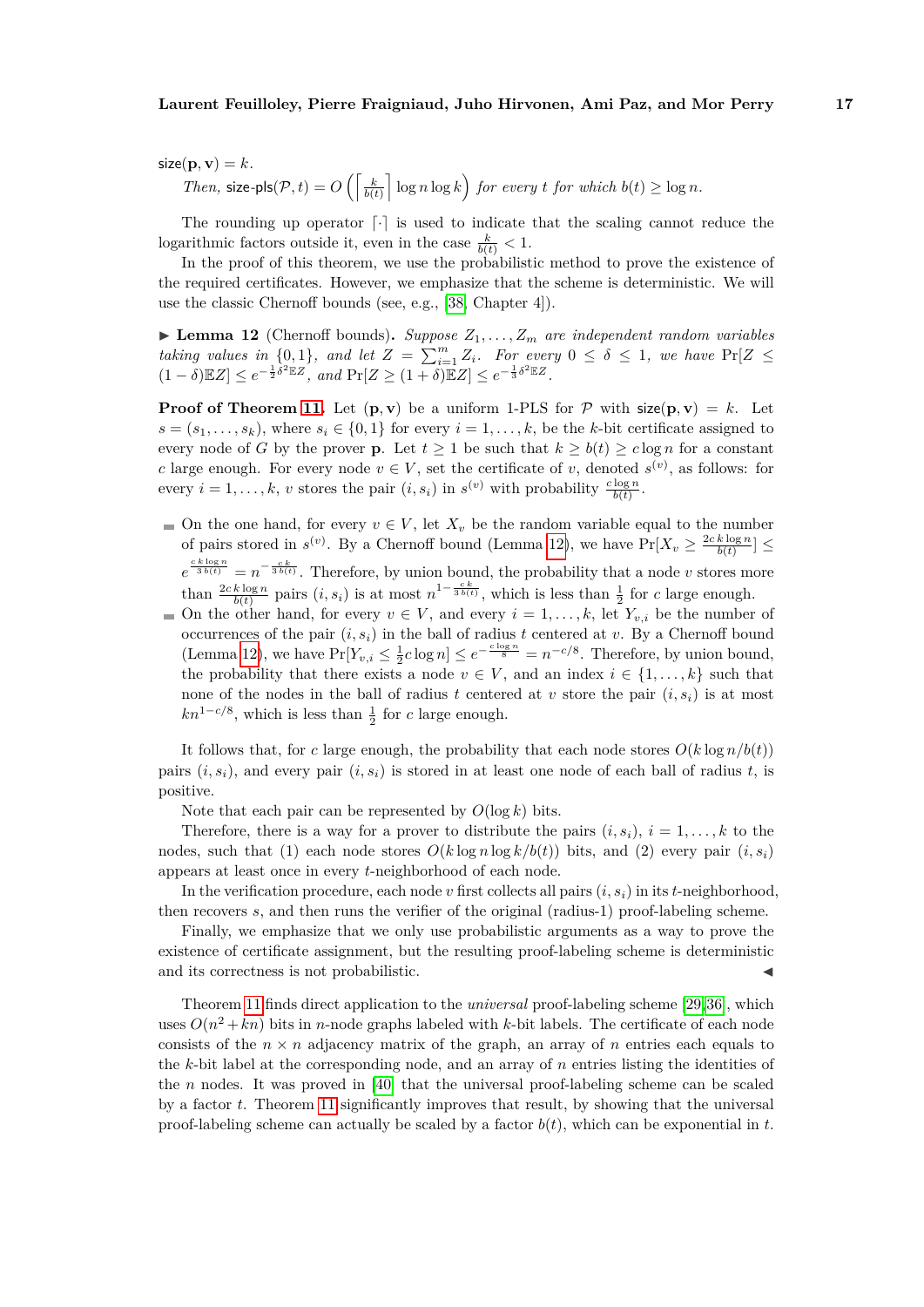<span id="page-17-0"></span> $\triangleright$  **Corollary 13.** For every predicate  $\mathcal{P}$  on labeled graphs, there is a proof-labeling scheme *for*  $P$  *as follows. For every graph G with growth*  $b(t)$ *, let*  $t_0 = \min\{t \mid b(t) \geq \log n\}$ *. Then, for every*  $t \ge t_0$  *we have* size-pls $(\mathcal{P}, t) = O\left(\frac{n^2 + kn}{b(t)}\log n(\log n + \log k)\right)$ .

Theorem [11](#page-15-1) is also applicable to proof-labeling schemes where the certificates have the same sub-certificate assigned to all nodes; in this case, the size of this common sub-certificate can be drastically reduced by using a *t*-round verification procedure. This is particularly interesting when the size of the common sub-certificate is large compared to the size of the rest of the certificates. An example of such a scheme is in essence the one described in [\[36,](#page-29-0) Corollary 2.4] for  $\text{iso}_k$ . Given a parameter  $k \in \Omega(\log n)$ , let  $\text{iso}_k$  be the predicate on graph stating that there exist two vertex-disjoint isomorphic induced subgraphs of size *k* in the given graph.

▶ **Corollary 14.** *For every*  $k \in [1, \frac{n}{2}]$ , *we have* size-pls(ISO<sub>k</sub>) =  $O(k^2 + k \log n)$  *and*  $\textsf{size-pls}(\text{ISO}_k) = \Omega(k^2)$ . In addition, for every  $t > 1$ , we have

$$
\text{size-pls}(\text{ISO}_k, t) = O\left(\left\lceil \frac{k^2}{b(t)} \right\rceil \log^2 n \log \log n\right).
$$

**Proof.** We first sketch a 1-PLS. Every node is given as certificate the  $k \times k$  adjacency matrix of the two isomorphic subgraphs, along with the corresponding IDs of the nodes in the two subgraphs. The certificates also provide each node with the ID of an arbitrary node in each subgraph, that we call the leaders. In addition, the nodes are given certificates that correspond to two spanning trees rooted at the two leaders.

All this requires  $O(k^2 + k \log n)$ -bit certificates.

The verification procedure works as follows. Every node first checks that the spanning trees structures are correct. Then the roots of the spanning trees check that they are marked as leader. Finally every node whose ID appears in one of the two adjacency matrices checks that its actual neighborhood corresponds to what it should be according to the given adjacency matrices. By construction, this is a valid 1-PLS, using certificates on  $O(k^2 +$  $k \log n$ ) bits. A simple adaptation of the proof of [\[29,](#page-29-1) Theorem 6.1] enables one to prove that  $\Omega(k^2)$  bits are needed.

For the case of *t*-PLS, a direct application of Theorem [11](#page-15-1) to the part of the certificate that is common to all nodes gives a *t*-PLS for  $\text{ISO}_k$  with  $O\left(\left\lceil \frac{k^2 + k \log n}{b(t)} \right\rceil \log n \log(k^2 + k \log n)\right)$ bit certificates. By analyzing the cases  $k < \log n$  and  $k \geq \log n$  separately, the corollary follows.

 $\blacktriangleleft$ 

### <span id="page-17-1"></span>**5 Certifying Distance-Related Predicates**

In this section, we study two problems related to distances: diameter and spanners. For any labeled (weighted) graph  $(G, x)$ , the predicate DIAM on  $(G, x)$  states whether, for every  $v \in V(G)$ ,  $x(v)$  is equal to the (weighted) diameter of *G*. The next theorem states that there is a proof-labeling scheme for DIAM that weakly scales linearly, and that better scaling on all graphs is not possible. Theorem [18](#page-23-0) states similar results for spanners. It is unknown whether better scaling, and specifically scaling by factor  $b(t)$ , is possible for these problems on graphs with high growth.

<span id="page-17-2"></span>▶ **Theorem 15.** *There exists*  $c > 0$  *such that for every*  $t \in [c \log n, n / \log n]$ *, size-pls*(DIAM*, t*) =  $O\left(\frac{n}{t}\log^2 n\right)$ *. Moreover, for every*  $t \in [1, n/\log n]$ *,* size-pls(DIAM*, t*) =  $\Omega\left(\frac{n}{t\log n}\right)$ *.*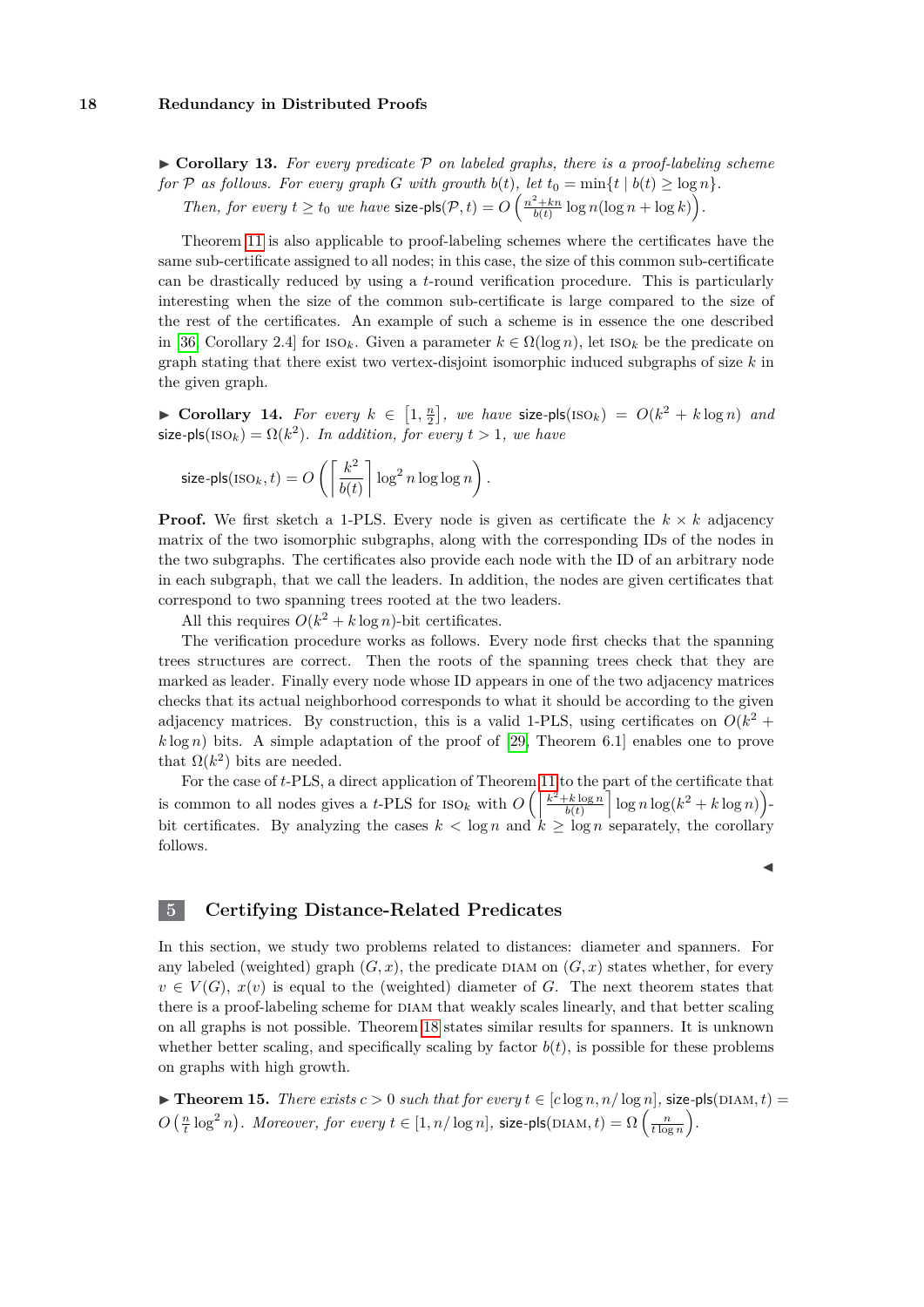The theorem follows from the next lemmas.

<span id="page-18-0"></span>▶ **Lemma 16.** *There exists a constant c, such that for every*  $t \in [c \log n, n]$ , size-pls(DIAM, t) =  $O\left(\frac{n}{t}\log^2 n\right)$ .

**Proof.** A proof-labeling scheme for diameter with optimal certificate size  $\Theta(n \log n)$  bits has been designed in [\[14\]](#page-28-4). We simply use this scheme for certifying that, for every node  $v$ , the diameter of the graph is at least  $x(v)$ . Indeed, [\[14\]](#page-28-4) uses only  $O(\log n)$ -bit certificates to certify the existence of a pair of nodes at mutual distance at least  $x(v)$  in the graph. The rest of the proof is dedicated to certifying that no pairs of nodes are at distance more than  $x(v)$ in the graph, i.e., "diameter  $\leq x(v)$ ". Namely, we show how the scheme in [\[14\]](#page-28-4) scales with the radius of verification. For this purpose, let us briefly recall this scheme. Each node *v* of a graph  $G = (V, E)$  is provided with a certificate  $D<sub>v</sub>$  consisting of a table with *n* entries storing the ID of every node in *G*, and the distance to these nodes. (Every certificate is therefore on  $O(n \log n)$  bits). Somewhat abusing notations, let us denote by  $D_v(u)$  the distance to node  $u$ , as stored in table  $D_v$ . The verification proceeds by, first, having each node checking that it stores the same set of IDs as the ones stored by its neighbors, and that its own ID appears in its table. Second, each node checks that the distances in its certificate vary as expected. That is, each node *v* checks that: (1)  $D_v(v) = 0$ , (2) for every node *u* and every neighbor *v*',  $D_v(u) - w({v, v'}) \leq D_{v'}(u) \leq D_v(u) + w({v, v'})$ , and (3) there exists a neighbor *v*' such that  $D_{v'}(u) = D_{v}(u) - w({v, v')})$ . Finally, every node *v* checks that  $D_{v}(u) \leq x(v)$  for every node *u*. This verification process is correct, as shown in [\[14\]](#page-28-4).

Now, let  $t \geq c \log n$  for a constant  $c > 0$  large enough, and let us construct a prooflabeling scheme for "diameter  $\leq x(v)$ ", with radius *t*. The idea is that each node *v* does not store all entries in the table  $D<sub>v</sub>$  but only a fraction  $t$  of these entries. The issue is to select which entries to keep, and which entries to drop. For our scheme to work, we need to guarantee that, if the distance to node  $u$  is not stored in  $D_v$ , then there is a node  $v'$ on a shortest path from  $v$  to  $u$ , at distance at most  $t$  from  $v$ , that stores  $dist(v', u)$  in its table  $D_{v'}$ .

We use the randomized hitting-set technique presented in [\[44\]](#page-30-1), to prove the existence of a correct assignment of certificates: for every node  $u \neq v$ , each node v keeps dist(v, u) in its table  $D_v$  with probability  $\frac{c \log n}{t}$ . In addition, node *v* systematically keeps  $D_v(v) = 0$  in its table. Note that our scheme is deterministic, although we use the probabilistic method to prove its existence. We derive the following two properties.

- **1.** For every pair of nodes  $(u, v)$ , let us denote by  $P_{v, u}$  the path of length *t* formed by the *t* first nodes on a shortest path from *v* to *u*, and let  $X_{v,u}$  denote the sum of *t* Bernoulli random variables with parameter  $\frac{c \log n}{t}$ . By the use of Chernoff bounds (Lemma [12\)](#page-16-0), we have  $Pr[X_{v,u} \leq \frac{1}{2}c \log n] \leq e^{-\frac{c}{8} \log n} = n^{-c/8} < \frac{1}{2n^2}$  for *c* large enough. Therefore, by union bound, the probability that there exists a pair of nodes  $(u, v)$  such that no nodes of  $P_{v,u}$  store the distance to node *u* is less than  $\frac{1}{2}$ .
- **2.** For every node  $v$ , let  $Y_v$  be the number of nodes for which  $v$  keeps the distance these nodes. Again, by Chernoff bound (Lemma [12\)](#page-16-0),  $Pr[Y_v \geq \frac{2cn \log n}{t}] \leq e^{-\frac{cn \log n}{3t}} \leq e^{-\frac{c \log n}{3}} =$  $n^{-c/3} < \frac{1}{2n}$  for *c* large enough. Therefore, by union bound, the probability that there exists a node *v* that stores the distances to more than  $\frac{2cn\log n}{t}$  nodes is less than  $\frac{1}{2}$ .

Let  $\mathcal{E}_{v,u}$  be the event "at least one node of  $P_{v,u}$  stores its distance to node  $u$ ", and let  $\mathcal{E}'_v$  be the event "node *v* stores no more than  $\frac{2cn\ln n}{t}$  distances to other nodes". We derive from the above that

$$
\Pr[\forall (u, v) \in V \times V, \mathcal{E}_{v, u} \wedge \mathcal{E'}_v] > 0.
$$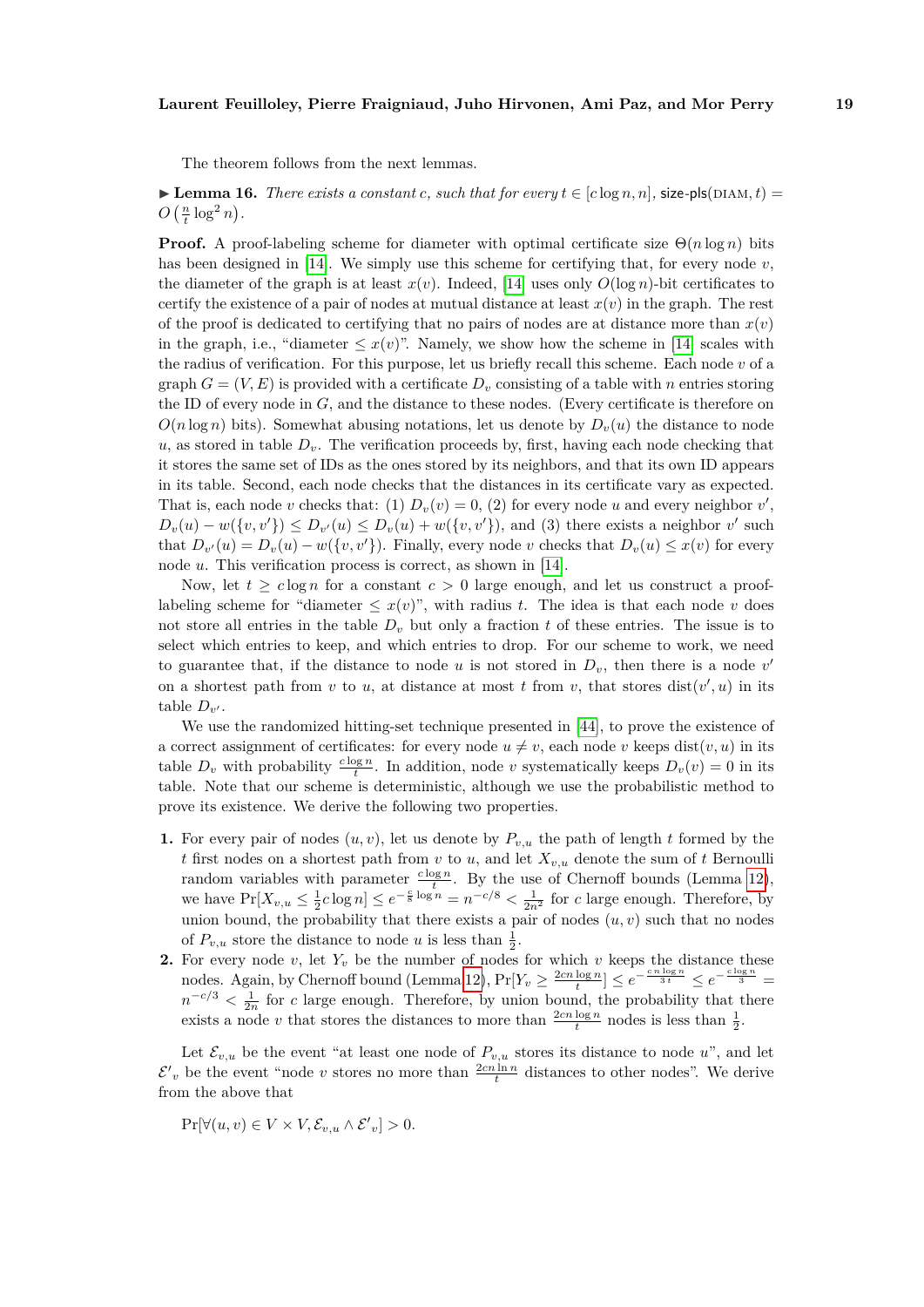<span id="page-19-0"></span>

**Figure 4.** The lower bound graph construction. Thin lines represent *P*-paths, thick lines represent  $(2t + 1)$ -paths. The dashed lines represent edges whose existence depend on the input (these edges are not considered in Claims [1](#page-20-0) and [2\)](#page-21-0). The paths connecting  $\ell_i$  and  $r_i$  to their binary representations are omitted, except for those of  $\ell_0$  and  $r_0$ .

It follows that there exists an assignment of entries to be kept in each table  $D_v, v \in V$ , such that each resulting partial table is of size  $O\left(\frac{n \log^2 n}{t}\right)$  bits, and, for every two nodes *u* and *v*, at least one node at distance at most *t*, on a shortest path from *v* to *u*, stores its distance to node *u*.

It remains to show that these sparse certificates can be verified in *t* rounds. Let  $B(v,t)$ be the ball of radius *t* around *v*. Each node *v* verifies that, first, for every node  $v' \in B(v,t)$ such that both *v* and *v*' store the distance to a same node *u*, we have  $D_{v'}(u) - \text{dist}(v, v') \leq$  $D_v(u) \leq D_{v'}(u) + \text{dist}(v, v')$ , and, second, for every node *u* such that *v* stores its distance to *u*, there exists a node  $v' \in B(v,t)$  such that  $D_v(u) = D_{v'}(u) + \text{dist}(v, v')$ . Third, using the distances collected in  $B(v, t)$ , node *v* constructs the table  $D'_v$  where  $D'_v(u) = D_v(u)$  if *u* is stored in  $D_v$ , and  $D'_v(u) = \min_{v' \in B(v,t)} (D_{v'}(u) + \text{dist}(v, v'))$  otherwise. Finally, node *v* checks that  $D'_v(u) \leq x(v)$  for every node *u*. If all these tests are passed, then *v* accepts, otherwise it rejects.

By the setting of the partial tables  $D_v, v \in V$ , in a legal instance, we get that  $D'_v(u) =$ dist $(v, u)$  for every node *u*, and therefore all nodes accept. Instead, if there exists  $(u, v) \in$  $V \times V$  such that information about *u* is stored in  $D_v$ , but  $D_v(u) \neq \text{dist}(u, v)$ , then let us consider such a pair  $(u, v)$  where  $D_v(u)$  is minimum. For *v* to accept, there must exist some node  $v' \in B(v, t)$  such that  $D_{v'}(u) = D_{v}(u) - \text{dist}(v, v')$ . By the choice of the pair  $(u, v)$ ,  $D_{v'}(u) = \text{dist}(u, v')$ , and thus  $D_{v}(u) = \text{dist}(u, v)$ , a contradiction. Therefore *v*' cannot exist, and thus *v* rejects. It follows that this scheme is a correct *t*-PLS for diameter, using  $O\left(\frac{n}{t}\log^2 n\right)$ -bit certificates.

# <span id="page-19-1"></span>▶ **Lemma 17.** *For every*  $t \in [1, n/\log n]$ , size-pls(DIAM,  $t$ ) =  $\Omega\left(\frac{n}{t \log n}\right)$ .

The proof of this lemma is based on two previous works. First, Peleg and Rubinovich [\[43\]](#page-29-7) proved distributed lower bounds by a reduction to communication complexity, and second, Abboud et al [\[1\]](#page-27-4) gave a lower bound on the approximability of the diameter, using a simpler reduction. Both results are in the congest model. We adapt the graph construction from the latter and the simulation technique from the former, in order to prove lower bounds on the label size in the *t*-PLS model. Interestingly, in our model there are no bandwidth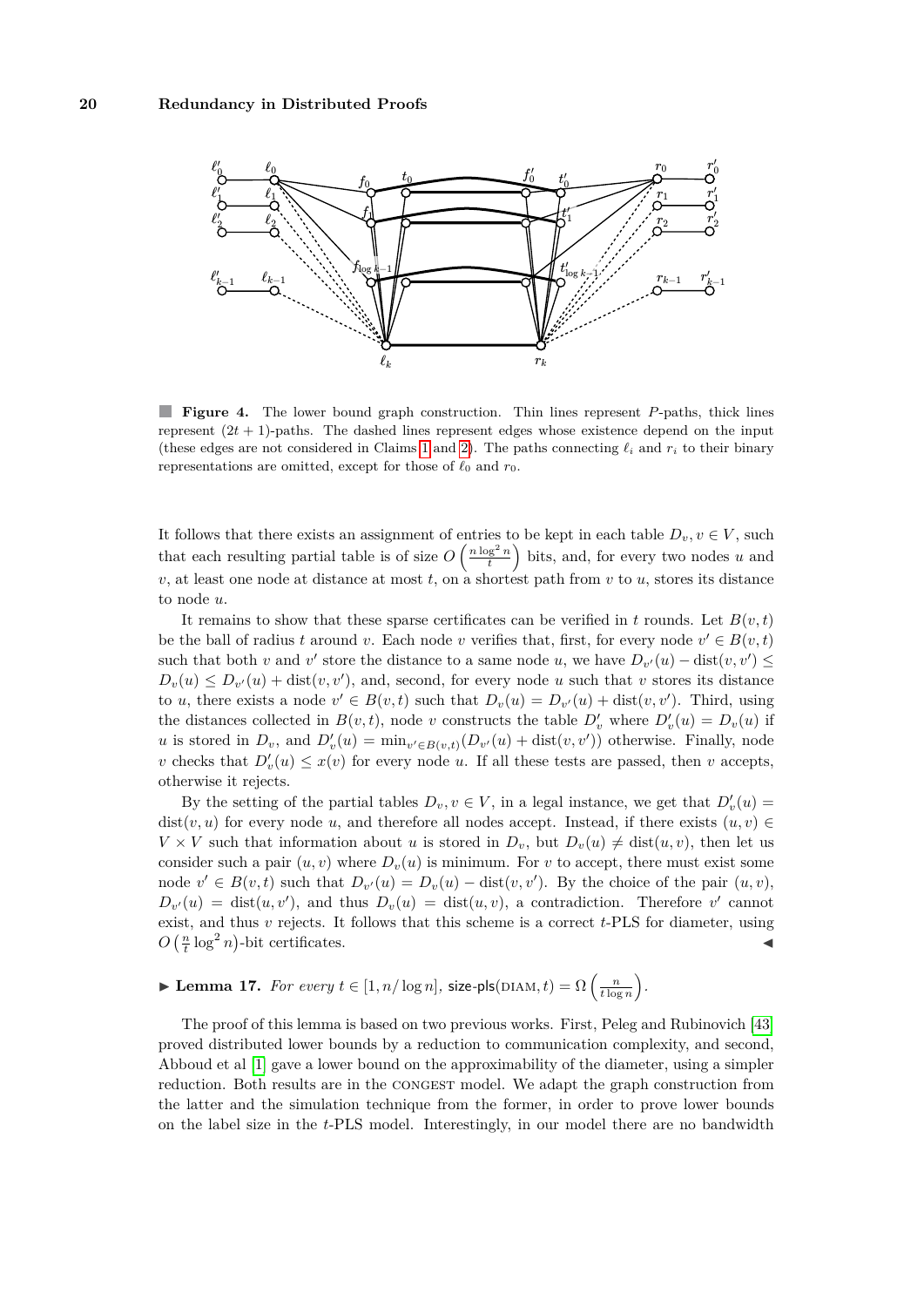restrictions, which makes it more similar to the local model than to the congest model, yet the constructions we use were designed to achieve CONGEST lower bound.

We now describe the construction of the lower bound graph (see Figure [4\)](#page-19-0). Let  $k = \Theta(n)$ be a parameter whose exact value will follow from the graph construction. Alice and Bob use the graph in order to decide disj on *k*-bit strings. Let *t* be the parameter of the *t*-PLS, which may or may not be constant, and let *P* be a constant,  $1 \leq P \leq t$ , to be chosen later (for the proof of Lemma [17,](#page-19-1)  $P = 1$  suffices, but we will reuse the construction for spanners later, and then we will need to set *P* to a precise value). The graph consists of the following sets of nodes:  $L = \{\ell_0, \ldots, \ell_{k-1}\}, L' = \{\ell'_0, \ldots, \ell'_{k-1}\}, T = \{t_0, \ldots, t_{\log k-1}\}, F =$  ${f_0, \ldots, f_{\log k-1}}$ , and  $\ell_k$ , which will be simulated by Alice, and similarly  $R = {r_0, \ldots, r_{k-1}}$ ,  $R' = \{r'_0, \ldots, r'_{k-1}\}, T' = \{t'_0, \ldots, t'_{\log k-1}\}, F' = \{f'_0, \ldots, f'_{\log k-1}\}, \text{ and } r_k \text{, which will be}$ simulated by Bob.

The nodes are connected by paths, where the paths consist of additional, distinct nodes. For each  $0 \leq i \leq k-1$ , connect by *P*-paths (i.e., paths of *P* edges and  $P-1$  new nodes) the pairs of nodes:  $(\ell_i, \ell'_i)$  and  $(r_i, r'_i)$ . Add such paths also between  $\ell_k$  and all  $t_h \in T$  and  $f_h \in F$ , and between  $r_k$  and all  $t'_h \in T'$  and  $f'_h \in F'$ . Connect by a *P*-path each  $\ell_i \in L$ with the nodes representing its binary encoding, that is, connect  $\ell_i$  to each  $t_h$  that satisfies  $i[h] = 1$ , and to each  $f_h$  that satisfies  $i[h] = 0$ , where  $i[h]$  is bit *h* of the binary encoding of *i*. Add similar paths between each  $r_i \in R$  and its encoding by nodes  $t'_h$  and  $f'_h$ . In addition, for each  $0 \le h \le \log k - 1$ , add a  $(2t + 1)$ -path from  $t_h$  to  $f'_h$  and from  $f_h$  to  $t'_h$ , and a similar path from  $\ell_k$  to  $r_k$ .

We start by noting that the distances between most pairs of nodes is at most  $4P + 2t + 1$ . (The only nodes not considered in the following claim are the ones of  $R'$  and  $L'$ .)

<span id="page-20-0"></span>▶ **Claim 1.** *The distance between every two nodes in*  $L \cup R \cup F \cup T \cup F' \cup T' \cup \{\ell_k, r_k\}$  *and in the paths connecting these nodes is at most*  $4P + 2t + 1$ .

**Proof.** The proof of this claim is by a lengthy but simple case analysis.

The distance from  $\ell_k$  to every node in  $F \cup T$  is *P*, and to every node in  $F' \cup T'$  is  $P + 2t + 1$ , through  $r_k$  or through the corresponding node in  $F \cup T$ . Hence, the distance from  $\ell_k$  to every node in  $F \cup T \cup F' \cup T' \cup \{\ell_k, r_k\}$  or in the paths between them is at most  $P + 2t + 1$ . The same holds for distances from  $r_k$ .

The distance from a node in *L* to a node in  $F \cup T \cup F' \cup T' \cup \{\ell_k, r_k\}$  or in the paths between them is at most  $3P + 2t + 1$ , by a path connecting it to  $\ell_k$  in 2*P* hops, and then to the target node. If a node *u* resides on a path from a node in  $L$  to a node in  $F \cup T$ , then the distance from *u* to any node in  $F \cup T \cup F' \cup T' \cup \{\ell_k, r_k\}$  or in the paths between them is less than  $3P + 2t + 1$ , by a similar argument.

For a node in *R*, or in the paths from nodes in *R* to  $F' \cup T'$ , the distance to any node in  $F \cup T \cup F' \cup T' \cup \{\ell_k, r_k\}$  is also at most  $3P + 2t + 1$ , by a similar argument.

The distance between two nodes in *L* is at most  $4P$ , going through  $\ell_k$ , and the same holds for nodes on path connecting *L* and *F* ∪ *T*. The distance between two nodes in *R*, or in the paths from *R* to  $F' \cup T'$ , is similarly bounded, by a path through  $r_k$ . The distance between a node in *L* and a node in *R* is at most  $4P + 2t + 1$ , through  $\ell_k$  and  $r_k$ , and the same holds for nodes on paths connecting *L* and  $F \cup T$  and  $R$  to  $F' \cup T'$ .

Finally, for two nodes in  $F \cup T \cup F' \cup T' \cup \{\ell_k, r_k\}$  or in the paths between them, note that they reside on a  $(4P + 4t + 2)$ -cycle through  $\ell_k$  and  $r_k$ , and thus their distance is at most  $2P + 2t + 1$ .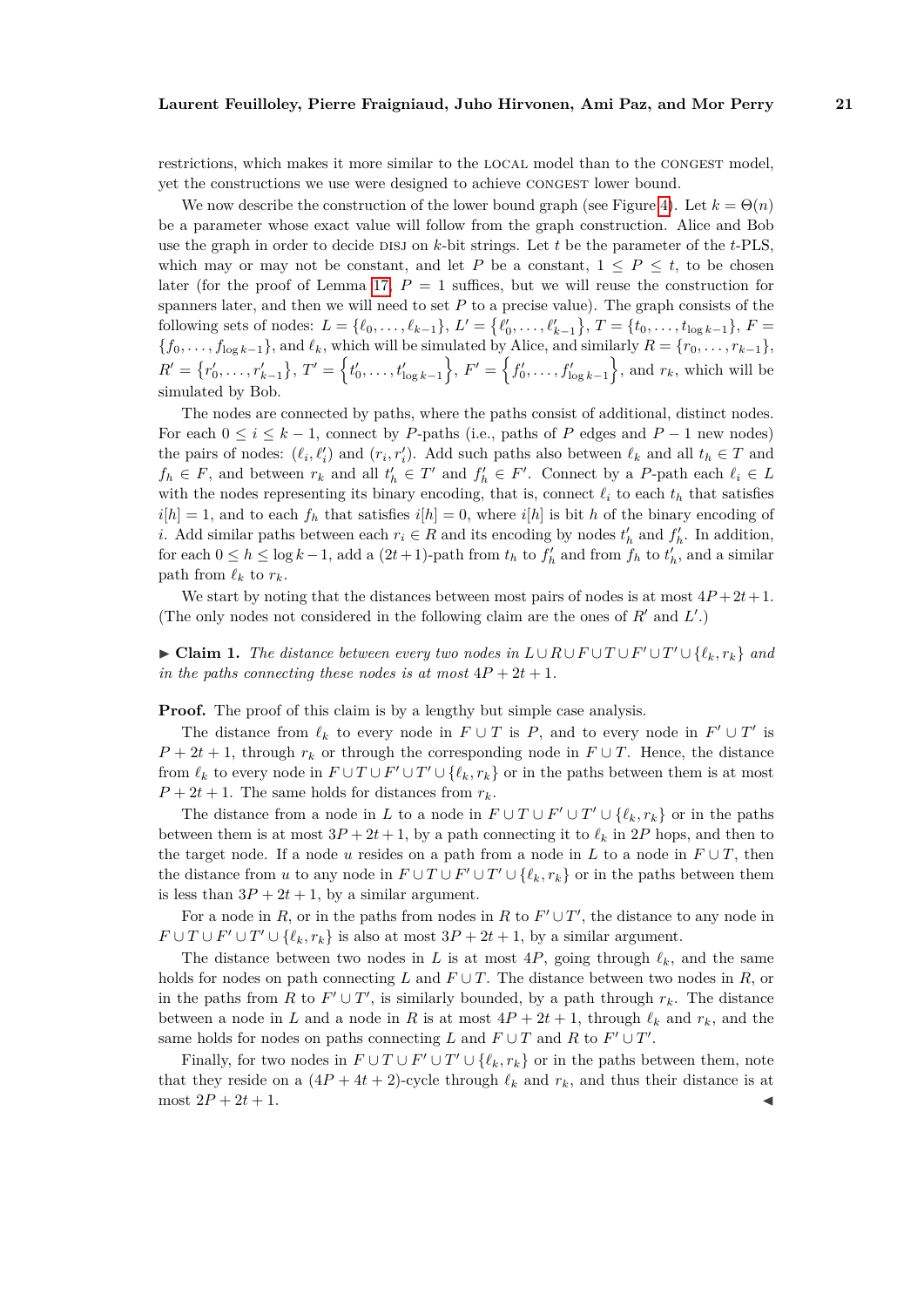<span id="page-21-0"></span>▶ **Claim 2.** *The distance between two nodes in L' is at most* 6*P, and so is the distance between two nodes in*  $R'$ . The same holds for two nodes on the path connecting  $L'$  and  $L$ (including nodes in  $L'$ ), or on the path connecting  $R'$  and  $R$ *.* 

*The distance between two nodes*  $\ell'_i \in L'$  *and*  $r'_j \in R'$  *with*  $i \neq j$  *is at most*  $4P + 2t + 1$ *. The same bound applies to the distance between a node on the path connecting*  $\ell'_i$  to  $\ell_i$  and *a* node on one of the P-path going out of  $r_j$  (to nodes in  $\{r'_j\} \cup F' \cup T'$ ), and to the distance between a node on the path connecting  $r'_{j}$  to  $r_{j}$ , and a node on one of the P-path going out *of*  $\ell_i$  *(to nodes in*  $\{\ell'_i\} \cup F \cup T$ *).* 

**Proof.** Each node in  $L'$  is at distance 3P from  $\ell_k$ , and nodes on paths from  $L'$  to  $L$  are closer to  $\ell_k$ . The same holds for nodes in  $R'$  or in the paths from  $R'$  to  $R$ , with  $r_k$ . This proves the first claim.

For the second claim, consider two nodes  $\ell_i$  and  $r_j$ ,  $i \neq j$ , and an index *h* such that  $i[h] \neq j[h]$ . Assume without loss of generality that  $i[h] = 1$  while  $j[h] = 0$ . There is a simple path connecting these nodes, through  $\ell_i, t_h, f'_h, r_j$ , and its length is  $2P + 2t + 1$ . The other nodes discussed are at distance at most *P* from  $\ell_i$  or from  $r_j$ , and the claim follows using a similar path.

We now introduce the link with communication complexity, in order to use Theorem [3.](#page-8-1) Assume Alice and Bob want to solve the DISJ problem for two  $k$ -bit strings  $S_A$  and  $S_B$ , by using a non-deterministic protocol. They build the graph described above, and add the following edges:  $(\ell_i, \ell_k)$  whenever  $S_A[i] = 0$ , and  $(r_i, r_k)$  whenever  $S_B[i] = 0$ . (Note that these are simply edges, not paths.) The next claim is at the heart of our proof.

<span id="page-21-2"></span>▶ **Claim 3.** *If*  $S_A$  *and*  $S_B$  *are disjoint then*  $D = 4P + 2t + 2$ *, and otherwise*  $D > 6P + 2t + 1$ *.* 

**Proof.** First, note that adding edges can only shorten distances, so claims [1](#page-20-0) and [2](#page-21-0) hold after adding the input-dependent edges. These lemmas show that the distances between almost all pairs of nodes is at most  $4P + 2t + 1$ , with the exception of pairs of the form  $\ell'_i \in L'$  and  $r'_i \in R'$ , for some *i*, and pairs where one node is on a path connecting  $\ell'_i$  and  $\ell_i$ , and the other on a path connecting  $r'_i$  and  $r_i$ . Hence, we need to focus only on pairs of nodes of the form  $(\ell'_i, r'_i)$ .

If the inputs are disjoint then for every  $0 \le i \le k-1$ , either  $S_A[i] = 0$  or  $S_B[i] = 0$ , so at least one of the edges  $(\ell_i, \ell_k)$  and  $(r_i, r_k)$  exists. Thus, there is a  $(4P + 2t + 2)$ -path between  $\ell'_i$  and  $r'_i$ , through  $\ell_k$  or through  $r_k$ , e.g.  $\ell'_i, \ell_i, \ell_k, r_k, t'_h, r_i, r'_i$  for the case  $S_A[i] = 0$ . The other distances in the graph are not larger, and the distance between  $\ell'_i$  and  $r'_i$  is exactly  $4P + 2t + 2$  whenever  $S_A[i] \neq 0$  or  $S_B[i] \neq 0$ <sup>[5](#page-21-1)</sup>. The other nodes discussed are on this path, so their distances are smaller. Hence, the diameter in this case is exactly  $4P + 2t + 2$ .

On the other hand, if the sets are not disjoint, there is an index *i* such that  $S_A[i]$  =  $S_B[i] = 1$ . Hence, there is no edge connecting  $\ell'_i$  and  $\ell_k$ , and no edge connecting  $r'_i$  and  $r_k$ . We can split the nodes of  $F \cup T$  to two sets: nodes that correspond to the binary representation of *i*, and have distance  $2P$  from  $\ell'_i$ ; and the other nodes, whose distances from  $\ell'_i$  are 4*P*. A similar split of  $F' \cup T'$  applies, regarding the distance from  $r'_i$ . The graph is specifically crafted so that the nodes close to  $\ell'_i$  and the nodes close to  $r'_i$  are far apart from one another. More precisely, if  $\ell'_i$  is at distance 2P from a node *a* in  $F \cup T$ , and  $r'_i$  is at distance 2P from a node *b* in  $F' \cup T'$ , then *a* and *b* are not linked by a path on  $2t + 1$ nodes. Then a shortest path from  $\ell'_i$  to  $r'_i$  should use four *P*-paths, either on the left part of

<span id="page-21-1"></span><sup>&</sup>lt;sup>5</sup> In the case where both inputs are the 0 strings, the diameter is only  $4P + 2t + 1$ ; we can exclude this unique case by forbidding this input to the disj problem without changing its asymptotic complexity.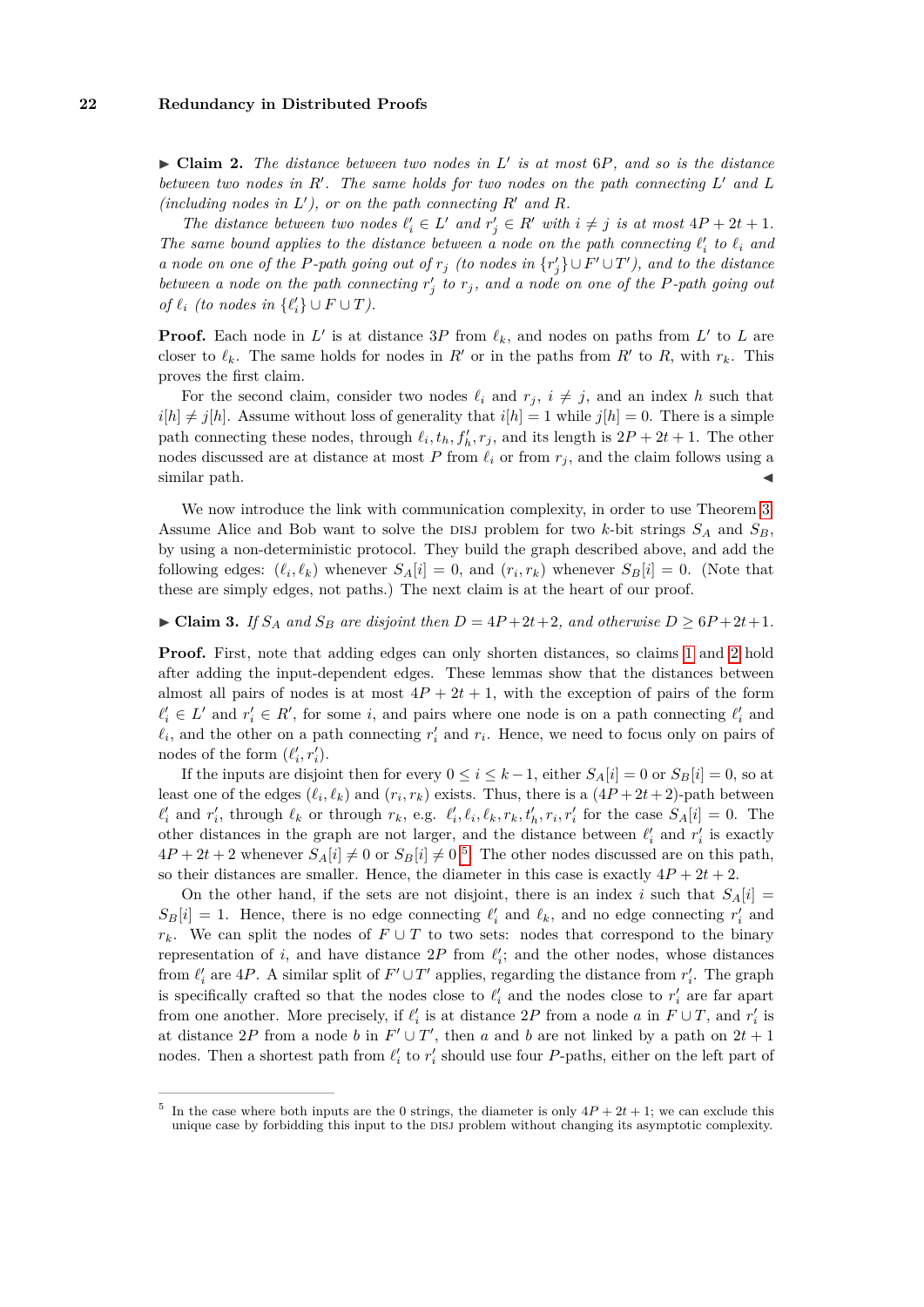<span id="page-22-0"></span>

**Figure 5.** The lower bound graph construction for  $t = 3$ , and the partition of *V* into  $A, C_A, C_B$ and *B*.

the graph, or on the right part; and then two additonal *P*-paths on the other part. Hence, any path connecting  $\ell'_i$  and  $r'_i$  has length at least  $6P + 2t + 1$ , and the claim follows.

With this claim in hand, we are ready to prove Lemma [17.](#page-19-1)

**Proof of Lemma [17.](#page-19-1)** Fix  $t \in [1, n/\log n]$ , and let  $S_A$  and  $S_B$  be two input strings for the DISJ problem on *k* bits. We show how Alice and Bob can solve DISJ on  $S_A$  and  $S_B$ in a nondeterministic manner, using the graph described above and a  $t$ -PLS for DIAM  $=$  $4P + 2t + 2.$ 

Let us first define a partition of the nodes of the graph (see Figure [5\)](#page-22-0). Let *A* be the set of nodes that are either in  $L \cup L' \cup T \cup F \cup \{\ell_k\}$  or in a *P*-path between two nodes of this union. Similarly let *B* be the set of nodes that are either in  $R \cup R' \cup T' \cup F' \cup \{r_k\}$  or in a *P*-path between two nodes of this union. For each pair of nodes  $(a, b) \in A \times B$  that are connected by a  $(2t + 1)$ -path, let  $P_{ab}$  be this path, and  $\{P_{ab}(i)\}, i = 0, \ldots, 2t + 1$  be its nodes in consecutive order, where  $P_{ab}(0) = a$  and  $P_{ab}(2t+1) = b$ . Let *C* be the set of nodes on such paths, at the exception of the endpoints. The set  $C$  is partitioned into  $C_A$  and  $C_B$ , where  $C_A$  is the set of nodes  $\{P_{ab}(i)\}\$ ,  $i = 1, \ldots, t$ , and  $C_B$  is the set of nodes  $\{P_{ab}(i)\}\$ ,  $i = t + 1, \ldots, 2t$ . Note that  $A \cup B \cup C_A \cup C_B$  forms a partition of the nodes of the graph.

Alice interprets her nondeterministic string as the certificates given to the nodes in *A*∪*C*, and sends the certificates of *C* to Bob. Bob interprets his nondeterministic string as the certificates of *B*, and gets the certificates of *C* from Alice. Alice can simulate the verifier on the nodes of  $A \cup C_A$ , as follows. Consider a node *v* of  $A \cup C_A$ . Our construction assures that the ball of radius *t* around *v* is contained in  $A \cup C$ . Hence, Alice knows the topology of this ball — the only edges in the graph she is not aware of are between  $r_k$  and nodes in *R*. In addition, Alice knows all the certificates of the nodes in this ball.

Thus, Alice can simulate the verifier on every node *v* of  $A \cup C_A$ . Similarly, Bob can simulate the verifier on every node of  $B \cup C_B$ , because he also knows the full topology of the *t*-balls around these nodes, and the certificates of the ball's nodes.

Using this simulation, Alice and Bob can determine whether DISJ on  $(S_A, S_B)$  is true: from Claim [3,](#page-21-2) we know that if it is true then  $DIAM = 4P + 2t + 2$ , and the verifier of the PLS accepts, while otherwise it rejects. The nondeterministic communication complexity of the true case of DISJ on *k*-bit strings is  $\Omega(k)$  by Theorem [3,](#page-8-1) so Alice and Bob must communicate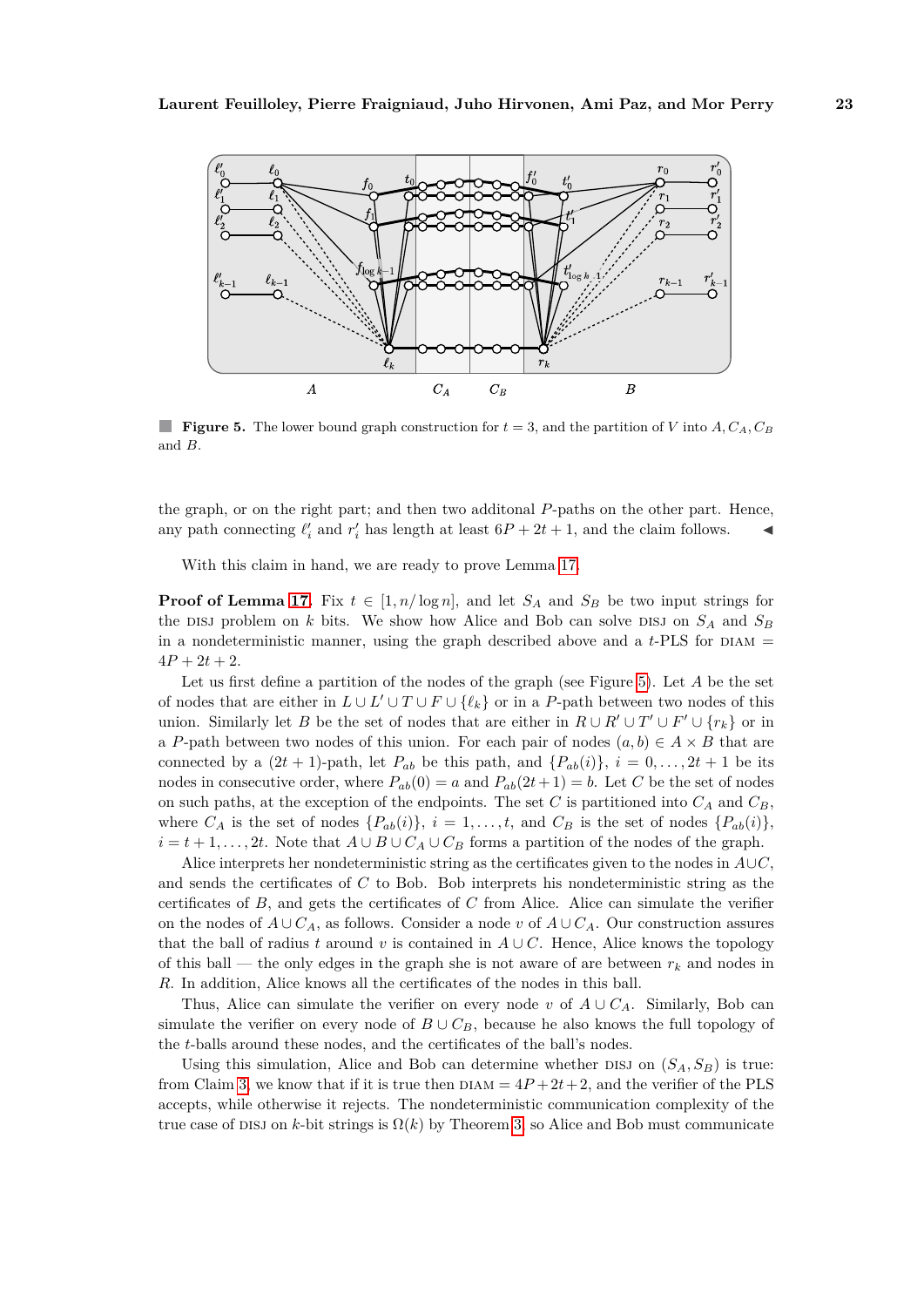this many bits. In our construction,  $k$  is in  $\Theta(n)$ , thus Alice and Bob have to communicate  $\Omega(n)$  bits. From the graph definition,  $|C| = \Theta(t \log n)$  which implies size-pls(DIAM, t) =  $\Omega\left(\frac{n}{t\log n}\right)$ , as desired.

Let  $\alpha, \beta$  be two non-negative integers, that may depend on *n*. For any labeled graph  $(G, x)$ , *β*-ADDITIVE SPANNER is the predicate on  $(G, x)$  that states whether, for every  $v \in V(G)$ ,  $x(v) \subseteq \{ID(w), w \in N(v)\}$  for every  $v \in V(G)$ , and whether the collection of edges  $E_H = \{ \{v, w\}, v \in V(G), w \in x(v) \}$  forms a *β*-additive spanner of *G*, i.e., a subgraph *H* of *G* such that, for every two nodes *s, t*, we have  $dist_H(s,t) \leq dist_G(s,t) + \beta$ . Similarly, the predicate  $(\alpha, \beta)$ -SPANNER on  $(G, x)$  states whether *H* is such that, for every two nodes  $s, t$ , dist $_H(s, t) \leq \alpha$  dist $_G(s, t) + \beta$ . There is a proof-labeling scheme for  $(\alpha, \beta)$ -SPANNER that weakly scales linearly. For the spacial case of  $\alpha = 1$ , i.e., the predicate  $\beta$ -ADDITIVE SPANNER, this is also optimal if  $\beta$  is constant.

<span id="page-23-0"></span>**Theorem 18.** For every pair of integers  $\alpha \geq 1$  and  $\beta \geq 0$ , there is a one-round proof*labeling scheme for*  $(\alpha, \beta)$ -SPANNER *of size*  $O(n)$ *,* 

*and a t-round proof-labeling scheme of size*  $O(\frac{n}{t} \log^2 n)$ *. Moreover, for a constant*  $\beta$  *we also have* size-pls( $\beta$ -ADDITIVE SPANNER,  $t$ ) =  $\Omega(\frac{n}{t})$ .

**Proof.** The upper bound proof is similar to the one of Lemma [16](#page-18-0) for diameter. Specifically, instead of using a unique table  $D<sub>v</sub>$  storing distances in the graph, every node  $v$  stores two tables  $D_v$  and  $\hat{D}_v$ , where  $\hat{D}_v$  stores the distances in the spanner. To scale, each node keeps only a fraction  $\frac{c \log n}{t}$  of the entries in each table, for some constant  $c > 0$ . For *c* large enough, this is sufficient for every node to recover its distance to every other node in both the graph and the spanner, by using the same arguments as in the proof of Lemma [16.](#page-18-0) The verification again proceeds as in the proof of Lemma [16,](#page-18-0) excepted that, instead of checking whether  $D_v(u) \leq x(v)$  for every node *u*, every node *v* checks that, for every node *u*,  $\hat{D}_v(u) \le \alpha D_v(u) + \beta$  or  $\hat{D}_v(u) \le D_v(u) + \beta$ , depending on whether one is dealing with general spanners or additive spanners, respectively. Correctness directly follows from the same arguments as in the proof of Lemma [16.](#page-18-0)

To achieve the lower bound, we rely on the same construction as in the proof of Lemma [17.](#page-19-1) The base graph, for which a spanner is constructed, is the graph described above for the case where both  $S_A$  and  $S_B$  are the all-0 strings, i.e. all the potential edges are present in the graph. To decide DISJ, Alice and Bob build a spanner for this base graph in the same manner as the graph is constructed in the proof of Lemma [17,](#page-19-1) i.e., the spanner contains all the nodes and paths, and among the input-dependent edges, the ones that correspond to zeros in the input strings. This construction guarantees that each graph edge that is not in the spanner has a 2*P*-path between its endpoint that is in the spanner. If the inputs are disjoint, then at most one edge in each shortest path is not in the spanner, so the stretch is at most  $2P - 1$ . On the other hand, if the inputs are not disjoint then there is a pair  $(\ell'_i, r'_i)$ that stretches from  $4P + 2t + 1$  in the original graph to  $6P + 2t + 1$  in the spanner.

We pick *P* such that the spanner is a legal  $(\alpha, \beta)$ -spanner if and only if the inputs are disjoint, that is,  $4P + 2t + 2 \le \alpha(4P + 2t + 1) + \beta$ , while  $6P + 2t + 1 > \alpha(4P + 2t + 1) + \beta$ . For additive spanners, i.e.  $\alpha = 1$ , the first condition always holds; to guarantee the second, we choose  $P > \beta/2$ . The lower bound is thus  $\Omega\left(\frac{n}{\beta t}\right)$ , or  $\Omega\left(\frac{n}{t}\right)$  for a constant  $\beta$ .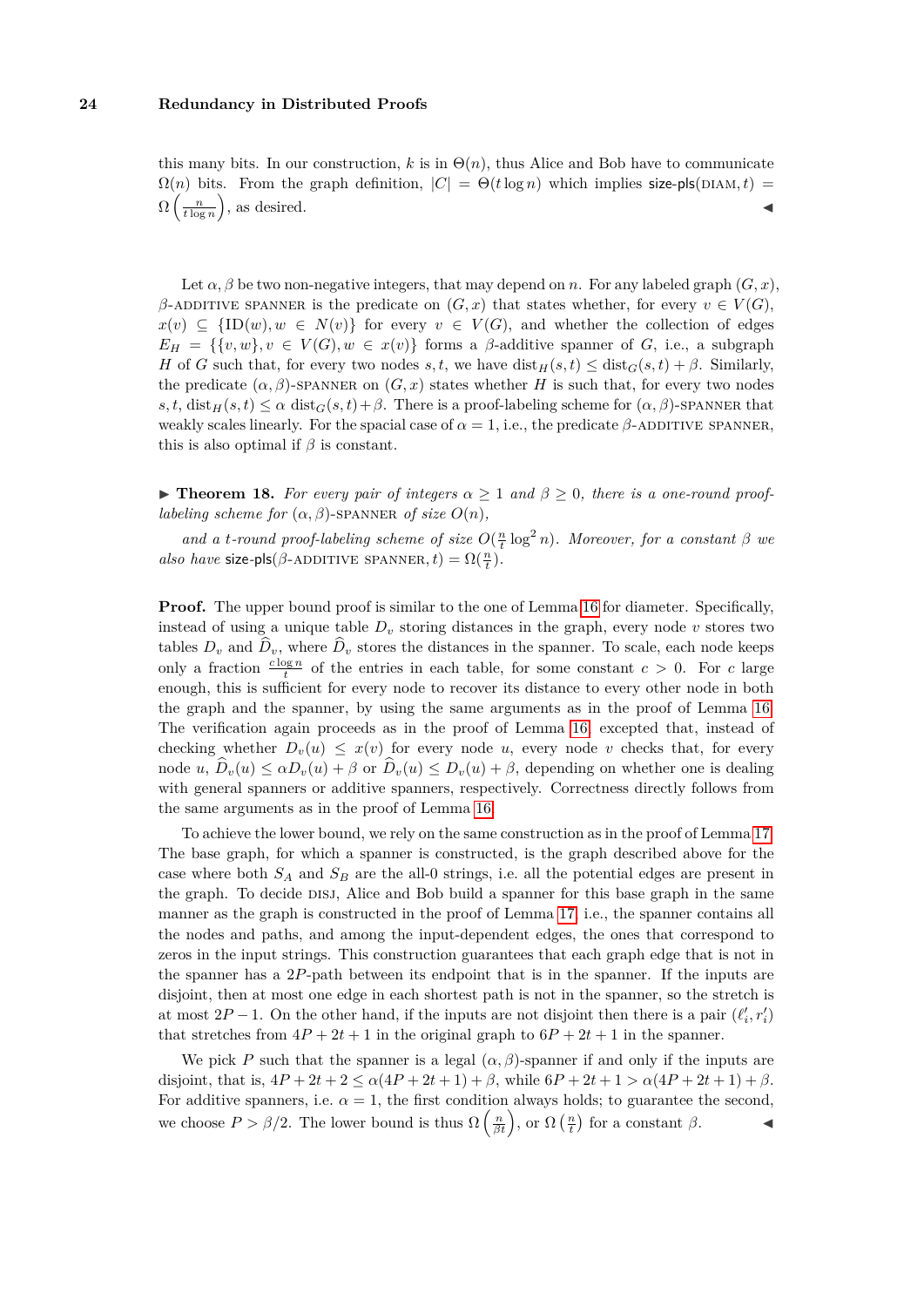# <span id="page-24-0"></span>**6 Distributed Proofs for Spanning Trees**

In this section, we study two specific problems which are classical in the domain of prooflabeling schemes: the verification of a spanning tree, and of a minimum-weight spanning tree. The predicates  $ST$  and  $MST$  are the sets of labeled graphs where some edges are marked and these edges form a spanning tree, and a minimum spanning tree, respectively. For these predicates, we present proof-labeling schemes that scale linearly in *t*. Note that ST and MST are problems on general labeled graphs and not on trees, i.e., the results in this section improve upon Section [4](#page-15-0) (for these specific problems), and are incomparable with the results of Section [3.](#page-8-0)

Formally, let  $\mathcal F$  be the family of all connected undirected, weighted, labeled graphs  $(G, x)$ . Each label  $x(v)$  contains a (possibly empty) subset of edges adjacent to *v*, which is consistent with the neighbors of *v*, and we denote the collection of edges represented in *x* by  $T_x$ . In the st (respectively, MST) problem, the goal is to decide for every labeled graph  $(G, x) \in \mathcal{F}$ whether  $T_x$  is a spanning tree of *G* (respectively, whether  $T_x$  is a spanning tree of *G* with the sum of all its edge-weights minimal among all spanning trees of *G*). For these problems we have the following results.

# <span id="page-24-1"></span>▶ **Theorem 19.** *For every*  $t \in O(\log n)$ *, we have that* size-pls(ST,  $t$ ) =  $O\left(\frac{\log n}{t}\right)$ *.*

Ostrovsky et al. [\[40,](#page-29-5) Theorem 8] designed a radius-*t* proof-labeling scheme for acyclicity, with ( $\lceil \log n/t \rceil$ )-bit certificates, for  $t \leq D$ . Here, D is the diameter of the graph, which is at least the largest depth of a tree in it. In the scheme, each tree is oriented outwards from an arbitrarily chosen root, and after running the verification process, each node knows who is his parent in its tree, and the root of each tree knows it is the root.

For completeness we describe here in a high level this *t*-PLS for acyclicity. The following scheme can be used to verify that a graph contains no cycles using certificates of size  $O(\log n)$ in a single round. The certificate of a node  $v$  consists of an integer  $d(v)$  which encodes the distance from *v* to a root (which has  $d(v) = 0$ ). Nodes verify the correctness of the certificates in a single communication round. If *v* satisfies  $d(v) = 0$  (i.e., *v* is a root), then it accepts the certificate if all of its neighbors *w* satisfy  $d(w) = 1$ . If *v* satisfies  $d(v) \neq 0$  then *v* verifies that *v* has exactly one neighbor *u* with  $d(u) = d(v) - 1$  while all other neighbors *w* satisfy  $d(w) = b(v) + 1$ . This scheme is used, for example, in [\[6,](#page-27-5) [8,](#page-28-17) [30\]](#page-29-16). To achieve certificates of size  $O((\log n)/t)$  for acyclicity, Ostrovsky et al. simulate the 1-PLS described above. The idea is to take only some "special" nodes, break their  $O(\log n)$ -bit certificates indicating the distances into shares of size  $O((\log n)/t)$ , and spread the shares on paths of length  $\Theta(t)$  down the tree (similarly to the way we spread out the certificates of the border and extra-border nodes in the proof of Lemma [9\)](#page-12-0). In the verification process, the "special" nodes recover their distances to the root by collecting the relevant shares from their *t*-neighborhood, and all other nodes recover their distances using the fact that a node with distance  $d_1$  (down the tree) to a node with distance  $d_2$  to the root, must be with distance  $d_1 + d_2$  to the root. Then, nodes can make the verification exactly as in the 1-PLS described above. This scheme plays an essential role in the proof of Theorem [19.](#page-24-1)

**Proof of Theorem [19.](#page-24-1)** To prove that a marked subgraph  $T_x$  is a spanning tree, we need to verify it has the following properties:  $(1)$  spanning the graph,  $(2)$  acyclic,  $(3)$  connected. We choose an arbitrary node as the root of  $T_x$ .

The certificate of a node *v* is composed of three parts: a bit indicating whether the tree is shallow as in the proof of Theorem [4,](#page-9-0)  $O(\log n/t)$ -bits by the scheme of Ostrovsky et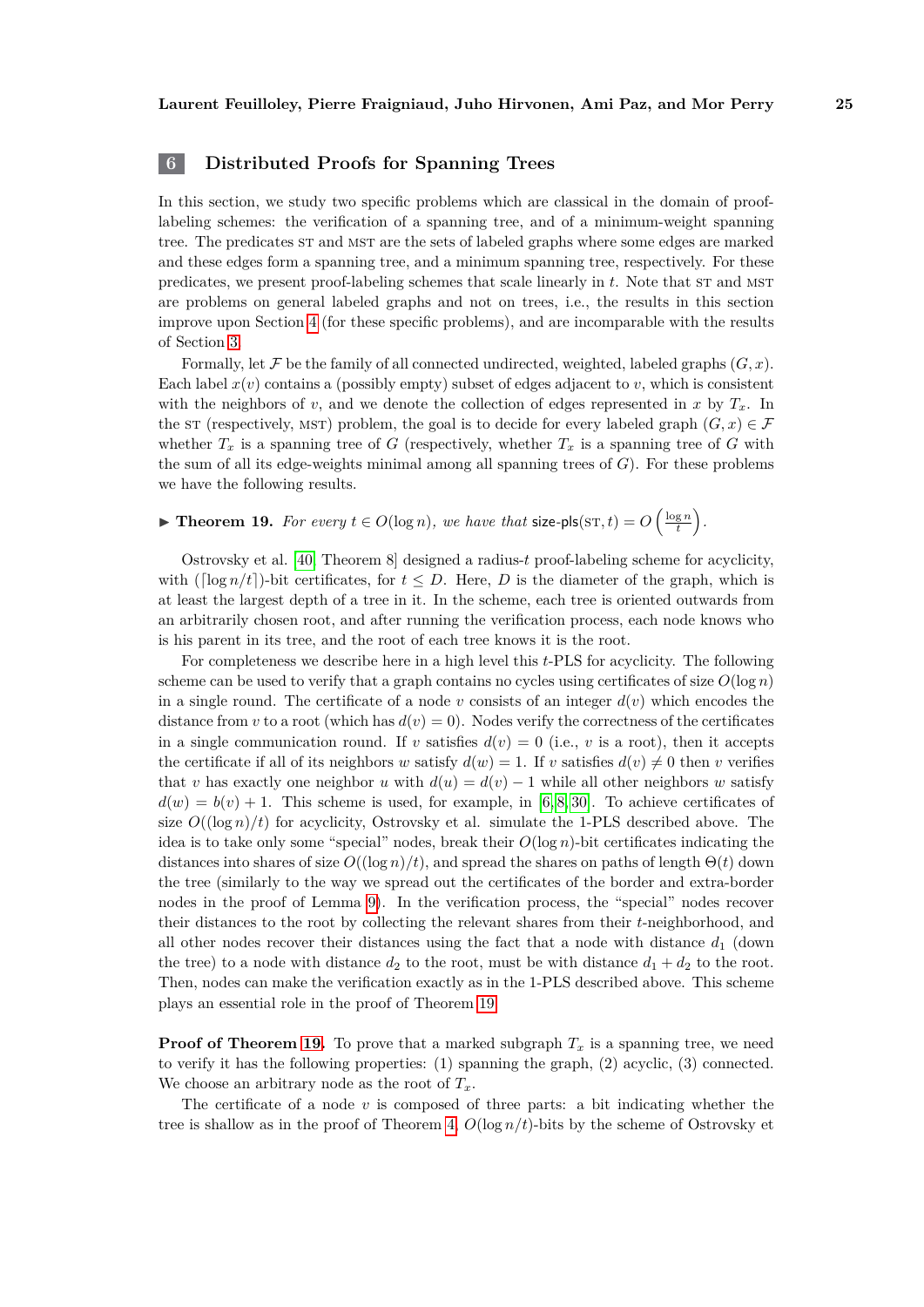al. [\[40,](#page-29-5) Theorem 8] for acyclicity, and  $O(\log n/t)$ -bits that are a part of the ID of the root, as in the proof of Theorem [4.](#page-9-0)

In the verification process, the nodes first verify they all have the same first bit. If the tree is shallow, all nodes but the root accept, and the root collects the whole structure of the graph and of  $T_x$  and verifies it is a spanning tree. Otherwise, each node verifies that at least one of its edges is marked to be in  $T_x$ , making sure  $T_x$  is spanning all the graph. The nodes then run the verification process from [\[40,](#page-29-5) Theorem 8], while ignoring edges not in  $T_x$ , to make sure the graph is acyclic. Finally, they all run the reconstruction process from Theorem [11](#page-15-1) to find the root ID, and the root of  $T_x$  (as defined by the acyclicity scheme) verifies this root ID is indeed its own ID. This guarantees  $T_x$  is a connected forest, i.e. a tree, as desired.

# <span id="page-25-0"></span>▶ **Theorem 20.** *For every*  $t \in O(\log n)$ *, we have that* size-pls(MST,  $t$ ) =  $O\left(\frac{\log^2 n}{t}\right)$ *.*

Our theorem only applies for  $t \in O(\log n)$ , meaning that we can get from proofs of size  $O(\log^2 n)$  to proofs of size  $O(\log n)$ , but not to a constant. For the specific case  $t = \Theta(\log n)$ , our upper bound matches the lower bound of Korman et al. [\[35,](#page-29-4) Corollary 3]. In the same paper, the authors also present an  $O(\log^2 n)$ -round verification scheme for MST using  $O(\log n)$ bits of memory at each node (both for certificates and for local computation). Removing the restriction of  $O(\log n)$ -bit memory for local computation, one may derive an  $O(\log n)$ round verification scheme with  $O(\log n)$  proof size out of the aforementioned  $O(\log^2 n)$ -round scheme, which matches our result for  $t = \Theta(\log n)$ . The improvement we present is two-fold: our scheme is scalable for different values of  $t$  (as opposed to schemes for only  $t = 1$  and  $t = \Theta(\log n)$ , and our construction is much simpler, as described next.

Our upper bound is based on a classic 1-round PLS for MST [\[34,](#page-29-3) [35\]](#page-29-4), which in turn builds upon the algorithm of Gallager, Humblet, and Spira (GHS) [\[28\]](#page-29-17) for a distributed construction of an MST. The idea behind this scheme is, given a labeled graph  $(G, x)$ , to verify that  $T_x$  is consistent with an execution of the GHS algorithm in  $G$ .

The GHS algorithm maintains a spanning forest that is a subgraph of the minimum spanning tree, i.e., the trees of the forest are fragments of the desired minimum spanning tree. The algorithm starts with a spanning forest consisting of all nodes and no edges. At each phase each of the fragments adds the minimum-weight edge going out of it, thus merging several fragments into one. After  $O(\log n)$  iterations, all the fragments are merged into a single component, which is the desired minimum-weight spanning tree. We show that each phase can be verified with  $O(\log n/t)$  bits, giving a total complexity of  $O(\log^2 n/t)$  bits.

We note that the GHS algorithm requires either distinct edge weights or a fixed ordering of the edges in order to break ties between edges with the same weight in a consistent way. In addition, given a labeled graph  $(G, x)$ , any MST *T* can be a result of the GHS algorithm on  $(G, x)$  for some fixed ordering of the edges: any order that prefers the edges of  $T$  over the other edges will result in *T* as an output.

**Proof.** Let  $(G, x)$  be a labeled graph such that  $T_x$  is a minimum-weight spanning tree, and fix an ordering of the edges such that an execution of the GHS algorithm on  $(G, x)$  yields the tree  $T_x$ . Let pos(*e*) be the position of *e* in this ordering. If *t* is greater than the diameter *D* of *G*, every node can see the entire labeled graph in the verification process, and we are done; we henceforth assume  $t \leq D$ . The certificates consist of four parts.

First, we choose a root and orient the edges of  $T_x$  towards it. We give each node its distance from the root modulo 3, which allows it to obtain the ID of its parent and the edge pointing to it in one round. Second, we assign the certificate described above for st (Theorem [19\)](#page-24-1), which certifies that  $T_x$  is indeed a spanning tree. This requires  $O(\log n/t)$  bits.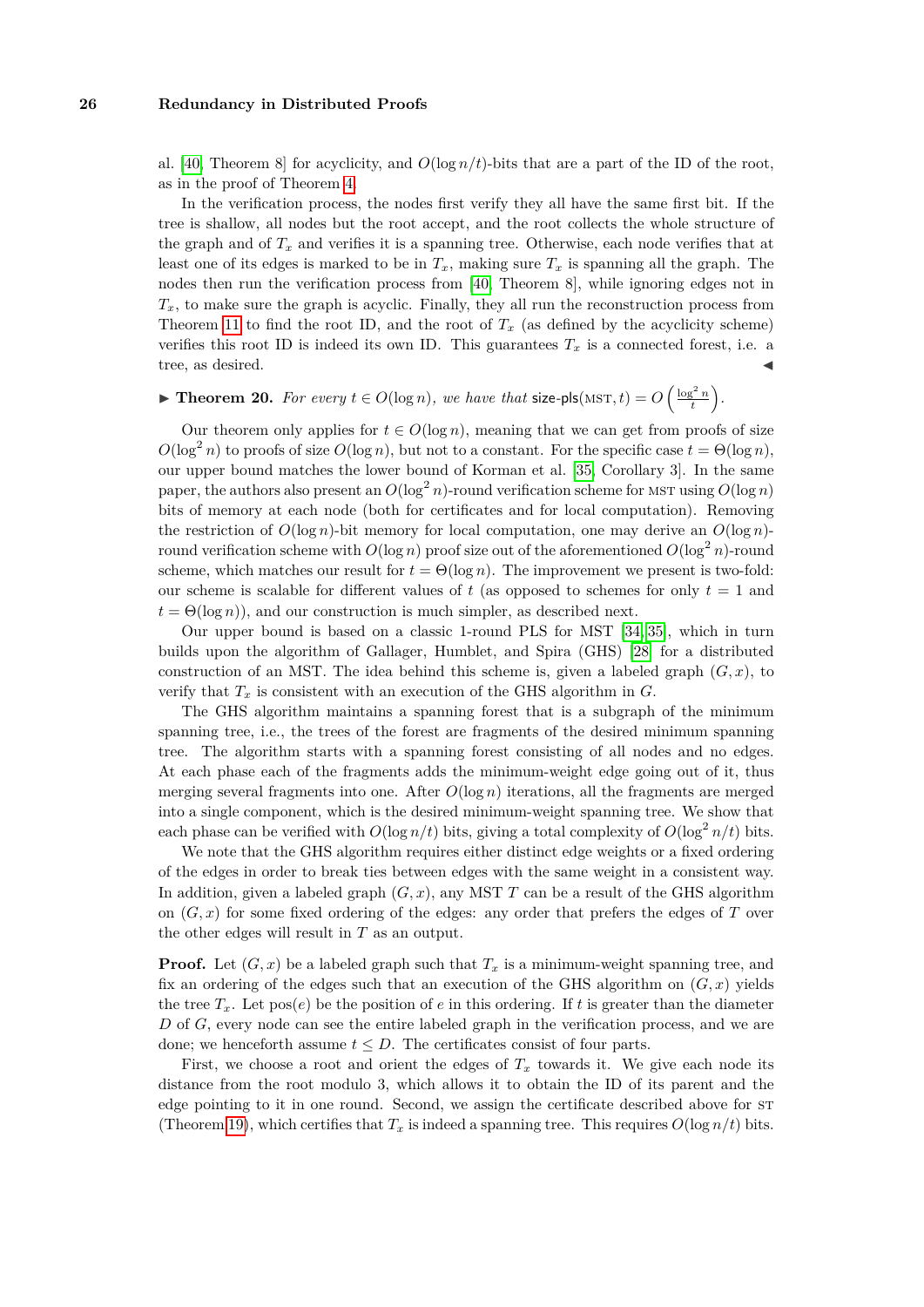The third part of the certificate tells each node the position of the edge connecting it to its parent in the fixed ordering, the phase in which the edge is added to the tree in the execution of the GHS algorithm, and which of the edge's endpoints added it to the tree. Note that after one round of verification, each node knows for every incident edge, its position in the ordering, at which phase it is added to the spanning tree, and by which of its endpoints. This part uses *O*(log *n*) bits.

The fourth part of the certificate consists of  $O(\log^2 n/t)$  bits,  $O(\log n/t)$  for each of the  $O(\log n)$  phases of the GHS algorithm. To define the part of a certificate of every phase, fix a phase, a fragment F in the beginning of this phase, and let  $e = (u, v)$  be the edge added to the spanning tree by fragment *F* in this phase, where  $u \in F$  and  $v \notin F$ . Our goal is that the nodes of *F* verify together that *e* is a minimum-weight outgoing edge with the smallest position in the ordering, and that no other edge was added by *F* in this phase. To this end, we first orient the edges of  $F$  towards  $u$ , i.e., set  $u$  as the root of  $F$ . If the depth of  $F$  is less than *t*, then in  $t-1$  rounds the root *u* can see all of *F* and check that  $(u, v)$  is the desired minimum-weight outgoing edge. All other nodes just have to verify that no other edge is added by the nodes of  $F$  in this phase. Otherwise, if the depth of  $F$  is at least  $t$ , by Theorem [11,](#page-15-1) the information about  $ID(u)$ ,  $w(e)$ , and  $pos(e)$  can be spread on *F* such that in *t* rounds it can be collected by all nodes of *F*. With this information known to all the nodes of *F*, the root can locally verify that it is named as the node that adds the edge and that it has the named edge with the right weight and position. The other nodes of *F* can locally verify that they do not have incident edges with a smaller weight, that every incident edge with the same weight has a greater position, and that no other edge is added by *F*. This part takes  $O(\log n/t)$  bits per iteration, which sums to a total of  $O(\log^2 n/t)$  bits.

Overall, our scheme verifies that  $T_x$  is a spanning tree, and that it is consistent with every phase of some execution of the GHS algorithm. Therefore, the scheme accepts  $(G, x)$ if and only if  $T_x$  is a minimum spanning tree.

# **7 Open problems**

We finish with a list of open problems. We first present a series of open questions directly related to our setting, and then consider natural alternative settings.

We have proved that, for many classical Boolean predicates on labeled graphs (including MST), there are proof-labeling schemes that scale linearly with the radius of the scheme, i.e., the number of rounds of the verification procedure. More generally, we have shown that for *every* Boolean predicate on labeled trees, cycles and grids, there is a proof-labeling scheme that scales linearly with the radius of the scheme. This yields the following question:

 $\triangleright$  Open Problem 1. Prove or disprove that, for every predicate  $\mathcal P$  on labeled graphs, there is a proof-labeling scheme for  $P$  that (weakly) scales linearly.

In fact, the scaling factor might even be larger than *t*, and be as large as  $b(t)$  in graphs with ball growth *b*. We have proved that the uniform part of any proof-labeling scheme can be scaled by such a factor  $b(t)$  for *t*-PLS. This yields the following, stronger open problem:

 $\triangleright$  Open Problem 2. Prove or disprove that, for every predicate  $\mathcal P$  on labeled graphs, there is a proof-labeling scheme for  $\mathcal P$  that scales with factor  $\Omega(b(t))$  poly log *n*) in graphs with ball growth *b*.

We are tempted to conjecture that the answer to the first problem is positive (as it holds for trees and cycles). However, we believe that the answer to the second problem might well be negative. In particular, it seems challenging to design a proof-labeling scheme for DIAM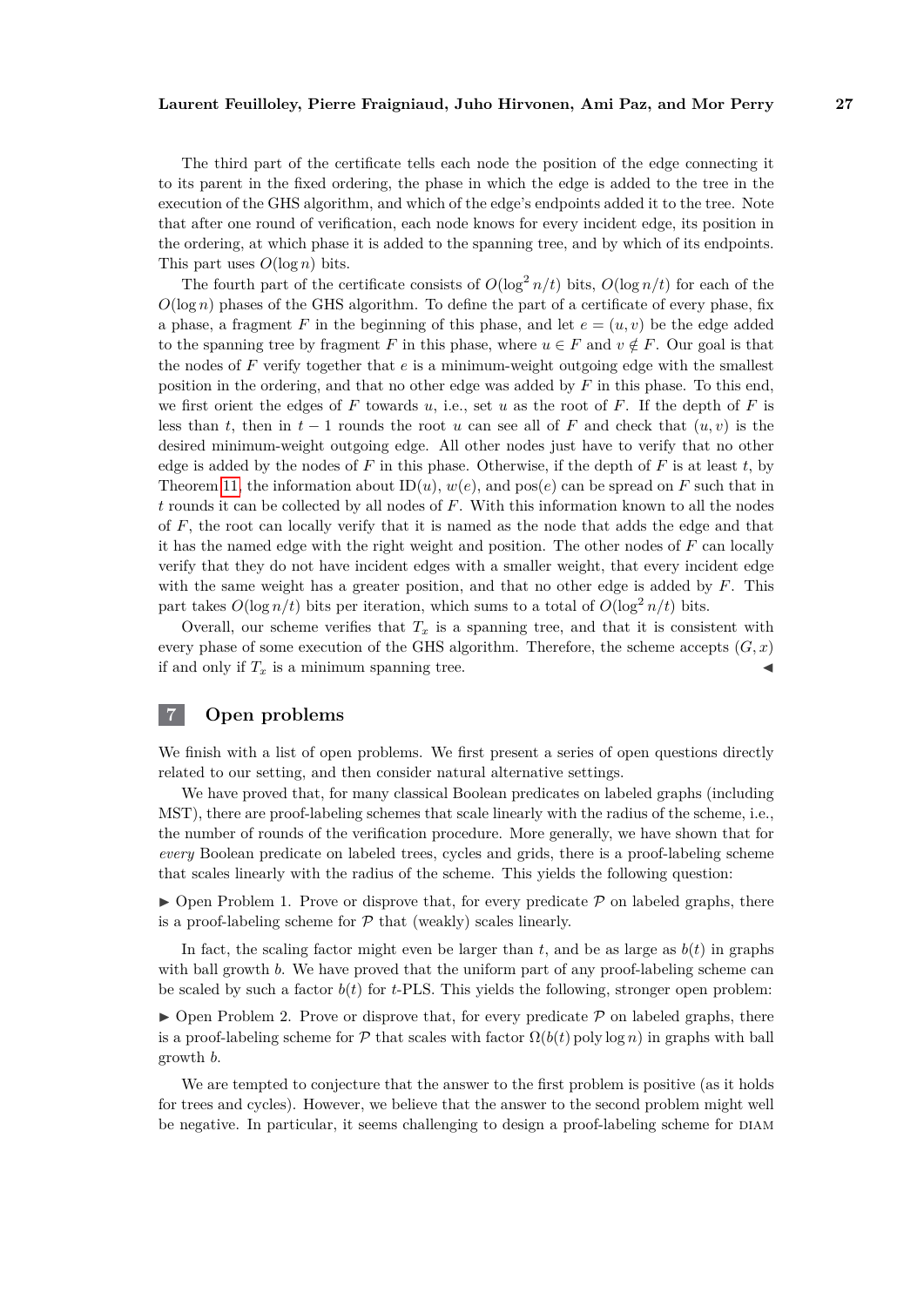that would scale with the size of the balls. Indeed, checking diameter is strongly related to checking shortest paths in the graph, and this significantly restricts the way the certificates can be redistributed among nodes in a ball of radius *t*. Yet, there might be some other way to certify DIAM, so we let the following as an open problem:

 $\triangleright$  Open Problem 3. Is there a proof-labeling scheme for DIAM that scales by a factor greater than *t* in all graphs where  $b(t) \gg t$ ?

Another type of open problem is to adapt our result to different settings, and in particular, more practical settings. Proof-labeling schemes were originally designed as a component of self-stabilizing algorithms, that are algorithms that not only check the certificates but also build the desired object and its certificates. Given that we use the probabilistic method in various places a natural question is:

 $\triangleright$  Open Problem 4. Can we have simple explicit construction of the certificate assignments used in this paper? And further, how can these be efficiently implemented in a distributed setting?

Even if we consider only the verification phase, we could try to move to a more practical setting. For example for classic self-stabilizing algorithms, the size of the certificates is a measure of the bandwidth needed for certification, which is no longer the case when aggregating certificates from distance greater than one. Indeed, we use a view of radius *t*, which, if we had to send messages, would require either large messages, or many more that *t* rounds. Thus, a natural open problem is:

 $\triangleright$  Open Problem 5. Can we make the verification algorithm work efficiently in a messagepassing model? More precisely, can we perform the verification in *t* rounds by allowing the nodes to only exchange messages whose size is the same as the certificate size?

**Acknowledgements:** We thank Seri Khoury and Boaz Patt-Shamir for valuable discussions, and the anonymous reviewers of DISC 2018 and Distributed Computing journal for their comments.

#### **References**

- <span id="page-27-4"></span>[1] Amir Abboud, Keren Censor-Hillel, and Seri Khoury. Near-linear lower bounds for distributed distance computations, even in sparse networks. In *30th Int. Symposium on Distributed Computing (DISC)*, pages 29–42, 2016. Full version at arXiv:1901.01630.
- <span id="page-27-0"></span>[2] Yehuda Afek and Shlomi Dolev. Local stabilizer. *J. Parallel Distrib. Comput.*, 62(5):745– 765, 2002.
- <span id="page-27-1"></span>[3] Yehuda Afek, Shay Kutten, and Moti Yung. The local detection paradigm and its applications to self-stabilization. *Theoretical Computer Science*, 186(1):199 – 229, 1997.
- <span id="page-27-2"></span>[4] Heger Arfaoui, Pierre Fraigniaud, David Ilcinkas, and Fabien Mathieu. Distributedly testing cycle-freeness. In *40th Int. Workshop on Graph-Theoretic Concepts in Computer Science (WG)*, volume 8747 of *LNCS*, pages 15–28. Springer, 2014.
- <span id="page-27-3"></span>[5] Heger Arfaoui, Pierre Fraigniaud, and Andrzej Pelc. Local decision and verification with bounded-size outputs. In *15th Symp. on Stabilization, Safety, and Security of Distributed Systems (SSS)*, volume 8255 of *LNCS*, pages 133–147. Springer, 2013.
- <span id="page-27-5"></span>[6] Baruch Awerbuch and Rafail Ostrovsky. Memory-efficient and self-stabilizing network reset (extended abstract). In *Proceedings of the Thirteenth Annual ACM Symposium on Principles of Distributed Computing*, PODC '94, pages 254–263, New York, NY, USA, 1994. ACM.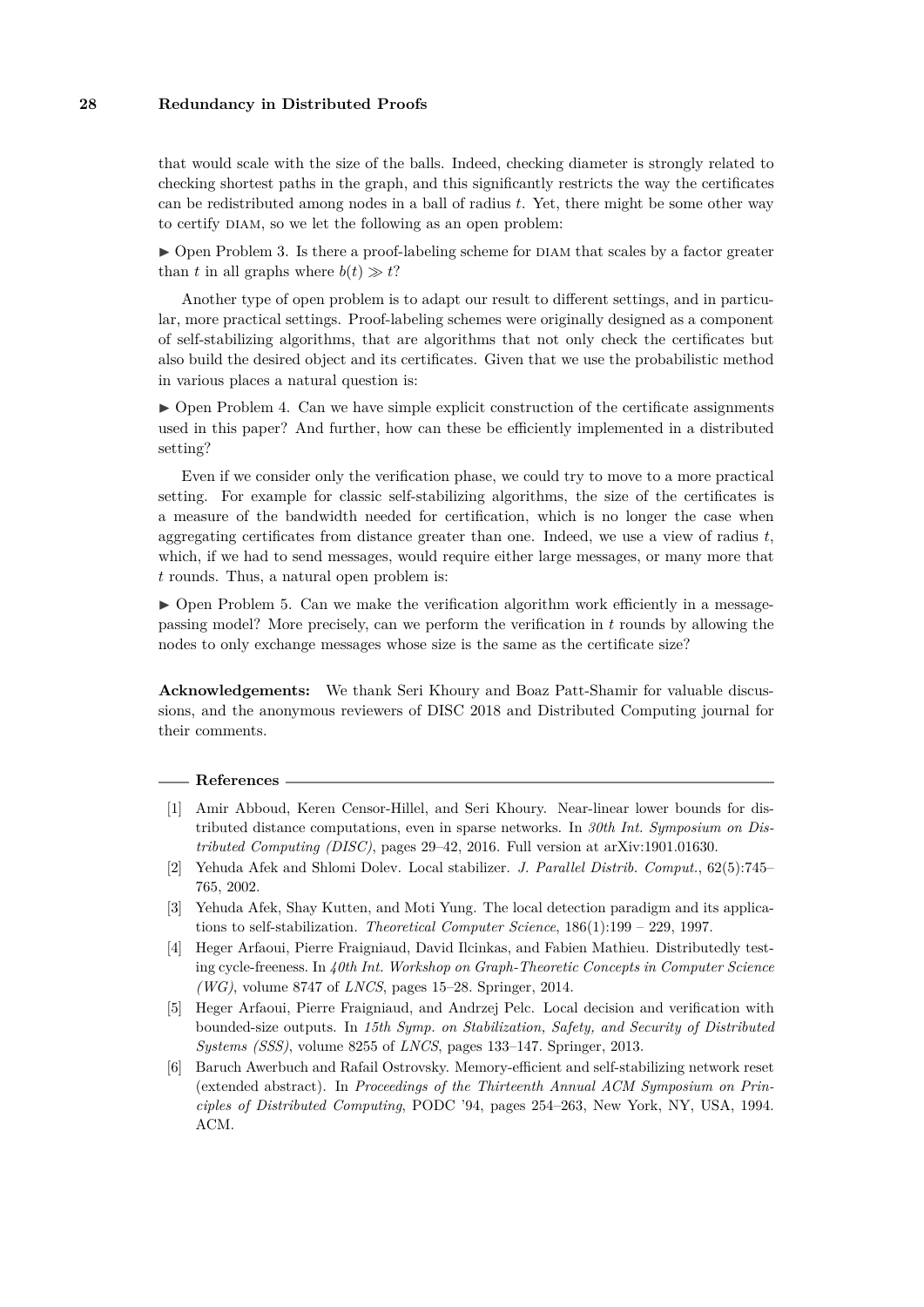- <span id="page-28-0"></span>[7] Baruch Awerbuch, Boaz Patt-Shamir, and George Varghese. Self-stabilization by local checking and correction. In *32nd Symposium on Foundations of Computer Science (FOCS)*, pages 268–277. IEEE, 1991.
- <span id="page-28-17"></span>[8] Baruch Awerbuch, Boaz Patt-Shamir, and George Varghese. Self-stabilization by local checking and correction. In *32nd Symposium on Foundations of Computer Science (FOCS)*, pages 268–277. IEEE, 1991.
- <span id="page-28-8"></span>[9] Alkida Balliu, Gianlorenzo D'Angelo, Pierre Fraigniaud, and Dennis Olivetti. What can be verified locally? In *34th Symposium on Theoretical Aspects of Computer Science (STACS)*, volume 66 of *LIPIcs*, pages 8:1–8:13, 2017.
- <span id="page-28-14"></span>[10] Evangelos Bampas and David Ilcinkas. On mobile agent verifiable problems. In *12th Latin American Symposium on Theoretical Informatics (LATIN)*, LNCS 9644, pages 123–137. Springer, 2016.
- <span id="page-28-1"></span>[11] Joffroy Beauquier, Sylvie Delaët, Shlomi Dolev, and Sébastien Tixeuil. Transient fault detectors. *Distributed Computing*, 20(1):39–51, 2007.
- [12] Lélia Blin and Pierre Fraigniaud. Space-optimal time-efficient silent self-stabilizing constructions of constrained spanning trees. In *35th Int. Conference on Distributed Computing Systems (ICDCS)*, pages 589–598. IEEE, 2015.
- <span id="page-28-2"></span>[13] Lélia Blin, Pierre Fraigniaud, and Boaz Patt-Shamir. On proof-labeling schemes versus silent self-stabilizing algorithms. In *16th Int. Symp. on Stabilization, Safety, and Security of Distributed Systems (SSS)*, LNCS, pages 18–32. Springer, 2014.
- <span id="page-28-4"></span>[14] Keren Censor-Hillel, Ami Paz, and Mor Perry. Approximate proof-labeling schemes. *Theor. Comput. Sci.*, 811:112–124, 2020.
- <span id="page-28-9"></span>[15] Pierluigi Crescenzi, Pierre Fraigniaud, and Ami Paz. Trade-offs in distributed interactive proofs. In *33rd International Symposium on Distributed Computing (DISC)*, pages 13:1– 13:17, 2019.
- <span id="page-28-6"></span>[16] A. Das Sarma, S. Holzer, L. Kor, A. Korman, D. Nanongkai, G. Pandurangan, D. Peleg, and R. Wattenhofer. Distributed verification and hardness of distributed approximation. *SIAM J. Comput.*, 41(5):1235–1265, 2012.
- <span id="page-28-7"></span>[17] Michael Elkin. Unconditional lower bounds on the time-approximation tradeoffs for the distributed minimum spanning tree problem. In *Proceedings of the 36th Annual ACM Symposium on Theory of Computing (STOC)*, pages 331–340, 2004.
- <span id="page-28-16"></span>[18] Laurent Feuilloley and Pierre Fraigniaud. Survey of distributed decision. *Bulletin of the EATCS*, 119, 2016.
- <span id="page-28-11"></span>[19] Laurent Feuilloley and Pierre Fraigniaud. Error-sensitive proof-labeling schemes. In *31st International Symposium on Distributed Computing (DISC)*, pages 16:1–16:15, 2017.
- <span id="page-28-10"></span>[20] Laurent Feuilloley, Pierre Fraigniaud, and Juho Hirvonen. A Hierarchy of Local Decision. In *43rd Int. Colloquium on Automata, Languages, and Programming (ICALP)*, LIPIcs, pages 118:1–118:15, 2016.
- <span id="page-28-13"></span>[21] Klaus-Tycho Foerster, Thomas Luedi, Jochen Seidel, and Roger Wattenhofer. Local checkability, no strings attached: (a)cyclicity, reachability, loop free updates in sdns. *Theor. Comput. Sci.*, 709:48–63, 2018.
- <span id="page-28-3"></span>[22] Pierre Fraigniaud, Amos Korman, and David Peleg. Towards a complexity theory for local distributed computing. *J. ACM*, 60(5):35, 2013.
- <span id="page-28-5"></span>[23] Pierre Fraigniaud, Boaz Patt-Shamir, and Mor Perry. Randomized proof-labeling schemes. *Distributed Computing*, 32(3):217–234, 2019.
- <span id="page-28-15"></span>[24] Pierre Fraigniaud and Andrzej Pelc. Decidability classes for mobile agents computing. *J. Parallel Distrib. Comput.*, 109:117–128, 2017.
- <span id="page-28-12"></span>[25] Pierre Fraigniaud, Sergio Rajsbaum, and Corentin Travers. Minimizing the number of opinions for fault-tolerant distributed decision using well-quasi orderings. In *12th Latin American Symposium on Theoretical Informatics (LATIN)*, pages 497–508. Springer, 2016.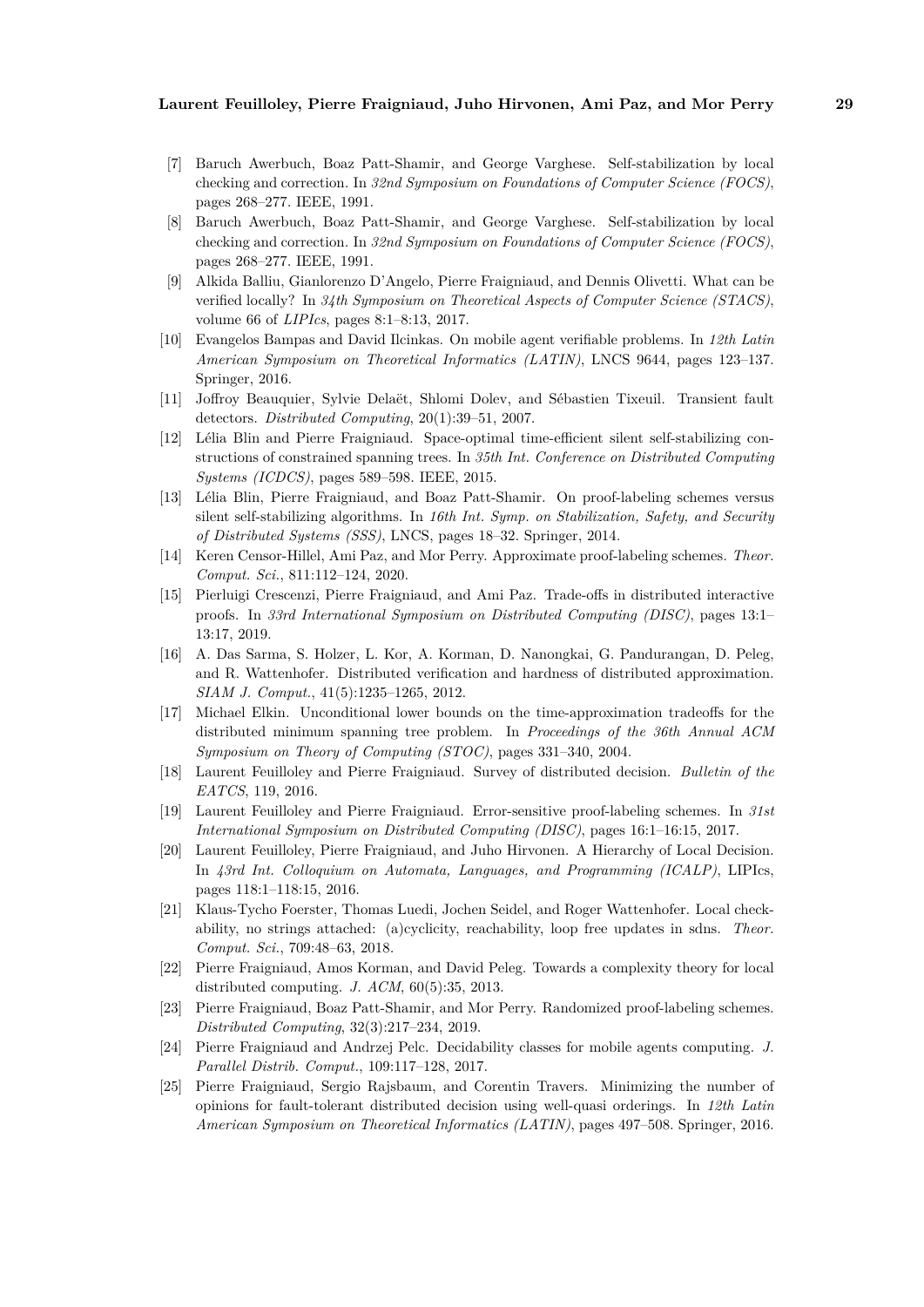- <span id="page-29-13"></span>[26] Pierre Fraigniaud, Sergio Rajsbaum, Corentin Travers, Petr Kuznetsov, and Thibault Rieutord. Perfect failure detection with very few bits. In *18th International Symposium on Stabilization, Safety, and Security of Distributed Systems (SSS)*, LNCS 10083, pages 154–169. Springer, 2016.
- <span id="page-29-6"></span>[27] Silvio Frischknecht, Stephan Holzer, and Roger Wattenhofer. Networks cannot compute their diameter in sublinear time. In *23rd Symposium on Discrete Algorithms (SODA)*, pages 1150–1162. ACM-SIAM, 2012.
- <span id="page-29-17"></span>[28] R. G. Gallager, P. A. Humblet, and P. M. Spira. A distributed algorithm for minimumweight spanning trees. *ACM Transactions on Programming Languages and Systems (TOPLAS)*, 5(1):66–77, 1983.
- <span id="page-29-1"></span>[29] Mika Göös and Jukka Suomela. Locally checkable proofs in distributed computing. *Theory of Computing*, 12(1):1–33, 2016.
- <span id="page-29-16"></span>[30] G. Itkis and L. Levin. Fast and lean self-stabilizing asynchronous protocols. In *Proceedings of the 35th Annual Symposium on Foundations of Computer Science*, SFCS '94, pages 226–239, Washington, DC, USA, 1994. IEEE Computer Society.
- <span id="page-29-2"></span>[31] Gene Itkis and Leonid A. Levin. Fast and lean self-stabilizing asynchronous protocols. In *35th Symposium on Foundations of Computer Science (FOCS)*, pages 226–239. IEEE, 1994.
- <span id="page-29-9"></span>[32] Gillat Kol, Rotem Oshman, and Raghuvansh R. Saxena. Interactive distributed proofs. In *Proceedings of the 2018 ACM Symposium on Principles of Distributed Computing, PODC*, pages 255–264, 2018.
- <span id="page-29-12"></span>[33] Janne H. Korhonen and Jukka Suomela. Brief announcement: Towards a complexity theory for the congested clique. In *31st International Symposium on Distributed Computing (DISC)*, pages 55:1–55:3, 2017.
- <span id="page-29-3"></span>[34] Amos Korman and Shay Kutten. Distributed verification of minimum spanning trees. *Distributed Computing*, 20:253–266, 2007.
- <span id="page-29-4"></span>[35] Amos Korman, Shay Kutten, and Toshimitsu Masuzawa. Fast and compact self-stabilizing verification, computation, and fault detection of an MST. *Distributed Computing*, 28(4):253–295, 2015.
- <span id="page-29-0"></span>[36] Amos Korman, Shay Kutten, and David Peleg. Proof labeling schemes. *Distributed Computing*, 22(4):215–233, 2010.
- <span id="page-29-14"></span>[37] Eyal Kushilevitz and Noam Nisan. *Communication complexity*. Cambridge University Press, New York, 1997.
- <span id="page-29-15"></span>[38] Michael Mitzenmacher and Eli Upfal. *Probability and computing — randomized algorithms and probabilistic analysis*. Cambridge University Press, 2005.
- <span id="page-29-10"></span>[39] Moni Naor, Merav Parter, and Eylon Yogev. The power of distributed verifiers in interactive proofs. In *Proceedings of the 2020 ACM-SIAM Symposium on Discrete Algorithms, SODA*, pages 1096–115, 2020.
- <span id="page-29-5"></span>[40] Rafail Ostrovsky, Mor Perry, and Will Rosenbaum. Space-time tradeoffs for distributed verification. In *24th International Colloquium on Structural Information and Communication Complexity (SIROCCO)*, pages 53–70, 2017.
- <span id="page-29-11"></span>[41] Boaz Patt-Shamir and Mor Perry. Proof-labeling schemes: Broadcast, unicast and in between. In *19th Int. Symposium on Stabilization, Safety, and Security of Distributed Systems (SSS)*, LNCS 10616, pages 1–17. Springer, 2017.
- <span id="page-29-8"></span>[42] David Peleg. *Distributed Computing: A Locality-Sensitive Approach*. Discrete Mathematics and Applications. SIAM, Philadelphia, 2000.
- <span id="page-29-7"></span>[43] David Peleg and Vitaly Rubinovich. A near-tight lower bound on the time complexity of distributed MST construction. In *40th Symp. on Foundations of Computer Science (FOCS)*, pages 253–261. IEEE, 1999.